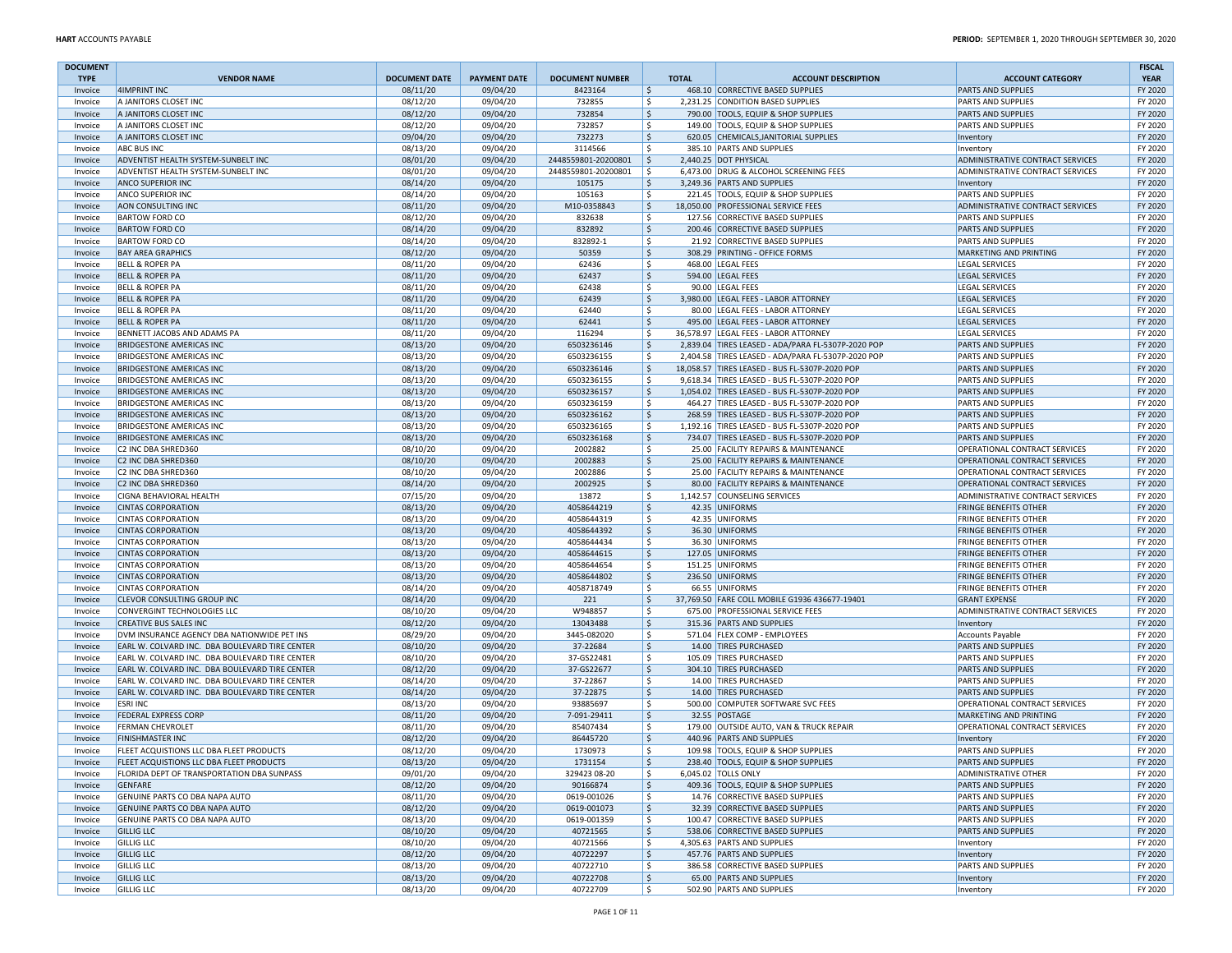| <b>DOCUMENT</b>    |                                                                                        |                      |                      |                                  |                              |                                                                   |                                                        | <b>FISCAL</b>      |
|--------------------|----------------------------------------------------------------------------------------|----------------------|----------------------|----------------------------------|------------------------------|-------------------------------------------------------------------|--------------------------------------------------------|--------------------|
| <b>TYPE</b>        | <b>VENDOR NAME</b>                                                                     | <b>DOCUMENT DATE</b> | <b>PAYMENT DATE</b>  | <b>DOCUMENT NUMBER</b>           | <b>TOTAL</b>                 | <b>ACCOUNT DESCRIPTION</b>                                        | <b>ACCOUNT CATEGORY</b>                                | <b>YEAR</b>        |
| Invoice            | <b>GILLIG LLC</b>                                                                      | 08/13/20             | 09/04/20             | 40722711                         | S,                           | 5,912.85 PARTS AND SUPPLIES                                       | Inventory                                              | FY 2020            |
| Invoice            | <b>GILLIG LLC</b>                                                                      | 08/14/20             | 09/04/20             | 40723189                         | \$                           | 1,168.00 PARTS AND SUPPLIES                                       | Inventory                                              | FY 2020            |
| Invoice            | <b>GILLIG LLC</b>                                                                      | 08/14/20             | 09/04/20             | 40723190                         | \$                           | 3,397.48 PARTS AND SUPPLIES                                       | Inventory                                              | FY 2020            |
| Invoice<br>Invoice | <b>GILLIG LLC</b><br><b>GLOBAL EQUIPMENT CO INC</b>                                    | 08/14/20<br>08/13/20 | 09/04/20<br>09/04/20 | 40723191<br>116411203            | \$<br> \$                    | 1,650.00 PARTS AND SUPPLIES<br>230.99 CONDITION BASED SUPPLIES    | Inventory<br><b>PARTS AND SUPPLIES</b>                 | FY 2020<br>FY 2020 |
| Invoice            | GRAINGER                                                                               | 08/10/20             | 09/04/20             | 9615920288                       | \$                           | 23.00 CORRECTIVE BASED SUPPLIES                                   | <b>PARTS AND SUPPLIES</b>                              | FY 2020            |
| Invoice            | GRAINGER                                                                               | 08/11/20             | 09/04/20             | 9616659711                       | ۱\$                          | 22.38 CORRECTIVE BASED SUPPLIES                                   | <b>PARTS AND SUPPLIES</b>                              | FY 2020            |
| Invoice            | <b>GUARANTEED RADIATORS OF TAMPA INC</b>                                               | 08/12/20             | 09/04/20             | 086485                           | -Ś                           | 3,570.00 PARTS AND SUPPLIES                                       | Inventory                                              | FY 2020            |
| Invoice            | <b>GULF COAST THERMO KING</b>                                                          | 08/13/20             | 09/04/20             | <b>IV86400</b>                   | ۱\$                          | 9,068.13 PARTS AND SUPPLIES                                       | Inventory                                              | FY 2020            |
| Invoice            | H & E EQUIPMENT SERVICES INC                                                           | 08/12/20             | 09/04/20             | 95329460                         | \$                           | 1,255.30 CORRECTIVE BASED SUPPLIES                                | <b>PARTS AND SUPPLIES</b>                              | FY 2020            |
| Invoice            | H & E EQUIPMENT SERVICES INC                                                           | 08/13/20             | 09/04/20             | 95332348                         | ۱\$                          | 500.00 CORRECTIVE BASED SUPPLIES                                  | <b>PARTS AND SUPPLIES</b>                              | FY 2020            |
| Invoice            | <b>HEADS FLAGS INC</b>                                                                 | 08/12/20             | 09/04/20             | 19435                            | \$                           | 57.18 FACILITY REPAIRS & MAINTENANCE                              | OPERATIONAL CONTRACT SERVICES                          | FY 2020            |
| Invoice            | HILLSBOROUGH TRANSIT AUTHORITY PETTY CASH                                              | 08/27/20             | 09/04/20             | FIN 08/31/20                     | ۱\$.                         | 44.00 ASSOC TRANSIT IMPRV (min 1%) E&D FL-5339X-2018              | <b>GRANT EXPENSE</b>                                   | FY 2020            |
| Invoice            | HILLSBOROUGH TRANSIT AUTHORITY PETTY CASH                                              | 08/27/20             | 09/04/20             | FIN 08/31/20                     | \$                           | 8.45 FREIGHT CHARGES                                              | <b>PARTS AND SUPPLIES</b>                              | FY 2020            |
| Invoice            | HILLSBOROUGH TRANSIT AUTHORITY PETTY CASH                                              | 08/27/20             | 09/04/20             | FIN 08/31/20                     | \$                           | 16.25 LEASES & RENTALS                                            | <b>ADMINISTRATIVE OTHER</b>                            | FY 2020            |
| Invoice            | HILLSBOROUGH TRANSIT AUTHORITY PETTY CASH                                              | 08/27/20             | 09/04/20             | FIN 08/31/20                     | \$                           | 3.25 PARKING FEES                                                 | <b>ADMINISTRATIVE OTHER</b>                            | FY 2020            |
| Invoice            | HILLSBOROUGH TRANSIT AUTHORITY PETTY CASH                                              | 08/27/20             | 09/04/20             | HR 08/31/20                      | \$                           | 9.65 PARKING FEES                                                 | <b>ADMINISTRATIVE OTHER</b>                            | FY 2020            |
| Invoice            | HILLSBOROUGH TRANSIT AUTHORITY PETTY CASH                                              | 08/27/20             | 09/04/20             | FIN 08/31/20                     | \$                           | 5.00 TESTING ACTIVITY                                             | <b>ADMINISTRATIVE OTHER</b>                            | FY 2020<br>FY 2020 |
| Invoice            | HILLSBOROUGH TRANSIT AUTHORITY PETTY CASH<br>HILLSBOROUGH TRANSIT AUTHORITY PETTY CASH | 08/31/20<br>08/31/20 | 09/04/20<br>09/04/20 | MAINT 08/31/20<br>MAINT 08/31/20 | \$<br>\$                     | 12.57 CONDITION BASED SUPPLIES<br>64.81 CORRECTIVE BASED SUPPLIES | <b>PARTS AND SUPPLIES</b><br><b>PARTS AND SUPPLIES</b> | FY 2020            |
| Invoice<br>Invoice | HILLSBOROUGH TRANSIT AUTHORITY PETTY CASH                                              | 08/31/20             | 09/04/20             | MAINT 08/31/20                   | \$                           | 29.95 TOOLS, EQUIP & SHOP SUPPLIES                                | <b>PARTS AND SUPPLIES</b>                              | FY 2020            |
| Invoice            | <b>HOME DEPOT</b>                                                                      | 08/27/20             | 09/04/20             | 8971902                          | \$                           | 17.40 CORRECTIVE BASED SUPPLIES                                   | <b>PARTS AND SUPPLIES</b>                              | FY 2020            |
| Invoice            | <b>HOME DEPOT</b>                                                                      | 08/28/20             | 09/04/20             | 7971996                          | \$                           | 8.51 CORRECTIVE BASED SUPPLIES                                    | <b>PARTS AND SUPPLIES</b>                              | FY 2020            |
| Invoice            | HOWCO ENVIRONMENTAL SERVICES                                                           | 08/13/20             | 09/04/20             | 0337707                          | <sub>S</sub>                 | 100.00 FACILITY REPAIRS & MAINTENANCE                             | OPERATIONAL CONTRACT SERVICES                          | FY 2020            |
| Invoice            | HUMANA INSURANCE CO                                                                    | 07/16/20             | 09/04/20             | 614318058                        | 5                            | 3,455.13 SUPPLEMENTAL VISION PLAN                                 | <b>Accounts Payable</b>                                | FY 2020            |
| Invoice            | HYDRAULIC ELECTRIC COMPONENT SUPPLY INC                                                | 08/13/20             | 09/04/20             | 0144588-IN                       | \$                           | 840.00 PARTS AND SUPPLIES                                         | Inventory                                              | FY 2020            |
| Invoice            | <b>INFRASTRATEGIES LLC</b>                                                             | 06/25/20             | 09/04/20             | 2020-004-046                     | 5                            | 1,750.00 DUES, SUBSCRIPTIONS & FEES                               | <b>ADMINISTRATIVE OTHER</b>                            | FY 2020            |
| Invoice            | <b>INFRASTRATEGIES LLC</b>                                                             | 08/11/20             | 09/04/20             | $2 - 156$                        | l \$                         | 7,200.00 CONSULTANT FEES                                          | ADMINISTRATIVE CONTRACT SERVICES                       | FY 2020            |
| Invoice            | KIMLEY-HORN AND ASSOCIATES INC                                                         | 08/10/20             | 09/04/20             | 17098838                         | \$                           | 2,429.10 ASSOC TRANSIT IMPRV (min 1%) E&D FL-5339X-2018           | <b>GRANT EXPENSE</b>                                   | FY 2020            |
| Invoice            | KIMLEY-HORN AND ASSOCIATES INC                                                         | 08/10/20             | 09/04/20             | 17098836                         | \$                           | 1,360.40 COT Z01 CBD ENG & DESIGN BUS STOP/SHELTER                | <b>GRANT EXPENSE</b>                                   | FY 2020            |
| Invoice            | KIMLEY-HORN AND ASSOCIATES INC                                                         | 08/10/20             | 09/04/20             | 17098837                         | \$                           | 1,215.00 COT Z02 CED ENG & DESIGN BUS STOP/SHELTER                | <b>GRANT EXPENSE</b>                                   | FY 2020            |
| Invoice            | KIMLEY-HORN AND ASSOCIATES INC                                                         | 08/10/20             | 09/04/20             | 17098839                         | l \$                         | 8.673.75 COT Z03 IBD ENG & DESIGN BUS STOP/SHELTER                | <b>GRANT EXPENSE</b>                                   | FY 2020            |
| Invoice            | KIMLEY-HORN AND ASSOCIATES INC                                                         | 08/10/20             | 09/04/20             | 17098834                         | \$                           | 4,559.81 HC Z07 BS ENG & DESIGN BUS STOP/SHELTER                  | <b>GRANT EXPENSE</b>                                   | FY 2020            |
| Invoice            | LEGAL CLUB OF AMERICA CORPORATION                                                      | 07/29/20             | 09/04/20             | 300067                           | l \$                         | 812.00 PRE-PAID LEGAL - EMPLOYEES                                 | <b>Accounts Payable</b>                                | FY 2020            |
| Invoice            | MOHAWK MANUFACTURING & SUPPLY CO                                                       | 08/13/20             | 09/04/20             | U060044                          | \$                           | 75.00 PARTS AND SUPPLIES                                          | Inventory                                              | FY 2020            |
| Invoice            | MOHAWK MANUFACTURING & SUPPLY CO<br>MSC INDUSTRIAL SUPPLY CO                           | 08/13/20             | 09/04/20             | U060045<br>3978019001            | l \$                         | 2.642.05 PARTS AND SUPPLIES<br>31.01 CORRECTIVE BASED SUPPLIES    | Inventory<br><b>PARTS AND SUPPLIES</b>                 | FY 2020<br>FY 2020 |
| Invoice<br>Invoice | MSC INDUSTRIAL SUPPLY CO                                                               | 07/17/20<br>07/17/20 | 09/04/20<br>09/04/20 | 3979124001                       | \$<br>۱\$.                   | 162.67 CORRECTIVE BASED SUPPLIES                                  | <b>PARTS AND SUPPLIES</b>                              | FY 2020            |
| Invoice            | MSC INDUSTRIAL SUPPLY CO                                                               | 08/10/20             | 09/04/20             | 4023233001                       | $\ddot{\varsigma}$           | 277.08 CORRECTIVE BASED SUPPLIES                                  | <b>PARTS AND SUPPLIES</b>                              | FY 2020            |
| Invoice            | MSC INDUSTRIAL SUPPLY CO                                                               | 08/14/20             | 09/04/20             | 4022582002                       | \$                           | 306.30 CORRECTIVE BASED SUPPLIES                                  | <b>PARTS AND SUPPLIES</b>                              | FY 2020            |
| Invoice            | MSC INDUSTRIAL SUPPLY CO                                                               | 08/14/20             | 09/04/20             | 4035183001                       | \$                           | 277.07 CORRECTIVE BASED SUPPLIES                                  | <b>PARTS AND SUPPLIES</b>                              | FY 2020            |
| Invoice            | MSC INDUSTRIAL SUPPLY CO                                                               | 08/14/20             | 09/04/20             | 4037488001                       | \$                           | 425.28 CORRECTIVE BASED SUPPLIES                                  | <b>PARTS AND SUPPLIES</b>                              | FY 2020            |
| Invoice            | MSC INDUSTRIAL SUPPLY CO                                                               | 08/14/20             | 09/04/20             | 4037592001                       | $\ddot{\varsigma}$           | 214.63 CORRECTIVE BASED SUPPLIES                                  | <b>PARTS AND SUPPLIES</b>                              | FY 2020            |
| Invoice            | NEOPART TRANSIT LLC                                                                    | 08/13/20             | 09/04/20             | 2452874-00                       | \$                           | 471.08 PARTS AND SUPPLIES                                         | Inventory                                              | FY 2020            |
| Invoice            | PALMDALE OIL COMPANY                                                                   | 08/10/20             | 09/04/20             | 1389782                          | Ŝ.                           | 284.38 OIL & LUBE                                                 | <b>FUEL AND OIL</b>                                    | FY 2020            |
| Invoice            | PALMDALE OIL COMPANY                                                                   | 08/11/20             | 09/04/20             | 1391884                          | -\$                          | 693.97 DIESEL & GAS EXCISE TAX                                    | <b>TAXES AND FEES</b>                                  | FY 2020            |
| Invoice            | PALMDALE OIL COMPANY                                                                   | 08/11/20             | 09/04/20             | 1391884                          | \$                           | 2,330.26 GASOLINE                                                 | <b>FUEL AND OIL</b>                                    | FY 2020            |
| Invoice            | PALMDALE OIL COMPANY                                                                   | 08/11/20             | 09/04/20             | 1391884                          | \$                           | 317.76 GASOLINE                                                   | <b>FUEL AND OIL</b>                                    | FY 2020            |
| Invoice            | PALMDALE OIL COMPANY                                                                   | 08/14/20             | 09/04/20             | 1394300                          | $\mathsf{S}$                 | 498.15 DIESEL & GAS EXCISE TAX                                    | <b>TAXES AND FEES</b>                                  | FY 2020            |
| Invoice            | PALMDALE OIL COMPANY                                                                   | 08/14/20             | 09/04/20             | 1394300                          | \$                           | 1,684.13 GASOLINE                                                 | <b>FUEL AND OIL</b>                                    | FY 2020            |
| Invoice            | PALMDALE OIL COMPANY                                                                   | 08/14/20             | 09/04/20             | 1394300                          | \$                           | 229.65 GASOLINE                                                   | <b>FUEL AND OIL</b>                                    | FY 2020            |
| Invoice            | PETROLEUM TRADERS CORPORATION                                                          | 08/10/20             | 09/04/20             | 1568754                          | \$<br>9,626.96 DIESEL        |                                                                   | <b>FUEL AND OIL</b>                                    | FY 2020            |
| Invoice            | PETROLEUM TRADERS CORPORATION<br>PETROLEUM TRADERS CORPORATION                         | 08/10/20             | 09/04/20<br>09/04/20 | 1568754<br>1568757               | \$<br>-\$<br>9,610.32 DIESEL | 2,677.41 DIESEL & GAS EXCISE TAX                                  | <b>TAXES AND FEES</b><br><b>FUEL AND OIL</b>           | FY 2020<br>FY 2020 |
| Invoice<br>Invoice | PETROLEUM TRADERS CORPORATION                                                          | 08/14/20<br>08/14/20 | 09/04/20             | 1568757                          | \$                           | 2,672.78 DIESEL & GAS EXCISE TAX                                  | <b>TAXES AND FEES</b>                                  | FY 2020            |
| Invoice            | <b>PRO CHEM INC</b>                                                                    | 08/13/20             | 09/04/20             | 79275                            | \$                           | 1.319.00 CHEMICALS, CLEANERS & EQUIP                              | PARTS AND SUPPLIES                                     | FY 2020            |
| Invoice            | <b>REPUBLIC SERVICES INC</b>                                                           | 08/15/20             | 09/04/20             | 0696-000896630                   | l \$                         | 888.38 WATER, SEWER & GARBAGE                                     | UTILITIES                                              | FY 2020            |
| Invoice            | <b>RUSH TRUCK CENTER</b>                                                               | 08/13/20             | 09/04/20             | 3020375020                       | \$                           | 7,525.18 PARTS AND SUPPLIES                                       | Inventory                                              | FY 2020            |
| Invoice            | <b>RUSH TRUCK CENTER</b>                                                               | 08/13/20             | 09/04/20             | 3020375113                       | 1\$                          | 64.32 PARTS AND SUPPLIES                                          | Inventory                                              | FY 2020            |
| Invoice            | SKYBASE COMMUNICATIONS LLC                                                             | 08/15/20             | 09/04/20             | 31739                            | S,                           | 1,610.00 CELL PHONES                                              | UTILITIES                                              | FY 2020            |
| Invoice            | SMITH FENCE COMPANY                                                                    | 05/27/20             | 09/04/20             | 28052                            | ls.                          | 13,565.00 FACILITIES CONSTRUCT YARDS & SHOPS ADVAL FY2020         | <b>GRANT EXPENSE</b>                                   | FY 2020            |
| Invoice            | SOUTHEAST POWER SYSTEMS OF TAMPA INC                                                   | 08/10/20             | 09/04/20             | 23 179874                        | l \$                         | 103.20 PARTS AND SUPPLIES                                         | Inventory                                              | FY 2020            |
| Invoice            | <b>SPENCER FABRICATIONS INC</b>                                                        | 09/01/20             | 09/04/20             | 7545                             | I\$                          | 4,702.50 CONDITION BASED SUPPLIES                                 | <b>PARTS AND SUPPLIES</b>                              | FY 2020            |
| Invoice            | <b>STEPPS TOWING SERVICE INC</b>                                                       | 08/10/20             | 09/04/20             | HH327335                         | \$                           | 281.25 TOWING CHARGES                                             | OPERATIONAL CONTRACT SERVICES                          | FY 2020            |
| Invoice            | <b>STEPPS TOWING SERVICE INC</b>                                                       | 08/14/20             | 09/04/20             | HH329242                         | \$                           | 250.00 TOWING CHARGES                                             | OPERATIONAL CONTRACT SERVICES                          | FY 2020            |
| Invoice            | <b>STEPPS TOWING SERVICE INC</b>                                                       | 08/14/20             | 09/04/20             | HH329311                         | \$                           | 250.00 TOWING CHARGES                                             | OPERATIONAL CONTRACT SERVICES                          | FY 2020            |
| Invoice            | <b>STEPPS TOWING SERVICE INC</b>                                                       | 08/14/20             | 09/04/20             | HH329334                         | \$                           | 312.50 TOWING CHARGES                                             | OPERATIONAL CONTRACT SERVICES                          | FY 2020            |
| Invoice            | STEPPS TOWING SERVICE INC                                                              | 08/14/20             | 09/04/20             | HH329535                         | \$                           | 437.50 TOWING CHARGES                                             | OPERATIONAL CONTRACT SERVICES                          | FY 2020            |
| Invoice            | <b>STEPPS TOWING SERVICE INC</b><br><b>STEPPS TOWING SERVICE INC</b>                   | 08/14/20             | 09/04/20             | HH329539                         | S,                           | 250.00 TOWING CHARGES                                             | OPERATIONAL CONTRACT SERVICES                          | FY 2020            |
| Invoice            |                                                                                        | 08/14/20             | 09/04/20             | HH330447                         | \$                           | 250.00 TOWING CHARGES                                             | OPERATIONAL CONTRACT SERVICES                          | FY 2020            |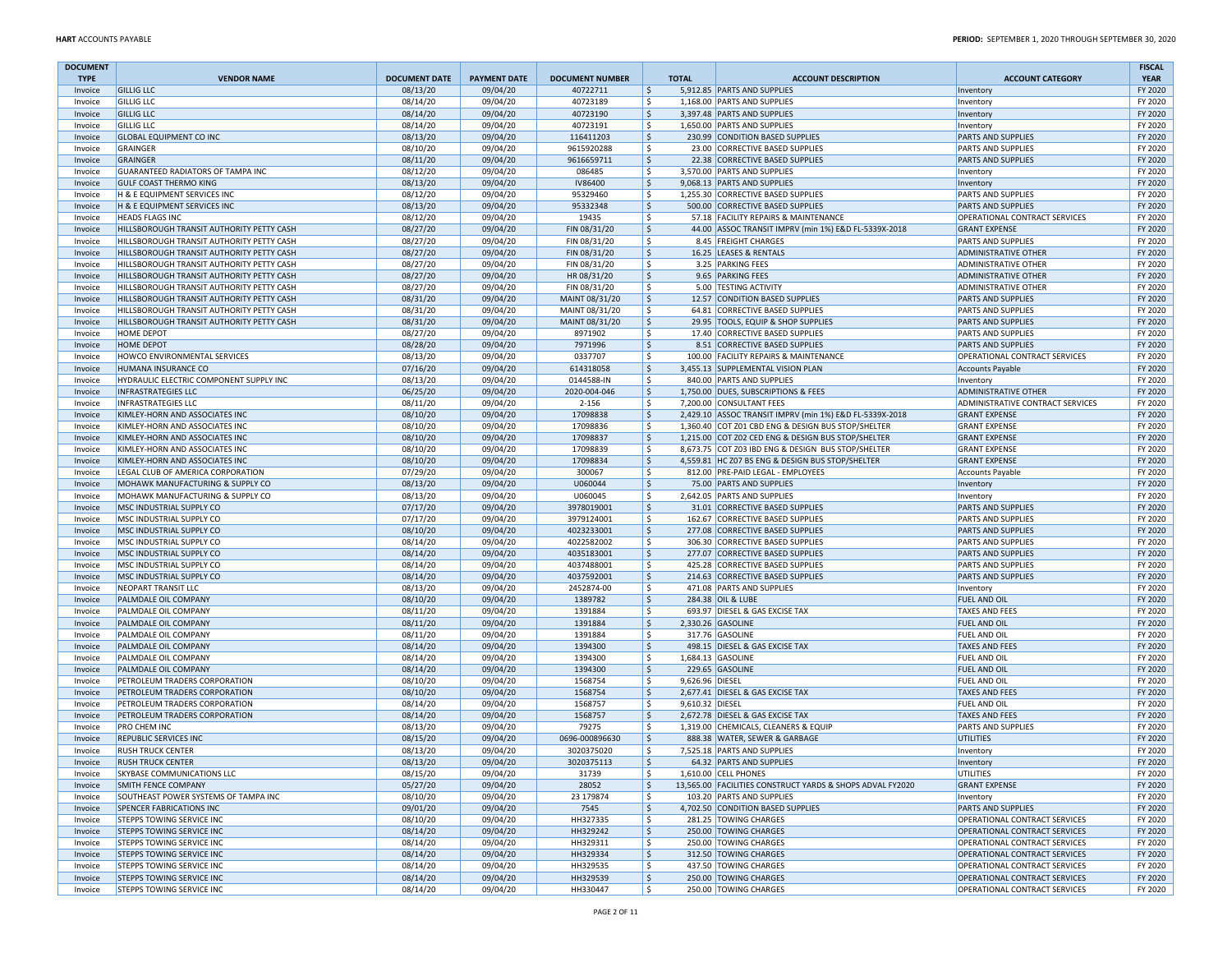| <b>DOCUMENT</b> |                                                             |                      |                     |                               |                    |                                                                    |                                           | <b>FISCAL</b>      |
|-----------------|-------------------------------------------------------------|----------------------|---------------------|-------------------------------|--------------------|--------------------------------------------------------------------|-------------------------------------------|--------------------|
| <b>TYPE</b>     | <b>VENDOR NAME</b>                                          | <b>DOCUMENT DATE</b> | <b>PAYMENT DATE</b> | <b>DOCUMENT NUMBER</b>        | <b>TOTAL</b>       | <b>ACCOUNT DESCRIPTION</b>                                         | <b>ACCOUNT CATEGORY</b>                   | <b>YEAR</b>        |
| Invoice         | STEPPS TOWING SERVICE INC                                   | 08/14/20             | 09/04/20            | HH330449                      | \$                 | 250.00 TOWING CHARGES                                              | OPERATIONAL CONTRACT SERVICES             | FY 2020            |
| Invoice         | SUN STATE INTERNATIONAL TRUCKS LLC                          | 11/25/19             | 09/04/20            | X100410129 03 CORES           | $\vert$ \$         | 2,328.75 CORRECTIVE BASED SUPPLIES                                 | <b>PARTS AND SUPPLIES</b>                 | FY 2020            |
| Invoice         | SUN STATE INTERNATIONAL TRUCKS LLC                          | 12/09/19             | 09/04/20            | X100411711 01 CORES           | ۱\$.               | 3,105.00 CORRECTIVE BASED SUPPLIES                                 | <b>PARTS AND SUPPLIES</b>                 | FY 2020            |
| Invoice         | SUN STATE INTERNATIONAL TRUCKS LLC                          | 08/14/20             | 09/04/20            | X10043881801                  | \$                 | 9,942.90 PARTS AND SUPPLIES                                        | Inventory                                 | FY 2020            |
| Invoice         | TAMPA ELECTRIC COMPANY                                      | 08/26/20             | 09/04/20            | 211012155373-0820             | ۱\$                | 221.08 ELECTRICITY                                                 | UTILITIES                                 | FY 2020            |
| Invoice         | <b>TAMPA ELECTRIC COMPANY</b>                               | 08/26/20             | 09/04/20            | 211012155613-0820             | \$                 | 156.28 ELECTRICITY                                                 | UTILITIES                                 | FY 2020            |
| Invoice         | <b>TAMPA ELECTRIC COMPANY</b>                               | 08/26/20             | 09/04/20            | 211012155811-0820             | ۱\$                | 323.17 ELECTRICITY                                                 | UTILITIES                                 | FY 2020            |
| Invoice         | <b>TAMPA ELECTRIC COMPANY</b>                               | 08/27/20             | 09/04/20            | 211012156033-0820             | \$                 | 24.09 ELECTRICITY                                                  | UTILITIES                                 | FY 2020            |
| Invoice         | <b>TAMPA ELECTRIC COMPANY</b>                               | 08/27/20             | 09/04/20            | 211012156322-0820             | ۱\$                | 394.48 ELECTRICITY                                                 | UTILITIES                                 | FY 2020            |
| Invoice         | TAMPA ELECTRIC COMPANY                                      | 08/28/20             | 09/04/20            | 211012156538-0820             | \$                 | 19.73 ELECTRICITY                                                  | UTILITIES                                 | FY 2020            |
| Invoice         | <b>TAMPA SPRING COMPANY</b>                                 | 08/10/20             | 09/04/20            | 132161                        | l\$                | 126.36 CORRECTIVE BASED SUPPLIES                                   | <b>PARTS AND SUPPLIES</b>                 | FY 2020            |
| Invoice         | UNIFIRST CORPORATION                                        | 08/10/20             | 09/04/20            | 914 2712482                   | \$                 | 170.25 FACILITY REPAIRS & MAINTENANCE                              | OPERATIONAL CONTRACT SERVICES             | FY 2020            |
| Invoice         | UNIFIRST CORPORATION                                        | 08/12/20             | 09/04/20            | 914 2713826                   | \$                 | 24.30 FACILITY REPAIRS & MAINTENANCE                               | OPERATIONAL CONTRACT SERVICES             | FY 2020            |
| Invoice         | UNITED REFRIGERATION INC                                    | 08/27/20             | 09/04/20            | 75314853-00                   | l\$                | 26.97 CORRECTIVE BASED SUPPLIES                                    | <b>PARTS AND SUPPLIES</b>                 | FY 2020            |
| Invoice         | UNUM LIFE INS CO OF AMERICA                                 | 07/20/20             | 09/04/20            | 0618526-001-0820              | \$                 | 15,957.06 FLEX COMP - EMPLOYEES                                    | Accounts Payable                          | FY 2020            |
| Invoice         | UNUM LIFE INS CO OF AMERICA                                 | 07/20/20             | 09/04/20            | 0397613-851-0820              | l \$               | 2,884.39 PROFESSIONAL SERVICE FEES                                 | <b>ADMINISTRATIVE CONTRACT SERVICES</b>   | FY 2020            |
| Invoice         | <b>VERIZON CONNECT NWF INC</b>                              | 08/01/20             | 09/04/20            | OSV000002186830               | ۱\$                | 323.80 CONTRACT SERVICES                                           | <b>OPERATIONAL CONTRACT SERVICES</b>      | FY 2020            |
| Invoice         | WEST COAST TRANSPORTATION SERVICES INC DBA YELLOW CAB       | 08/15/20             | 09/04/20            | 22955                         | l \$               | 40,378.00 CUST CHOICE VCHR G1I26 438958-18404                      | <b>OPERATIONAL CONTRACT SERVICES</b>      | FY 2020            |
| Invoice         | <b>WURTH USA INC</b>                                        | 08/12/20             | 09/04/20            | 96777412                      | \$                 | 167.10 TOOLS, EQUIP & SHOP SUPPLIES                                | <b>PARTS AND SUPPLIES</b>                 | FY 2020            |
| Invoice         | A JANITORS CLOSET INC                                       | 08/20/20             | 09/14/20            | 733055                        | \$                 | 45.58 CHEMICALS, JANITORIAL SUPPLIES                               | Inventory                                 | FY 2020            |
| Invoice         | A JANITORS CLOSET INC                                       | 08/20/20             | 09/14/20            | 733084                        | \$                 | 9,733.20 CONTRACT SERVICES                                         | OPERATIONAL CONTRACT SERVICES             | FY 2020            |
| Invoice         | ABC BUS INC                                                 | 08/17/20             | 09/14/20            | 3115307                       | \$                 | 2,753.85 PARTS AND SUPPLIES                                        | Inventory                                 | FY 2020            |
| Invoice         | <b>ABC BUS INC</b>                                          | 08/17/20             | 09/14/20            | 3115358                       | $\ddot{\varsigma}$ | 33.50 PARTS AND SUPPLIES                                           | Inventory                                 | FY 2020            |
| Invoice         | ACCURATE LAMINATING INC                                     | 08/19/20             | 09/14/20            | 84620                         | \$                 | 357.50 PRINTING - SYSTEM PROMOTION                                 | MARKETING AND PRINTING                    | FY 2020            |
| Invoice         | ALL FLORIDA FIRE EQUIPMENT CO INC                           | 08/17/20             | 09/14/20            | 132564                        | \$                 | 2,030.96 CORRECTIVE BASED SUPPLIES                                 | PARTS AND SUPPLIES                        | FY 2020            |
| Invoice         | ALLIED ELECTRONICS INC                                      | 08/18/20             | 09/14/20            | 9013106606                    | \$                 | 302.36 CORRECTIVE BASED SUPPLIES                                   | <b>PARTS AND SUPPLIES</b>                 | FY 2020            |
| Invoice         | ALVAREZ PLUMBING COMPANY                                    | 08/21/20             | 09/14/20            | 2621-12845                    | \$                 | 120.00 CORRECTIVE BASED SUPPLIES                                   | <b>PARTS AND SUPPLIES</b>                 | FY 2020            |
| Invoice         | ALVAREZ PLUMBING COMPANY                                    | 08/21/20             | 09/14/20            | 2621-12846                    | \$                 | 240.00 CORRECTIVE BASED SUPPLIES                                   | <b>PARTS AND SUPPLIES</b>                 | FY 2020            |
| Invoice         | ALVAREZ PLUMBING COMPANY                                    | 08/21/20             | 09/14/20            | 2621-12847                    | 5                  | 120.00 CORRECTIVE BASED SUPPLIES                                   | <b>PARTS AND SUPPLIES</b>                 | FY 2020            |
| Invoice         | ALVAREZ PLUMBING COMPANY                                    | 08/21/20             | 09/14/20            | 2621-12848                    | \$                 | 60.00 CORRECTIVE BASED SUPPLIES                                    | <b>PARTS AND SUPPLIES</b>                 | FY 2020            |
| Invoice         | ALVAREZ PLUMBING COMPANY                                    | 08/21/20             | 09/14/20            | 2621-12849                    | \$                 | 120.00 CORRECTIVE BASED SUPPLIES                                   | <b>PARTS AND SUPPLIES</b>                 | FY 2020            |
| Invoice         | ANCO SUPERIOR INC                                           | 08/19/20             | 09/14/20            | 105214                        | \$                 | 493.50 PARTS AND SUPPLIES                                          | Inventory                                 | FY 2020            |
| Invoice         | <b>AYRES ASSOCIATES INC</b>                                 | 08/18/20             | 09/14/20            | 187983                        | \$                 | 317.24 HC Z07 BS ENG & DESIGN BUS STOP/SHELTER                     | <b>GRANT EXPENSE</b>                      | FY 2020            |
| Invoice         | <b>BARTOW FORD CO</b>                                       | 08/17/20             | 09/14/20            | 833105                        | \$                 | 5.227.00 PARTS AND SUPPLIES                                        | Inventory                                 | FY 2020            |
| Invoice         | <b>BARTOW FORD CO</b>                                       | 08/19/20             | 09/14/20            | 833407                        | l \$               | 243.72 CORRECTIVE BASED SUPPLIES                                   | <b>PARTS AND SUPPLIES</b>                 | FY 2020            |
| Invoice         | <b>BARTOW FORD CO</b>                                       | 08/20/20             | 09/14/20            | 830783-2                      | \$                 | 731.79 PARTS AND SUPPLIES                                          | Inventory                                 | FY 2020            |
| Invoice         | BENNETT JACOBS AND ADAMS PA                                 | 08/19/20             | 09/14/20            | 116345                        | \$                 | 371.00 LEGAL FEES - LABOR ATTORNEY                                 | LEGAL SERVICES                            | FY 2020            |
| Invoice         | <b>BOCC - WATER</b>                                         | 09/02/20             | 09/14/20            | 7441310-0920                  | ۱\$.               | 347.51 WATER, SEWER & GARBAGE                                      | UTILITIES                                 | FY 2020            |
| Invoice         | <b>BOCC - WATER</b>                                         | 09/02/20             | 09/14/20            | 7541310-0920                  | l\$                | 122.10 WATER, SEWER & GARBAGE                                      | UTILITIES                                 | FY 2020            |
| Invoice         | CAPITOL ENVIRONMENTAL SERVICES INC                          | 08/21/20             | 09/14/20            | 35684                         | \$                 | 400.00 CORRECTIVE BASED SUPPLIES                                   | <b>PARTS AND SUPPLIES</b>                 | FY 2020            |
| Invoice         | CELLCO PARTNERSHIP DBA VERIZON WIRELESS                     | 08/23/20             | 09/14/20            | 9861431908                    | l\$                | 2,436.06 CELL PHONES                                               | UTILITIES                                 | FY 2020            |
| Invoice         | <b>CINTAS CORPORATION</b>                                   | 08/20/20             | 09/14/20            | 4059303489                    | \$                 | 42.35 UNIFORMS                                                     | <b>FRINGE BENEFITS OTHER</b>              | FY 2020            |
| Invoice         | <b>CINTAS CORPORATION</b>                                   | 08/20/20             | 09/14/20            | 4059303571                    | l\$                | 36.30 UNIFORMS                                                     | <b>FRINGE BENEFITS OTHER</b>              | FY 2020            |
| Invoice         | <b>CINTAS CORPORATION</b>                                   | 08/20/20             | 09/14/20            | 4059303598                    | \$                 | 36.30 UNIFORMS                                                     | <b>FRINGE BENEFITS OTHER</b>              | FY 2020            |
| Invoice         | <b>CINTAS CORPORATION</b>                                   | 08/20/20             | 09/14/20            | 4059303640                    | \$                 | 42.35 UNIFORMS                                                     | <b>FRINGE BENEFITS OTHER</b>              | FY 2020            |
| Invoice         | <b>CINTAS CORPORATION</b>                                   | 08/20/20             | 09/14/20            | 4059303886                    | \$                 | 151.25 UNIFORMS                                                    | <b>FRINGE BENEFITS OTHER</b>              | FY 2020            |
| Invoice         | <b>CINTAS CORPORATION</b>                                   | 08/20/20             | 09/14/20            | 4059303992                    | \$                 | 139.15 UNIFORMS                                                    | <b>FRINGE BENEFITS OTHER</b>              | FY 2020            |
| Invoice         | <b>CINTAS CORPORATION</b>                                   | 08/20/20             | 09/14/20            | 4059304004                    | \$                 | 236.50 UNIFORMS                                                    | <b>FRINGE BENEFITS OTHER</b>              | FY 2020            |
| Invoice         |                                                             | 08/21/20             | 09/14/20            |                               | \$                 |                                                                    |                                           | FY 2020            |
| Invoice         | <b>CINTAS CORPORATION</b><br><b>CITY OF TAMPA UTILITIES</b> | 09/01/20             | 09/14/20            | 4059369916<br>2122412-0920    | \$                 | 66.55 UNIFORMS<br>146.46 WATER, SEWER & GARBAGE                    | <b>FRINGE BENEFITS OTHER</b><br>UTILITIES | FY 2020            |
| Invoice         | <b>CITY OF TAMPA UTILITIES</b>                              | 09/02/20             | 09/14/20            | 2122343-0920                  | ۱\$                | 4,311.30 WATER, SEWER & GARBAGE                                    | UTILITIES                                 | FY 2020            |
| Invoice         | <b>CITY OF TAMPA UTILITIES</b>                              | 09/03/20             | 09/14/20            | 2083569-0920                  | \$                 | 438.10 WATER, SEWER & GARBAGE                                      | UTILITIES                                 | FY 2020            |
|                 |                                                             |                      | 09/14/20            |                               | \$                 |                                                                    | UTILITIES                                 | FY 2020            |
| Invoice         | <b>CITY OF TAMPA UTILITIES</b><br>CJ PUBLISHERS INC         | 09/04/20<br>09/01/20 | 09/14/20            | 2182194-0920<br>2009-DIT85338 | l\$                | 3,399.09 WATER, SEWER & GARBAGE<br>250.00 ADVERTISING & PROMOTIONS | MARKETING AND PRINTING                    | FY 2020            |
| Invoice         |                                                             |                      |                     |                               |                    |                                                                    |                                           |                    |
| Invoice         | COMMERCIAL RISK MANAGEMENT INC                              | 08/21/20             | 09/14/20            | 08-101760                     | \$                 | 4,566.00 CLAIM SERVICING FEES                                      | <b>INSURANCE COSTS</b>                    | FY 2020            |
| Invoice         | <b>CREATIVE BUS SALES INC</b>                               | 08/17/20             | 09/14/20            | 6040675                       | ۱\$                | 2,080.20 PARTS AND SUPPLIES                                        | Inventory                                 | FY 2020            |
| Invoice         | <b>CREATIVE BUS SALES INC</b><br><b>DESIGNLAB INC</b>       | 08/18/20             | 09/14/20            | 6040581<br>247114             | \$<br>l \$         | 2,333.20 CORRECTIVE BASED SUPPLIES                                 | <b>PARTS AND SUPPLIES</b>                 | FY 2020<br>FY 2020 |
| Invoice         |                                                             | 08/19/20             | 09/14/20            |                               |                    | 3,391.81 UNIFORMS                                                  | <b>FRINGE BENEFITS OTHER</b>              |                    |
| Invoice         | <b>DIRECTV LLC</b>                                          | 08/31/20             | 09/14/20            | 37730738905                   | I Ş.               | 231.99 CABLE TELEVISION SERVICES                                   | IUTILITIES                                | FY 2020            |
| Invoice         | <b>FEDERAL EXPRESS CORP</b>                                 | 08/18/20             | 09/14/20            | 7-096-64969                   | ۱\$.               | 16.72 POSTAGE                                                      | MARKETING AND PRINTING                    | FY 2020            |
| Invoice         | FLORIDA DEPARTMENT OF REVENUE                               | 08/31/20             | 09/14/20            | <b>SALES TAX 08/2020</b>      | \$                 | 77.19 SALES TAXES PAYABLE                                          | Taxes Payable                             | FY 2020            |
| Invoice         | GENFARE                                                     | 08/20/20             | 09/14/20            | 90167098                      | \$                 | 303.15 TOOLS, EQUIP & SHOP SUPPLIES                                | PARTS AND SUPPLIES                        | FY 2020            |
| Invoice         | GENUINE PARTS CO DBA NAPA AUTO                              | 08/17/20             | 09/14/20            | 0619-001714                   | ۱\$                | 176.32 CORRECTIVE BASED SUPPLIES                                   | <b>PARTS AND SUPPLIES</b>                 | FY 2020            |
| Invoice         | GENUINE PARTS CO DBA NAPA AUTO                              | 08/18/20             | 09/14/20            | 0619-001894                   | l\$                | 212.22 CORRECTIVE BASED SUPPLIES                                   | <b>PARTS AND SUPPLIES</b>                 | FY 2020            |
| Invoice         | <b>GILLIG LLC</b>                                           | 08/17/20             | 09/14/20            | 40723620                      | 5                  | 502.90 PARTS AND SUPPLIES                                          | Inventory                                 | FY 2020            |
| Invoice         | <b>GILLIG LLC</b>                                           | 08/19/20             | 09/14/20            | 40724447                      | l \$               | 35.50 CORRECTIVE BASED SUPPLIES                                    | <b>PARTS AND SUPPLIES</b>                 | FY 2020            |
| Invoice         | <b>GILLIG LLC</b>                                           | 08/19/20             | 09/14/20            | 40724448                      | 5                  | 1,003.24 CORRECTIVE BASED SUPPLIES                                 | <b>PARTS AND SUPPLIES</b>                 | FY 2020            |
| Invoice         | <b>GILLIG LLC</b>                                           | 08/19/20             | 09/14/20            | 40724446                      | l \$               | 56.42 PARTS AND SUPPLIES                                           | Inventory                                 | FY 2020            |
| Invoice         | <b>GLOBAL EQUIPMENT CO INC</b>                              | 08/19/20             | 09/14/20            | 116444804                     | \$                 | 258.99 CORRECTIVE BASED SUPPLIES                                   | <b>PARTS AND SUPPLIES</b>                 | FY 2020            |
| Invoice         | <b>GLOBAL EQUIPMENT CO INC</b>                              | 08/21/20             | 09/14/20            | 116454668                     | l\$                | 127.49 CORRECTIVE BASED SUPPLIES                                   | PARTS AND SUPPLIES                        | FY 2020            |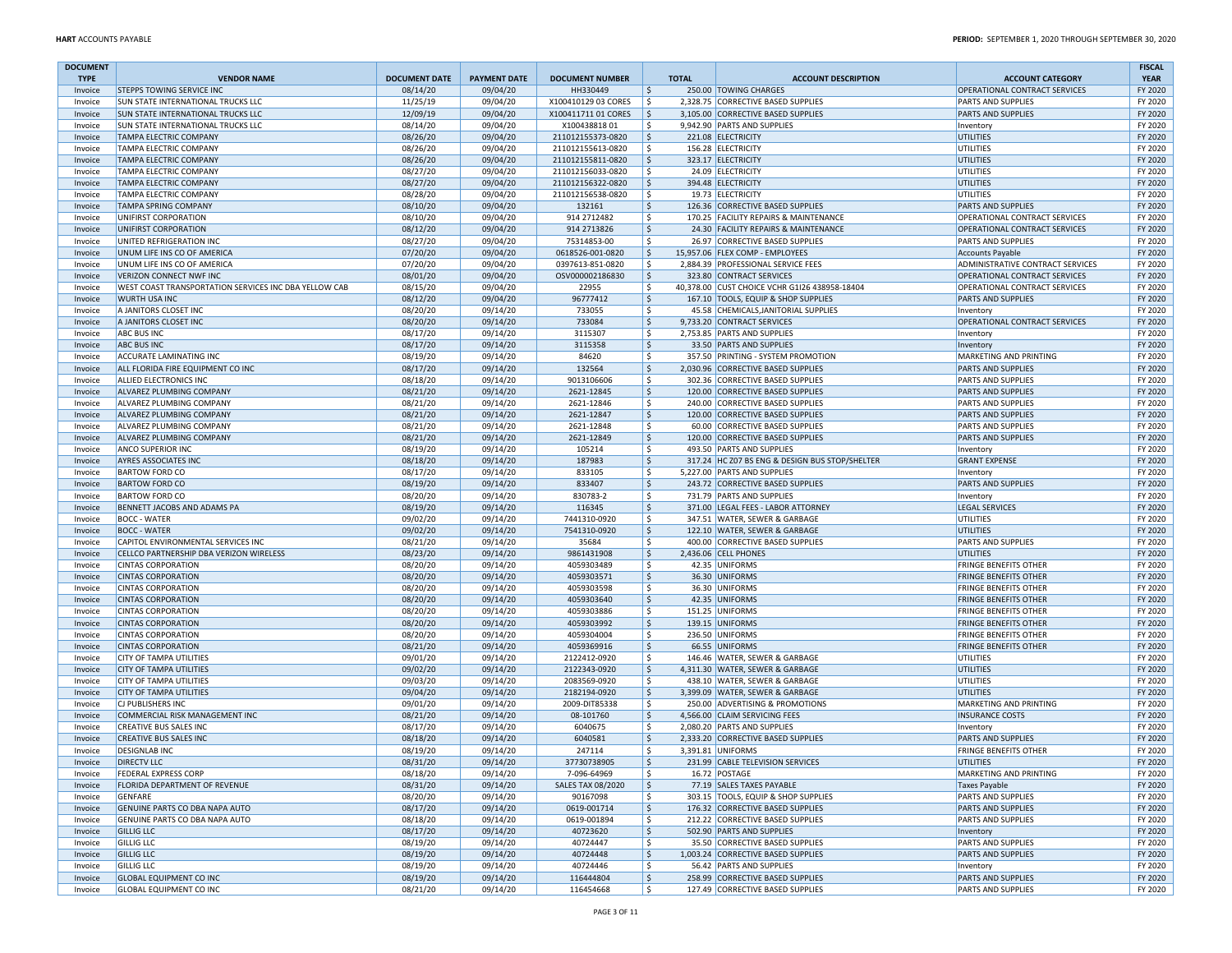| <b>DOCUMENT</b>        |                                                                       |                                  |                                 |                                      |             |                 |                                                                              |                                                                       | <b>FISCAL</b>          |
|------------------------|-----------------------------------------------------------------------|----------------------------------|---------------------------------|--------------------------------------|-------------|-----------------|------------------------------------------------------------------------------|-----------------------------------------------------------------------|------------------------|
| <b>TYPE</b><br>Invoice | <b>VENDOR NAME</b><br><b>GOODYEAR TIRE &amp; RUBBER CO</b>            | <b>DOCUMENT DATE</b><br>08/17/20 | <b>PAYMENT DATE</b><br>09/14/20 | <b>DOCUMENT NUMBER</b><br>9789481472 | ۱\$         | <b>TOTAL</b>    | <b>ACCOUNT DESCRIPTION</b><br>46.23 TIRES LEASED - BUS FL-5307P-2020 POP     | <b>ACCOUNT CATEGORY</b><br><b>PARTS AND SUPPLIES</b>                  | <b>YEAR</b><br>FY 2020 |
| Invoice                | <b>GRAINGER</b>                                                       | 08/19/20                         | 09/14/20                        | 9625609079                           | ۱\$         |                 | 13.80 FACILITY REPAIRS & MAINTENANCE                                         | OPERATIONAL CONTRACT SERVICES                                         | FY 2020                |
| Invoice                | GUIDESOFT INC DBA KNOWLEDGE SERVICES                                  | 08/18/20                         | 09/14/20                        | 1331460                              | ۱\$         |                 | 1,972.80 SALARIES                                                            | SALARIES                                                              | FY 2020                |
| Invoice                | GULF COAST THERMO KING                                                | 08/21/20                         | 09/14/20                        | IV86400A                             | ۱\$         |                 | 122.15 PARTS AND SUPPLIES                                                    | Inventory                                                             | FY 2020                |
| Invoice                | HNTB CORPORATION                                                      | 08/20/20                         | 09/14/20                        | 04-74763-DS-001                      | ۱\$         |                 | 1,097.42 CONSULTANT FEES                                                     | ADMINISTRATIVE CONTRACT SERVICES                                      | FY 2020                |
| Invoice                | HOME DEPOT                                                            | 09/03/20                         | 09/14/20                        | 1972422                              | ۱\$         |                 | 411.90 FACILITY REPAIRS & MAINTENANCE                                        | OPERATIONAL CONTRACT SERVICES                                         | FY 2020                |
| Invoice                | JANEK CORPORATION, THE                                                | 08/19/20                         | 09/14/20                        | 109127                               | ۱\$         |                 | 7,000.00 PARTS AND SUPPLIES                                                  | Inventory                                                             | FY 2020                |
| Invoice                | <b>JCP LOCK &amp; SECURITY INC</b>                                    | 08/20/20                         | 09/14/20                        | 20-2693                              | l \$        |                 | 434.77 CORRECTIVE BASED SUPPLIES                                             | <b>PARTS AND SUPPLIES</b>                                             | FY 2020                |
| Invoice                | KONICA MINOLTA BUSINESS SOLUTIONS USA INC                             | 08/01/20                         | 09/14/20                        | 9006982196                           | ۱\$         |                 | 2,897.85 LEASES & RENTALS                                                    | <b>ADMINISTRATIVE OTHER</b>                                           | FY 2020                |
| Invoice                | M & M LAWN MOWERS INC                                                 | 08/19/20                         | 09/14/20                        | 502614                               | ۱\$         |                 | 159.42 CONDITION BASED SUPPLIES                                              | <b>PARTS AND SUPPLIES</b>                                             | FY 2020                |
| Invoice<br>Invoice     | <b>MIDWEST BUS CORPORATION</b><br>MILLENNIUM VENDING CORP             | 08/16/20<br>08/20/20             | 09/14/20<br>09/14/20            | 49758<br>WC927                       | ۱\$<br>۱\$  |                 | 740.00 PARTS AND SUPPLIES<br>184.97 CORRECTIVE BASED SUPPLIES                | Inventory<br>PARTS AND SUPPLIES                                       | FY 2020<br>FY 2020     |
| Invoice                | MILLENNIUM VENDING CORP                                               | 08/20/20                         | 09/14/20                        | 2025                                 | ۱\$         |                 | 380.04 SUPPLIES/OFFICE/ART/JANITORIAL                                        | <b>PARTS AND SUPPLIES</b>                                             | FY 2020                |
| Invoice                | MOHAWK MANUFACTURING & SUPPLY CO                                      | 08/20/20                         | 09/14/20                        | U060276                              | ۱\$         |                 | 483.00 PARTS AND SUPPLIES                                                    | Inventory                                                             | FY 2020                |
| Invoice                | MSC INDUSTRIAL SUPPLY CO                                              | 08/19/20                         | 09/14/20                        | 4043987001                           | ۱\$         |                 | 41.71 CORRECTIVE BASED SUPPLIES                                              | <b>PARTS AND SUPPLIES</b>                                             | FY 2020                |
| Invoice                | MSC INDUSTRIAL SUPPLY CO                                              | 08/20/20                         | 09/14/20                        | 4044749001                           | ۱\$         |                 | 277.08 CORRECTIVE BASED SUPPLIES                                             | <b>PARTS AND SUPPLIES</b>                                             | FY 2020                |
| Invoice                | MSC INDUSTRIAL SUPPLY CO                                              | 08/20/20                         | 09/14/20                        | 4051940001                           | ۱\$         |                 | 401.39 CORRECTIVE BASED SUPPLIES                                             | <b>PARTS AND SUPPLIES</b>                                             | FY 2020                |
| Invoice                | MSC INDUSTRIAL SUPPLY CO                                              | 08/21/20                         | 09/14/20                        | 4052332001                           | ۱\$         |                 | 460.74 CORRECTIVE BASED SUPPLIES                                             | <b>PARTS AND SUPPLIES</b>                                             | FY 2020                |
| Invoice                | NATIONAL SAFETY COUNCIL                                               | 08/17/20                         | 09/14/20                        | INV-1779040                          | ۱\$         |                 | 1,684.99 SAFETY SUPPLIES & EQUIPMENT                                         | <b>PARTS AND SUPPLIES</b>                                             | FY 2020                |
| Invoice                | PALMDALE OIL COMPANY                                                  | 08/18/20                         | 09/14/20                        | 1395908                              | l \$        |                 | 687.09 DIESEL & GAS EXCISE TAX                                               | <b>TAXES AND FEES</b>                                                 | FY 2020                |
| Invoice                | PALMDALE OIL COMPANY                                                  | 08/18/20                         | 09/14/20                        | 1395908                              | ۱\$         |                 | 2,373.21 GASOLINE                                                            | <b>FUEL AND OIL</b>                                                   | FY 2020                |
| Invoice                | PALMDALE OIL COMPANY                                                  | 08/18/20                         | 09/14/20                        | 1395908                              | ۱\$<br>۱\$  |                 | 323.61 GASOLINE                                                              | <b>FUEL AND OII</b>                                                   | FY 2020<br>FY 2020     |
| Invoice<br>Invoice     | PALMDALE OIL COMPANY<br>PALMDALE OIL COMPANY                          | 08/20/20<br>08/20/20             | 09/14/20<br>09/14/20            | 1395820<br>1396915                   | ۱\$         |                 | 791.38 OIL & LUBE<br>1,772.63 OIL & LUBE                                     | <b>FUEL AND OIL</b><br><b>FUEL AND OII</b>                            | FY 2020                |
| Invoice                | PALMDALE OIL COMPANY                                                  | 08/21/20                         | 09/14/20                        | 1397975                              | \$          |                 | 606.90 DIESEL & GAS EXCISE TAX                                               | <b>TAXES AND FEES</b>                                                 | FY 2020                |
| Invoice                | PALMDALE OIL COMPANY                                                  | 08/21/20                         | 09/14/20                        | 1397975                              | ۱\$         |                 | 2,130.78 GASOLINE                                                            | <b>FUEL AND OIL</b>                                                   | FY 2020                |
| Invoice                | PALMDALE OIL COMPANY                                                  | 08/21/20                         | 09/14/20                        | 1397975                              | \$          |                 | 290.56 GASOLINE                                                              | <b>FUEL AND OIL</b>                                                   | FY 2020                |
| Invoice                | PEOPLES GAS COMPANY                                                   | 08/18/20                         | 09/14/20                        | 211012153790-0820                    | ۱\$         |                 | 46.89 NATURAL GAS                                                            | UTILITIES                                                             | FY 2020                |
| Invoice                | PETROLEUM TRADERS CORPORATION                                         | 08/20/20                         | 09/14/20                        | 1568760                              | ۱\$         | 9,618.00 DIESEL |                                                                              | <b>FUEL AND OIL</b>                                                   | FY 2020                |
| Invoice                | PETROLEUM TRADERS CORPORATION                                         | 08/20/20                         | 09/14/20                        | 1568760                              | ۱\$         |                 | 2,674.93 DIESEL & GAS EXCISE TAX                                             | <b>TAXES AND FEES</b>                                                 | FY 2020                |
| Invoice                | PRECISION CONTRACTING SERVICES INC                                    | 08/21/20                         | 09/14/20                        | 16795-16527                          | ۱\$         |                 | 1,350.00 CONTRACT SERVICES                                                   | OPERATIONAL CONTRACT SERVICES                                         | FY 2020                |
| Invoice                | RELIABLE TRANSMISSION SERVICE                                         | 08/20/20                         | 09/14/20                        | T-29072                              | ۱\$         |                 | 316.00 CORRECTIVE BASED SUPPLIES                                             | <b>PARTS AND SUPPLIES</b>                                             | FY 2020                |
| Invoice                | REPUBLIC SERVICES INC                                                 | 08/17/20                         | 09/14/20                        | 0696-000896627                       | \$          |                 | 212.47 WATER, SEWER & GARBAGE<br>212.47 WATER, SEWER & GARBAGE               | UTILITIES                                                             | FY 2020                |
| Invoice<br>Invoice     | REPUBLIC SERVICES INC<br>REPUBLIC SERVICES INC                        | 08/17/20<br>08/17/20             | 09/14/20<br>09/14/20            | 0696-000896628<br>0696-000896629     | ۱\$<br>۱\$  |                 | 285.07 WATER, SEWER & GARBAGE                                                | <b>UTILITIES</b><br><b>UTILITIES</b>                                  | FY 2020<br>FY 2020     |
| Invoice                | <b>RUSH TRUCK CENTER</b>                                              | 08/19/20                         | 09/14/20                        | 3020425850                           | ۱\$         |                 | 96.48 PARTS AND SUPPLIES                                                     | Inventory                                                             | FY 2020                |
| Invoice                | <b>RUSH TRUCK CENTER</b>                                              | 08/19/20                         | 09/14/20                        | 3020445463                           | ۱\$         |                 | 1.798.08 PARTS AND SUPPLIES                                                  | Inventory                                                             | FY 2020                |
| Invoice                | <b>SEABOARD DISTRIBUTION INC</b>                                      | 08/17/20                         | 09/14/20                        | 245001                               | ۱\$         |                 | 1,898.24 ANTI FREEZE/COOLAN                                                  | FUEL AND OI                                                           | FY 2020                |
| Invoice                | SOUTHEAST POWER SYSTEMS OF TAMPA INC                                  | 08/19/20                         | 09/14/20                        | 23 180020                            | ۱\$         |                 | 420.70 PARTS AND SUPPLIES                                                    | Inventory                                                             | FY 2020                |
| Invoice                | SOUTHEAST POWER SYSTEMS OF TAMPA INC                                  | 08/21/20                         | 09/14/20                        | 23 180063                            | ۱\$         |                 | 287.70 PARTS AND SUPPLIES                                                    | Inventory                                                             | FY 2020                |
| Invoice                | <b>SOUTHERN COACH PARTS CO</b>                                        | 08/18/20                         | 09/14/20                        | 69009                                | ۱\$         |                 | 949.38 PARTS AND SUPPLIES                                                    | Inventory                                                             | FY 2020                |
| Invoice                | STEPPS TOWING SERVICE INC                                             | 08/17/20                         | 09/14/20                        | HH330644                             | ۱\$         |                 | 250.00 TOWING CHARGES                                                        | OPERATIONAL CONTRACT SERVICES                                         | FY 2020                |
| Invoice                | STEPPS TOWING SERVICE INC                                             | 08/18/20                         | 09/14/20                        | HH331054                             | ۱\$         |                 | 250.00 TOWING CHARGES                                                        | <b>OPERATIONAL CONTRACT SERVICES</b>                                  | FY 2020                |
| Invoice                | STEPPS TOWING SERVICE INC                                             | 08/18/20                         | 09/14/20                        | HH331083                             | ۱\$         |                 | 250.00 TOWING CHARGES                                                        | OPERATIONAL CONTRACT SERVICES                                         | FY 2020                |
| Invoice                | <b>STEPPS TOWING SERVICE INC</b><br>SYNAPTEC SOFTWARE INC DBA LAWBASE | 08/19/20<br>08/18/20             | 09/14/20<br>09/14/20            | TW331369<br>5094                     | ۱\$<br>۱\$  |                 | 88.00 TOWING CHARGES<br>2,300.00 COMPUTER SOFTWARE SVC FEES                  | <b>OPERATIONAL CONTRACT SERVICES</b><br>OPERATIONAL CONTRACT SERVICES | FY 2020<br>FY 2020     |
| Invoice<br>Invoice     | TAMPA ELECTRIC COMPANY                                                | 08/18/20                         | 09/14/20                        | 211012153196-0820                    | ۱\$         |                 | 5,419.03 ELECTRICITY                                                         | <b>UTILITIES</b>                                                      | FY 2020                |
| Invoice                | TAMPA ELECTRIC COMPANY                                                | 09/01/20                         | 09/14/20                        | 211000476575-0920                    | ۱\$         |                 | 19.73 ELECTRICITY                                                            | UTILITIES                                                             | FY 2020                |
| Invoice                | TAMPA ELECTRIC COMPANY                                                | 09/01/20                         | 09/14/20                        | 211012083310-0920                    | ۱\$         |                 | 34.46 ELECTRICITY                                                            | <b>UTILITIES</b>                                                      | FY 2020                |
| Invoice                | TAMPA ELECTRIC COMPANY                                                | 09/01/20                         | 09/14/20                        | 211012083575-0920                    | ۱\$         |                 | 19.73 ELECTRICITY                                                            | <b>UTILITIES</b>                                                      | FY 2020                |
| Invoice                | TAMPA ELECTRIC COMPANY                                                | 09/02/20                         | 09/14/20                        | 21101823031-0920                     | \$          |                 | 1,733.53 ELECTRICITY                                                         | <b>UTILITIES</b>                                                      | FY 2020                |
| Invoice                | TIMES PUBLISHING COMPANY DBA TAMPA BAY TIMES                          | 09/09/20                         | 09/14/20                        | 0000105677                           | ۱\$         |                 | 2,315.50 ADVERTISING - LEGAL                                                 | MARKETING AND PRINTING                                                | FY 2020                |
| Invoice                | TIMES PUBLISHING COMPANY DBA TAMPA BAY TIMES                          | 09/09/20                         | 09/14/20                        | 0000107474                           | \$          |                 | 1,913.50 ADVERTISING - LEGAL                                                 | MARKETING AND PRINTING                                                | FY 2020                |
| Invoice                | TRANSDIESEL OF LAKELAND INC                                           | 08/18/20                         | 09/14/20                        | 136                                  | ۱\$         |                 | 3,400.00 ASSOC CAP MAINT FL-5307P-2020 POP                                   | <b>GRANT EXPENSE</b>                                                  | FY 2020                |
| Invoice                | UNIFIRST CORPORATION                                                  | 08/17/20                         | 09/14/20                        | 914 2715776                          | \$          |                 | 88.25 FACILITY REPAIRS & MAINTENANCE                                         | OPERATIONAL CONTRACT SERVICES                                         | FY 2020                |
| Invoice<br>Invoice     | UNIFIRST CORPORATION                                                  | 08/18/20<br>08/19/20             | 09/14/20<br>09/14/20            | 914 2716449<br>914 2717157           | ۱\$<br>l \$ |                 | 22.50 FACILITY REPAIRS & MAINTENANCE<br>89.30 FACILITY REPAIRS & MAINTENANCE | OPERATIONAL CONTRACT SERVICES<br><b>OPERATIONAL CONTRACT SERVICES</b> | FY 2020<br>FY 2020     |
| Invoice                | UNIFIRST CORPORATION<br>UNITED DATA TECHNOLOGIES INC                  | 08/20/20                         | 09/14/20                        | 0500237218                           | -Ś          |                 | 8.280.00 FARE COLL MOBILE G0S03 436677-19401                                 | <b>GRANT EXPENSE</b>                                                  | FY 2020                |
| Invoice                | UNITED WAY OF TAMPA BAY, INC.                                         | 09/10/20                         | 09/14/20                        | PPE 09/05/20                         | 1\$         |                 | 25.00 UNITED WAY FUND - EMPLOYEES                                            | <b>Accounts Payable</b>                                               | FY 2020                |
| Invoice                | WEST COAST PARKING LOT LIGHTING                                       | 07/08/20                         | 09/14/20                        | 1064                                 | l \$        |                 | 8,900.00 CORRECTIVE BASED SUPPLIES                                           | <b>PARTS AND SUPPLIES</b>                                             | FY 2020                |
| Invoice                | <b>ZEP SALES AND SERVICE</b>                                          | 08/17/20                         | 09/14/20                        | 9005453618                           | l\$         |                 | 3.492.45 CHEMICALS JANITORIAL SUPPLIES                                       | Inventory                                                             | FY 2020                |
| Invoice                | <b>ZEP SALES AND SERVICE</b>                                          | 08/21/20                         | 09/14/20                        | 9005471432                           | l \$        |                 | 2.700.00 CONTRACT SERVICES                                                   | OPERATIONAL CONTRACT SERVICES                                         | FY 2020                |
| Invoice                | A JANITORS CLOSET INC                                                 | 08/27/20                         | 09/21/20                        | 733243                               | ۱\$         |                 | 3,865.80 CORRECTIVE BASED SUPPLIES                                           | <b>PARTS AND SUPPLIES</b>                                             | FY 2020                |
| Invoice                | A JANITORS CLOSET INC                                                 | 09/17/20                         | 09/21/20                        | 733661                               | ۱\$         |                 | 93.30 CHEMICALS, JANITORIAL SUPPLIES                                         | Inventory                                                             | FY 2020                |
| Invoice                | <b>ABC BUS INC</b>                                                    | 08/24/20                         | 09/21/20                        | 3117433                              | ۱\$         |                 | 50.70 PARTS AND SUPPLIES                                                     | Inventory                                                             | FY 2020                |
| Invoice                | ABC BUS INC                                                           | 08/24/20                         | 09/21/20                        | 3117751                              | ۱\$         |                 | 27.50 PARTS AND SUPPLIES                                                     | Inventory                                                             | FY 2020                |
| Invoice                | ALVAREZ PLUMBING COMPANY<br><b>AMERIGAS PROPANE LP</b>                | 08/24/20<br>08/25/20             | 09/21/20                        | 2621-12922                           | ۱\$<br>۱\$  |                 | 60.00 CORRECTIVE BASED SUPPLIES                                              | <b>PARTS AND SUPPLIES</b>                                             | FY 2020<br>FY 2020     |
| Invoice<br>Invoice     | <b>ANCO SUPERIOR INC</b>                                              | 08/28/20                         | 09/21/20<br>09/21/20            | 3110815133<br>105307                 | \$          |                 | 50.35 PROPANE FACILITIES<br>179.90 PARTS AND SUPPLIES                        | UTILITIES<br>Inventory                                                | FY 2020                |
| Invoice                | <b>BARTOW FORD CO</b>                                                 | 08/27/20                         | 09/21/20                        | 834453                               | ۱\$         |                 | 186.97 PARTS AND SUPPLIES                                                    | Inventory                                                             | FY 2020                |
|                        |                                                                       |                                  |                                 |                                      |             |                 |                                                                              |                                                                       |                        |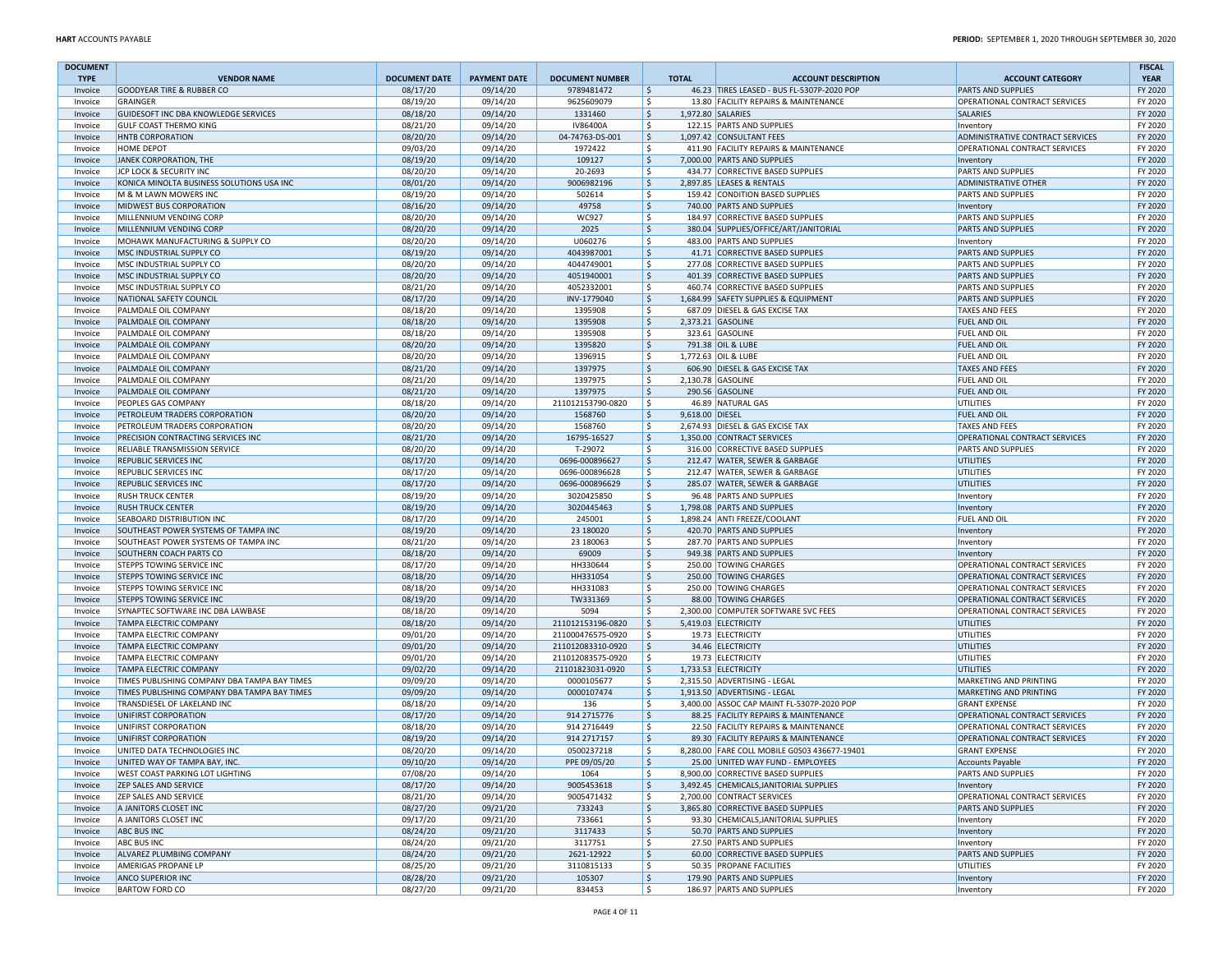| <b>DOCUMENT</b>    |                                                                            |                      |                      |                          |              |                                                                               |                                                       | <b>FISCAL</b>      |
|--------------------|----------------------------------------------------------------------------|----------------------|----------------------|--------------------------|--------------|-------------------------------------------------------------------------------|-------------------------------------------------------|--------------------|
| <b>TYPE</b>        | <b>VENDOR NAME</b>                                                         | <b>DOCUMENT DATE</b> | <b>PAYMENT DATE</b>  | <b>DOCUMENT NUMBER</b>   | <b>TOTAL</b> | <b>ACCOUNT DESCRIPTION</b>                                                    | <b>ACCOUNT CATEGORY</b>                               | <b>YEAR</b>        |
| Invoice            | <b>BARTOW FORD CO</b>                                                      | 08/28/20             | 09/21/20             | 834453-1                 | \$           | 133.55 PARTS AND SUPPLIES                                                     | Inventory                                             | FY 2020            |
| Invoice            | <b>BRIGHT HOUSE NETWORKS LLC</b>                                           | 09/10/20             | 09/21/20             | 065857001091020          | \$           | 1,392.57 WEB HOSTING SERVICES                                                 | OPERATIONAL CONTRACT SERVICES                         | FY 2020            |
| Invoice            | C2 INC DBA SHRED360                                                        | 08/24/20             | 09/21/20             | 2003021                  | \$           | 25.00 FACILITY REPAIRS & MAINTENANCE                                          | OPERATIONAL CONTRACT SERVICES                         | FY 2020            |
| Invoice            | C2 INC DBA SHRED360                                                        | 08/24/20             | 09/21/20             | 2003022                  | l \$         | 25.00 FACILITY REPAIRS & MAINTENANCE                                          | OPERATIONAL CONTRACT SERVICES                         | FY 2020            |
| Invoice            | C2 INC DBA SHRED360                                                        | 08/24/20             | 09/21/20             | 2003023                  | \$           | 25.00 FACILITY REPAIRS & MAINTENANCE                                          | OPERATIONAL CONTRACT SERVICES                         | FY 2020            |
| Invoice            | C2 INC DBA SHRED360                                                        | 08/28/20             | 09/21/20             | 2003053                  | \$           | 80.00 FACILITY REPAIRS & MAINTENANCE                                          | OPERATIONAL CONTRACT SERVICES                         | FY 2020            |
| Invoice            | <b>CAMBRIDGE SYSTEMATICS INC</b>                                           | 08/26/20             | 09/21/20             | 150078-24                | \$           | 11,034.10 COMPUTER SOFTWARE SVC FEES                                          | OPERATIONAL CONTRACT SERVICES                         | FY 2020            |
| Invoice            | <b>CARRIER CORPORATION</b>                                                 | 08/25/20             | 09/21/20             | 90068332                 | l \$         | 235.00 CORRECTIVE BASED SUPPLIES                                              | <b>PARTS AND SUPPLIES</b>                             | FY 2020            |
| Invoice            | CARROLL AIR SYSTEMS INC                                                    | 08/28/20             | 09/21/20             | 62421                    | 5            | 1,061.75 CORRECTIVE BASED SUPPLIES                                            | <b>PARTS AND SUPPLIES</b>                             | FY 2020            |
| Invoice            | CARROLL AIR SYSTEMS INC                                                    | 08/28/20             | 09/21/20             | 62421                    | l \$         | 27,000.00 FACILITIES REHAB MAINTENANCE FACILITY ADVAL 2020                    | <b>GRANT EXPENSE</b>                                  | FY 2020            |
| Invoice            | CELLCO PARTNERSHIP DBA VERIZON WIRELESS                                    | 08/23/20             | 09/21/20             | 9861375745               | 5            | 14,718.44 CELL PHONES                                                         | UTILITIES                                             | FY 2020            |
| Invoice            | CENTRAL FLORIDA LANDSCAPING INC                                            | 08/26/20             | 09/21/20             | 22274                    | l \$         | 2,386.00 CORRECTIVE BASED SUPPLIES                                            | PARTS AND SUPPLIES                                    | FY 2020            |
| Invoice            | CIGNA HEALTH AND LIFE INS CO                                               | 07/21/20             | 09/21/20             | 2684589                  | \$           | 10,996.80 HEALTH INSURANCE EXCESS EXPENSE                                     | <b>HEALTH CARE</b><br><b>HEALTH CARE</b>              | FY 2020            |
| Invoice            | CIGNA HEALTH AND LIFE INS CO                                               | 07/21/20             | 09/21/20             | 2684589                  | l \$         | 103,912.38 HEALTH INSURANCE THIRD PARTY COSTS<br>42.35 UNIFORMS               |                                                       | FY 2020            |
| Invoice            | <b>CINTAS CORPORATION</b>                                                  | 08/27/20             | 09/21/20             | 4059873741               | \$           | 36.30 UNIFORMS                                                                | <b>FRINGE BENEFITS OTHER</b>                          | FY 2020            |
| Invoice            | <b>CINTAS CORPORATION</b>                                                  | 08/27/20             | 09/21/20             | 4059873845               | S.           |                                                                               | <b>FRINGE BENEFITS OTHER</b>                          | FY 2020            |
| Invoice            | <b>CINTAS CORPORATION</b>                                                  | 08/27/20             | 09/21/20             | 4059873889               | \$           | 42.35 UNIFORMS                                                                | <b>FRINGE BENEFITS OTHER</b>                          | FY 2020            |
| Invoice            | <b>CINTAS CORPORATION</b><br><b>CINTAS CORPORATION</b>                     | 08/27/20             | 09/21/20<br>09/21/20 | 4059873925<br>4059874101 | \$<br> \$    | 36.30 UNIFORMS<br>151.25 UNIFORMS                                             | <b>FRINGE BENEFITS OTHER</b>                          | FY 2020<br>FY 2020 |
| Invoice            | <b>CISCO SYSTEMS INC</b>                                                   | 08/27/20             | 09/21/20             |                          | \$           |                                                                               | <b>FRINGE BENEFITS OTHER</b>                          | FY 2020            |
| Invoice            |                                                                            | 08/27/20<br>08/28/20 | 09/21/20             | 5100330790<br>22822388   | Ŝ.           | 345.00 WEB HOSTING SERVICES<br>498.60 PARTS AND SUPPLIES                      | OPERATIONAL CONTRACT SERVICES                         | FY 2020            |
| Invoice            | CREATIVE BUS SALES INC<br><b>CREATIVE BUS SALES INC</b>                    |                      | 09/21/20             | 6040879                  | S.           | 4,300.00 PARTS AND SUPPLIES                                                   | Inventory                                             | FY 2020            |
| Invoice            |                                                                            | 08/28/20             |                      |                          | $\zeta$      |                                                                               | Inventory                                             |                    |
| Invoice            | DEAN RINGERS MORGAN AND LAWTON PA                                          | 08/22/20             | 09/21/20             | 175914                   | \$           | 42,829.75 LEGAL RISK/PL/GENERAL LIABILITY                                     | <b>LEGAL SERVICES</b>                                 | FY 2020            |
| Invoice            | DEAN RINGERS MORGAN AND LAWTON PA<br><b>DIRECTV LLC</b>                    | 08/26/20             | 09/21/20             | 175824                   | l \$         | 4,425.45 LEGAL RISK/PL/GENERAL LIABILITY                                      | <b>LEGAL SERVICES</b>                                 | FY 2020<br>FY 2020 |
| Invoice            |                                                                            | 09/04/20             | 09/21/20             | 37739245089              | S.           | 35.00 CABLE TELEVISION SERVICES<br>14.00 TIRES PURCHASED                      | <b>UTILITIES</b>                                      | FY 2020            |
| Invoice            | EARL W. COLVARD INC. DBA BOULEVARD TIRE CENTER                             | 08/24/20             | 09/21/20             | 37-23183                 |              |                                                                               | PARTS AND SUPPLIES<br>MARKETING AND PRINTING          | FY 2020            |
| Invoice            | <b>FEDERAL EXPRESS CORP</b>                                                | 08/25/20             | 09/21/20             | 7-104-11017              | \$<br>S.     | 11.63 POSTAGE                                                                 |                                                       | FY 2020            |
| Invoice            | <b>FINISHMASTER INC</b>                                                    | 08/27/20             | 09/21/20             | 86536037                 |              | 241.80 PARTS AND SUPPLIES<br>129.98 CONTRACT SERVICES                         | Inventory                                             | FY 2020            |
| Invoice            | FLEET ACQUISTIONS LLC DBA FLEET PRODUCTS                                   | 08/28/20             | 09/21/20             | 1734359                  | \$<br>S.     | 69.45 CORRECTIVE BASED SUPPLIES                                               | OPERATIONAL CONTRACT SERVICES<br>PARTS AND SUPPLIES   | FY 2020            |
| Invoice            | FLORIDA DETROIT DIESEL-ALLISON                                             | 08/27/20             | 09/21/20<br>09/21/20 | 70012410<br>70760        |              |                                                                               |                                                       | FY 2020            |
| Invoice<br>Invoice | <b>FLORIDA GRAPHIC SERVICES INC</b><br>FLORIDA PUBLIC TRANSPORTATION ASSOC | 08/26/20<br>09/09/20 | 09/21/20             | 1819                     | \$<br>\$     | 50.04 MARKETING RIDERSHIP DEVELOPMENT<br>20,000.00 DUES, SUBSCRIPTIONS & FEES | MARKETING AND PRINTING<br><b>ADMINISTRATIVE OTHER</b> | FY 2020            |
| Invoice            | <b>FRONTIER COMMUNICATIONS CORPORATION</b>                                 | 09/07/20             | 09/21/20             | 0920-2391000012          | I\$          | 648.84 TELEPHONE                                                              | UTILITIES                                             | FY 2020            |
| Invoice            | <b>GENFARE</b>                                                             | 08/24/20             | 09/21/20             | 90167134                 | Ŝ.           | 236.97 TOOLS, EQUIP & SHOP SUPPLIES                                           | <b>PARTS AND SUPPLIES</b>                             | FY 2020            |
| Invoice            | GENUINE PARTS CO DBA NAPA AUTO                                             | 08/24/20             | 09/21/20             | 002855                   | \$           | 290.78 CORRECTIVE BASED SUPPLIES                                              | <b>PARTS AND SUPPLIES</b>                             | FY 2020            |
|                    |                                                                            |                      |                      |                          | \$           | 23.96 CORRECTIVE BASED SUPPLIES                                               | <b>PARTS AND SUPPLIES</b>                             | FY 2020            |
| Invoice<br>Invoice | GENUINE PARTS CO DBA NAPA AUTO<br><b>GENUINE PARTS CO DBA NAPA AUTO</b>    | 08/24/20<br>08/24/20 | 09/21/20<br>09/21/20 | 0619-002856<br>002855    | l \$         | 109.69 TOOLS, EQUIP & SHOP SUPPLIES                                           | <b>PARTS AND SUPPLIES</b>                             | FY 2020            |
| Invoice            | GENUINE PARTS CO DBA NAPA AUTO                                             | 08/25/20             | 09/21/20             | 003011                   | \$.          | 55.92 CORRECTIVE BASED SUPPLIES                                               | <b>PARTS AND SUPPLIES</b>                             | FY 2020            |
| Invoice            | GENUINE PARTS CO DBA NAPA AUTO                                             | 08/26/20             | 09/21/20             | 003089                   | 5            | 1,586.00 PARTS AND SUPPLIES                                                   | Inventory                                             | FY 2020            |
| Invoice            | GENUINE PARTS CO DBA NAPA AUTO                                             | 08/26/20             | 09/21/20             | 003183                   | \$           | 151.55 TOOLS, EQUIP & SHOP SUPPLIES                                           | <b>PARTS AND SUPPLIES</b>                             | FY 2020            |
| Invoice            | GENUINE PARTS CO DBA NAPA AUTO                                             | 09/14/20             | 09/21/20             | 0619-005791              | \$           | 67.18 CORRECTIVE BASED SUPPLIES                                               | <b>PARTS AND SUPPLIES</b>                             | FY 2020            |
| Invoice            | GENUINE PARTS CO DBA NAPA AUTO                                             | 09/14/20             | 09/21/20             | 2192-327589              | Ŝ.           | 41.99 CORRECTIVE BASED SUPPLIES                                               | PARTS AND SUPPLIES                                    | FY 2020            |
| Invoice            | GENUINE PARTS CO DBA NAPA AUTO                                             | 09/14/20             | 09/21/20             | 2504-919921              | \$           | 8.81 CORRECTIVE BASED SUPPLIES                                                | <b>PARTS AND SUPPLIES</b>                             | FY 2020            |
| Invoice            | GENUINE PARTS CO DBA NAPA AUTO                                             | 09/14/20             | 09/21/20             | 327610                   | \$           | 398.83 CORRECTIVE BASED SUPPLIES                                              | <b>PARTS AND SUPPLIES</b>                             | FY 2020            |
| Invoice            | <b>GILLIG LLC</b>                                                          | 08/25/20             | 09/21/20             | 40726149                 | \$           | 333.36 CORRECTIVE BASED SUPPLIES                                              | <b>PARTS AND SUPPLIES</b>                             | FY 2020            |
| Invoice            | <b>GILLIG LLC</b>                                                          | 08/26/20             | 09/21/20             | 40726528                 | \$           | 190.51 PARTS AND SUPPLIES                                                     | Inventory                                             | FY 2020            |
| Invoice            | <b>GLOBAL EQUIPMENT CO INC</b>                                             | 08/26/20             | 09/21/20             | 116479173                | 5            | 6,104.55 CONTRACT SERVICES                                                    | OPERATIONAL CONTRACT SERVICES                         | FY 2020            |
| Invoice            | <b>GLOBAL EQUIPMENT CO INC</b>                                             | 08/27/20             | 09/21/20             | 116485418                | \$           | 620.59 CONTRACT SERVICES                                                      | OPERATIONAL CONTRACT SERVICES                         | FY 2020            |
| Invoice            | <b>GLOBAL EQUIPMENT CO INC</b>                                             | 08/29/20             | 09/21/20             | 116498289                | 5            | 1,479.85 CONTRACT SERVICES                                                    | OPERATIONAL CONTRACT SERVICES                         | FY 2020            |
| Invoice            | GODBERSEN SMITH CONST CO D/B/A GOMACO CORP                                 | 08/25/20             | 09/21/20             | 728047                   | Ŝ.           | 59,741.10 STCAR VEH OVERHAUL HIFG FL-5337X-2017                               | <b>GRANT EXPENSE</b>                                  | FY 2020            |
| Invoice            | GODBERSEN SMITH CONST CO D/B/A GOMACO CORP                                 | 08/25/20             | 09/21/20             | 728048                   | \$ ا         | 22.916.70 STCAR VEH OVERHAUL HIFG FL-5337X-2017                               | <b>GRANT EXPENSE</b>                                  | FY 2020            |
| Invoice            | GRAINGER                                                                   | 08/24/20             | 09/21/20             | 9629733057               | l\$          | 143.66 CORRECTIVE BASED SUPPLIES                                              | <b>PARTS AND SUPPLIES</b>                             | FY 2020            |
| Invoice            | GRAINGER                                                                   | 08/27/20             | 09/21/20             | 9634396478               | \$           | 1,255.20 CORRECTIVE BASED SUPPLIES                                            | <b>PARTS AND SUPPLIES</b>                             | FY 2020            |
| Invoice            | GRAINGER                                                                   | 08/27/20             | 09/21/20             | 9634396486               | l \$         | 4,857.90 TOOLS, EQUIP & SHOP SUPPLIES                                         | <b>PARTS AND SUPPLIES</b>                             | FY 2020            |
| Invoice            | GRAINGER                                                                   | 08/27/20             | 09/21/20             | 9634923867               | 5            | 808.81 TOOLS, EQUIP & SHOP SUPPLIES                                           | <b>PARTS AND SUPPLIES</b>                             | FY 2020            |
| Invoice            | <b>GRAINGER</b>                                                            | 08/27/20             | 09/21/20             | 9635075600               | l \$         | 1,397.42 TOOLS, EQUIP & SHOP SUPPLIES                                         | PARTS AND SUPPLIES                                    | FY 2020            |
| Invoice            | <b>GRAINGER</b>                                                            | 08/28/20             | 09/21/20             | 9635409908               | \$           | 793.80 CORRECTIVE BASED SUPPLIES                                              | <b>PARTS AND SUPPLIES</b>                             | FY 2020            |
| Invoice            | GRAINGER                                                                   | 08/28/20             | 09/21/20             | 9635814529               | l \$         | 1,170.52 TOOLS, EQUIP & SHOP SUPPLIES                                         | <b>PARTS AND SUPPLIES</b>                             | FY 2020            |
| invoice            | GRAINGER                                                                   | 08/28/20             | 09/21/20             | 9636370158               |              | 2,432.58 TOOLS, EQUIP & SHOP SUPPLIES                                         | PARTS AND SUPPLIES                                    | FY 2020            |
| Invoice            | GUIDESOFT INC DBA KNOWLEDGE SERVICES                                       | 08/25/20             | 09/21/20             | 1332836                  | l\$          | 657.60 SALARIES                                                               | SALARIES                                              | FY 2020            |
| Invoice            | <b>GULF COAST THERMO KING</b>                                              | 08/26/20             | 09/21/20             | W086551                  | \$           | 4,437.40 CORRECTIVE BASED SUPPLIES                                            | <b>PARTS AND SUPPLIES</b>                             | FY 2020            |
| Invoice            | HALO BRANDED SOLUTIONS INC                                                 | 08/24/20             | 09/21/20             | 4671634                  | l \$         | 3,218.34 MARKETING RIDERSHIP DEVELOPMENT                                      | MARKETING AND PRINTING                                | FY 2020            |
| Invoice            | HOLLAND AND KNIGHT LLP                                                     | 08/26/20             | 09/21/20             | 6062143                  | I\$          | 4,000.00 PROFESSIONAL SERVICE FEES                                            | ADMINISTRATIVE CONTRACT SERVICES                      | FY 2020            |
| Invoice            | <b>HOME DEPOT</b>                                                          | 09/03/20             | 09/21/20             | 1972394                  | ۱\$.         | 19.97 CORRECTIVE BASED SUPPLIES                                               | <b>PARTS AND SUPPLIES</b>                             | FY 2020            |
| Invoice            | <b>HOME DEPOT</b>                                                          | 09/08/20             | 09/21/20             | 6972650                  | \$           | 75.88 CORRECTIVE BASED SUPPLIES                                               | <b>PARTS AND SUPPLIES</b>                             | FY 2020            |
| Invoice            | <b>HOME DEPOT</b>                                                          | 09/09/20             | 09/21/20             | 5972797                  | \$           | 5.40 CORRECTIVE BASED SUPPLIES                                                | <b>PARTS AND SUPPLIES</b>                             | FY 2020            |
| Invoice            | <b>HOME DEPOT</b>                                                          | 09/10/20             | 09/21/20             | 4972877                  | \$           | 158.12 CORRECTIVE BASED SUPPLIES                                              | PARTS AND SUPPLIES                                    | FY 2020            |
| Invoice            | <b>HOME DEPOT</b>                                                          | 09/10/20             | 09/21/20             | 4972915                  | \$           | 32.38 CORRECTIVE BASED SUPPLIES                                               | <b>PARTS AND SUPPLIES</b>                             | FY 2020            |
| Invoice            | <b>HOME DEPOT</b>                                                          | 09/10/20             | 09/21/20             | 4972912                  | \$           | 579.85 FACILITY REPAIRS & MAINTENANCE                                         | OPERATIONAL CONTRACT SERVICES                         | FY 2020            |
| Invoice            | HOWCO ENVIRONMENTAL SERVICES                                               | 08/24/20             | 09/21/20             | 0338883                  | \$           | 140.00 FACILITY REPAIRS & MAINTENANCE                                         | OPERATIONAL CONTRACT SERVICES                         | FY 2020            |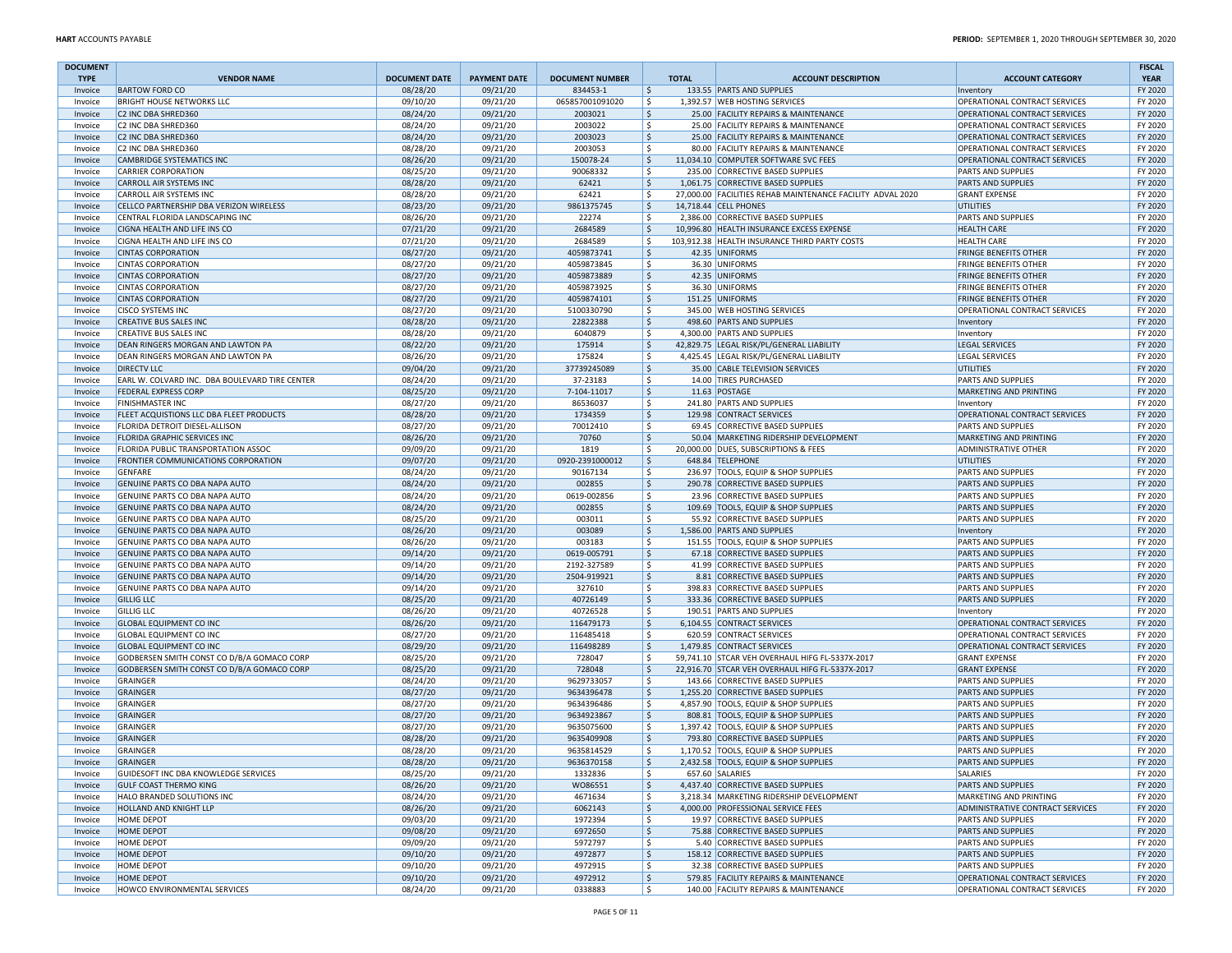| <b>DOCUMENT</b> |                                                      |                      |                     |                                        |                        |                                                   |                                  | <b>FISCAL</b>      |
|-----------------|------------------------------------------------------|----------------------|---------------------|----------------------------------------|------------------------|---------------------------------------------------|----------------------------------|--------------------|
| <b>TYPE</b>     | <b>VENDOR NAME</b>                                   | <b>DOCUMENT DATE</b> | <b>PAYMENT DATE</b> | <b>DOCUMENT NUMBER</b>                 | <b>TOTAL</b>           | <b>ACCOUNT DESCRIPTION</b>                        | <b>ACCOUNT CATEGORY</b>          | <b>YEAR</b>        |
| Invoice         | HOWCO ENVIRONMENTAL SERVICES                         | 08/24/20             | 09/21/20            | 0338884                                | \$                     | 70.00 FACILITY REPAIRS & MAINTENANCE              | OPERATIONAL CONTRACT SERVICES    | FY 2020            |
| Invoice         | <b>IBP INDUSTRIES</b>                                | 08/27/20             | 09/21/20            | 033482                                 | \$                     | 840.00 PARTS AND SUPPLIES                         | Inventory                        | FY 2020            |
| Invoice         | JANEK CORPORATION, THE                               | 08/27/20             | 09/21/20            | 109180                                 | \$                     | 250.00 PARTS AND SUPPLIES                         | Inventory                        | FY 2020            |
| Invoice         | KENWORTH OF CENTRAL FLORIDA INC                      | 08/26/20             | 09/21/20            | 03P102573                              | Ŝ.                     | 105.84 PARTS AND SUPPLIES                         | Inventory                        | FY 2020            |
| Invoice         | KIRKS AUTOMOTIVE INC                                 | 08/24/20             | 09/21/20            | 1041713                                | $\mathsf{\hat{S}}$     | 96.00 PARTS AND SUPPLIES                          | Inventory                        | FY 2020            |
| Invoice         | KIRKS AUTOMOTIVE INC                                 | 08/26/20             | 09/21/20            | 1041844                                | \$                     | 192.00 PARTS AND SUPPLIES                         | Inventory                        | FY 2020            |
| Invoice         | LEVEL 3 FINANCING INC DBA LEVEL 3 COMMUNICATIONS LLC | 08/24/20             | 09/21/20            | 141624328                              | \$                     | 16,606.34 WEB HOSTING SERVICES                    | OPERATIONAL CONTRACT SERVICES    | FY 2020            |
| Invoice         | MOHAWK MANUFACTURING & SUPPLY CO                     | 08/24/20             | 09/21/20            | U060385                                | Ŝ.                     | 710.58 PARTS AND SUPPLIES                         | Inventory                        | FY 2020            |
| Invoice         | MOHAWK MANUFACTURING & SUPPLY CO                     | 08/26/20             | 09/21/20            | U060456                                | \$                     | 1,231.40 PARTS AND SUPPLIES                       | Inventory                        | FY 2020            |
| Invoice         | MOHAWK MANUFACTURING & SUPPLY CO                     | 08/26/20             | 09/21/20            | U060457                                | \$                     | 413.16 PARTS AND SUPPLIES                         | Inventory                        | FY 2020            |
| Invoice         | MOHAWK MANUFACTURING & SUPPLY CO                     | 08/27/20             | 09/21/20            | U060495                                | \$                     | 700.35 PARTS AND SUPPLIES                         | Inventory                        | FY 2020            |
| Invoice         | MOHAWK MANUFACTURING & SUPPLY CO                     | 08/28/20             | 09/21/20            | U060541                                | \$                     | 10,065.42 PARTS AND SUPPLIES                      | Inventory                        | FY 2020            |
| Invoice         | MSC INDUSTRIAL SUPPLY CO                             | 08/05/20             | 09/21/20            | 4017628001                             | \$                     | 120.15 CORRECTIVE BASED SUPPLIES                  | PARTS AND SUPPLIES               | FY 2020            |
| Invoice         | MSC INDUSTRIAL SUPPLY CO                             | 08/11/20             | 09/21/20            | 3958242004                             | \$                     | 45.05 CORRECTIVE BASED SUPPLIES                   | PARTS AND SUPPLIES               | FY 2020            |
| Invoice         | MSC INDUSTRIAL SUPPLY CO                             | 08/17/20             | 09/21/20            | 3958242005                             | $\mathsf{\hat{S}}$     | 12.10 CORRECTIVE BASED SUPPLIES                   | PARTS AND SUPPLIES               | FY 2020            |
| Invoice         | MSC INDUSTRIAL SUPPLY CO                             | 08/19/20             | 09/21/20            | 4048016001                             | Ŝ.                     | 184.56 CORRECTIVE BASED SUPPLIES                  | PARTS AND SUPPLIES               | FY 2020            |
|                 | MSC INDUSTRIAL SUPPLY CO                             |                      |                     | 4050568001                             | \$                     | 138.53 CORRECTIVE BASED SUPPLIES                  | <b>PARTS AND SUPPLIES</b>        | FY 2020            |
| Invoice         |                                                      | 08/25/20             | 09/21/20            |                                        |                        |                                                   |                                  | FY 2020            |
| Invoice         | MSC INDUSTRIAL SUPPLY CO                             | 08/25/20             | 09/21/20            | 4053651001                             | \$                     | 277.08 CORRECTIVE BASED SUPPLIES                  | PARTS AND SUPPLIES               |                    |
| Invoice         | MSC INDUSTRIAL SUPPLY CO                             | 08/26/20             | 09/21/20            | 4062589001                             | \$                     | 202.38 CORRECTIVE BASED SUPPLIES                  | <b>PARTS AND SUPPLIES</b>        | FY 2020            |
| Invoice         | MSC INDUSTRIAL SUPPLY CO                             | 08/27/20             | 09/21/20            | 4062513001                             | \$                     | 277.08 CORRECTIVE BASED SUPPLIES                  | PARTS AND SUPPLIES               | FY 2020            |
| Invoice         | MSC INDUSTRIAL SUPPLY CO                             | 08/28/20             | 09/21/20            | 4067089001                             | \$                     | 685.43 CORRECTIVE BASED SUPPLIES                  | PARTS AND SUPPLIES               | FY 2020            |
| Invoice         | NOVA ENGINEERING & ENVIRONMENTAL LLC                 | 08/27/20             | 09/21/20            | 0231331                                | \$                     | 848.46 PROFESSIONAL SERVICE FEES                  | ADMINISTRATIVE CONTRACT SERVICES | FY 2020            |
| Invoice         | P&A ADMINISTRATIVE SERVICES INC                      | 09/01/20             | 09/21/20            | 2796621                                | $\mathsf{\hat{S}}$     | 300.00 HEALTH INSURANCE EXCESS EXPENSE            | <b>HEALTH CARE</b>               | FY 2020            |
| Invoice         | PALMDALE OIL COMPANY                                 | 08/25/20             | 09/21/20            | 1399634                                | Ŝ.                     | 678.06 DIESEL & GAS EXCISE TAX                    | TAXES AND FEES                   | FY 2020            |
| Invoice         | PALMDALE OIL COMPANY                                 | 08/25/20             | 09/21/20            | 1399634                                | \$                     | 2,514.39 GASOLINE                                 | <b>FUEL AND OIL</b>              | FY 2020            |
| Invoice         | PALMDALE OIL COMPANY                                 | 08/25/20             | 09/21/20            | 1399634                                | \$                     | 342.87 GASOLINE                                   | FUEL AND OIL                     | FY 2020            |
| Invoice         | PALMDALE OIL COMPANY                                 | 08/28/20             | 09/21/20            | 1401801                                | $\mathsf{\hat{S}}$     | 624.56 DIESEL & GAS EXCISE TAX                    | <b>TAXES AND FEES</b>            | FY 2020            |
| Invoice         | PALMDALE OIL COMPANY                                 | 08/28/20             | 09/21/20            | 1400417                                | \$                     | 594.00 DIESEL EXHAUST FLUID                       | FUEL AND OIL                     | FY 2020            |
| Invoice         | PALMDALE OIL COMPANY                                 | 08/28/20             | 09/21/20            | 1401801                                | $\mathsf{S}$           | 2,251.95 GASOLINE                                 | FUEL AND OIL                     | FY 2020            |
| Invoice         | PALMDALE OIL COMPANY                                 | 08/28/20             | 09/21/20            | 1401801                                | \$                     | 307.08 GASOLINE                                   | FUEL AND OIL                     | FY 2020            |
| Invoice         | PALMDALE OIL COMPANY                                 | 08/28/20             | 09/21/20            | 1401335                                | $\mathsf{\hat{S}}$     | 864.80 OIL & LUBE                                 | FUEL AND OIL                     | FY 2020            |
| Invoice         | PEOPLES GAS COMPANY                                  | 09/02/20             | 09/21/20            | 211012154079-0920                      | \$                     | 18,959.40 COMPRESSED NATURAL GAS                  | <b>FUEL AND OIL</b>              | FY 2020            |
| Invoice         | PEOPLES GAS COMPANY                                  | 09/02/20             | 09/21/20            | 211012154079-0920                      | \$                     | 1,672.86 COMPRESSED NATURAL GAS - FRANCHISE FEE   | <b>TAXES AND FEES</b>            | FY 2020            |
| Invoice         | PETROLEUM TRADERS CORPORATION                        | 08/24/20             | 09/21/20            | 1568761                                | \$<br>9,492.61 DIESEL  |                                                   | FUEL AND OIL                     | FY 2020            |
| Invoice         | PETROLEUM TRADERS CORPORATION                        | 08/24/20             | 09/21/20            | 1568761                                | \$                     | 2,640.06 DIESEL & GAS EXCISE TAX                  | <b>TAXES AND FEES</b>            | FY 2020            |
| Invoice         | PETROLEUM TRADERS CORPORATION                        | 08/26/20             | 09/21/20            | 1568762                                | \$<br>9,524.60 DIESEL  |                                                   | FUEL AND OIL                     | FY 2020            |
| Invoice         | PETROLEUM TRADERS CORPORATION                        | 08/26/20             | 09/21/20            | 1568762                                | \$                     | 2,648.95 DIESEL & GAS EXCISE TAX                  | <b>TAXES AND FEES</b>            | FY 2020            |
| Invoice         | PETROLEUM TRADERS CORPORATION                        | 08/28/20             | 09/21/20            | 1568763                                | 9,689.65 DIESEL<br>\$. |                                                   | FUEL AND OIL                     | FY 2020            |
| Invoice         | PETROLEUM TRADERS CORPORATION                        | 08/28/20             | 09/21/20            | 1568763                                | $\mathsf{S}$           | 2,694.86 DIESEL & GAS EXCISE TAX                  | <b>TAXES AND FEES</b>            | FY 2020            |
| Invoice         | PINELLAS SUNCOAST TRANSIT AUTHORITY                  | 09/01/20             | 09/21/20            | 32169                                  | Ŝ.                     | 255.00 INTER/COUNTY PASSPORT                      | Pass Revenue                     | FY 2020            |
|                 |                                                      |                      |                     |                                        | $\zeta$                |                                                   |                                  | FY 2020            |
| Invoice         | PITNEY BOWES GLOBAL FINANCIAL SERVICES LLC           | 08/20/20             | 09/21/20            | 3104136356                             |                        | 250.44 SUPPLIES/OFFICE/ART/JANITORIAL             | <b>PARTS AND SUPPLIES</b>        |                    |
| Invoice         | READYREFRESH                                         | 08/25/20             | 09/21/20            | 10H0008438467                          | Ŝ.                     | 812.94 FACILITY REPAIRS & MAINTENANCE             | OPERATIONAL CONTRACT SERVICES    | FY 2020            |
| Invoice         | <b>RUSH TRUCK CENTER</b>                             | 08/25/20             | 09/21/20            | 3020505338                             | \$                     | 1,261.32 PARTS AND SUPPLIES                       | Inventory                        | FY 2020            |
| Invoice         | <b>RUSH TRUCK CENTER</b>                             | 08/25/20             | 09/21/20            | 3020509714                             | \$                     | 945.99 PARTS AND SUPPLIES                         | Inventory                        | FY 2020            |
| Invoice         | <b>RUSH TRUCK CENTER</b>                             | 08/28/20             | 09/21/20            | 3020552441                             | $\mathsf{\hat{S}}$     | 2,532.92 PARTS AND SUPPLIES                       | Inventory                        | FY 2020            |
| Invoice         | <b>SCHINDLER ELEVATOR CORP</b>                       | 08/19/20             | 09/21/20            | 7153185459                             | Ŝ.                     | 984.98 CORRECTIVE BASED SUPPLIES                  | PARTS AND SUPPLIES               | FY 2020            |
| Invoice         | SCHUNK CARBON TECHNOLOGY LLC                         | 08/26/20             | 09/21/20            | 93358416                               | $\mathsf{\hat{S}}$     | 1,494.00 CORRECTIVE BASED SUPPLIES                | <b>PARTS AND SUPPLIES</b>        | FY 2020            |
| Invoice         | SHI INTERNATIONAL CORP                               | 08/24/20             | 09/21/20            | B12185724                              | \$                     | 8,798.25 COMPUTER SOFTWARE SVC FEES               | OPERATIONAL CONTRACT SERVICES    | FY 2020            |
| Invoice         | <b>STEPPS TOWING SERVICE INC</b>                     | 08/24/20             | 09/21/20            | HH331874                               | $\mathsf{\hat{S}}$     | 250.00 TOWING CHARGES                             | OPERATIONAL CONTRACT SERVICES    | FY 2020            |
| Invoice         | STEPPS TOWING SERVICE INC                            | 08/24/20             | 09/21/20            | HH331944                               | Ś.                     | 250.00 TOWING CHARGES                             | OPERATIONAL CONTRACT SERVICES    | FY 2020            |
| Invoice         | <b>STEPPS TOWING SERVICE INC</b>                     | 08/25/20             | 09/21/20            | HH332653                               | \$                     | 250.00 TOWING CHARGES                             | OPERATIONAL CONTRACT SERVICES    | FY 2020            |
| Invoice         | TAMPA DOWNTOWN PARTNERSHIP                           | 09/10/20             | 09/21/20            | 21204                                  | Ŝ.                     | 55,793.77 OPER DWNTWNR G1C13 443425-18401 Non-NTD | OPERATIONAL CONTRACT SERVICES    | FY 2020            |
| Invoice         | <b>TAMPA ELECTRIC COMPANY</b>                        | 09/02/20             | 09/21/20            | 211012083807-0920                      | $\mathsf{\hat{S}}$     | 26.14 ELECTRICITY                                 | UTILITIES                        | FY 2020            |
| Invoice         | <b>TAMPA ELECTRIC COMPANY</b>                        | 09/02/20             | 09/21/20            | 211012084060-0920                      | Ŝ.                     | 35.30 ELECTRICITY                                 | UTILITIES                        | FY 2020            |
| Invoice         | <b>TAMPA ELECTRIC COMPANY</b>                        | 09/02/20             | 09/21/20            | 211012084367-0920                      | \$                     | 42.27 ELECTRICITY                                 | UTILITIES                        | FY 2020            |
| Invoice         | <b>TAMPA ELECTRIC COMPANY</b>                        | 09/02/20             | 09/21/20            | 211012084607-0920                      | Ŝ.                     | 19.73 ELECTRICITY                                 | UTILITIES                        | FY 2020            |
| Invoice         | <b>TAMPA ELECTRIC COMPANY</b>                        | 09/02/20             | 09/21/20            | 211012084870-0920                      | \$                     | 37.46 ELECTRICITY                                 | <b>UTILITIES</b>                 | FY 2020            |
| Invoice         | <b>TAMPA ELECTRIC COMPANY</b>                        | 09/02/20             | 09/21/20            | 211012085133-0920                      | \$                     | 24.74 ELECTRICITY                                 | UTILITIES                        | FY 2020            |
| Invoice         | <b>TAMPA ELECTRIC COMPANY</b>                        | 09/02/20             | 09/21/20            | 211012085398-0920                      | I Ş                    | 40.39 ELECTRICITY                                 | UTILITIES                        | FY 2020            |
| Invoice         | <b>TAMPA ELECTRIC COMPANY</b>                        | 09/02/20             | 09/21/20            | 211012085687-0920                      | \$                     | 49.34 ELECTRICITY                                 | UTILITIES                        | FY 2020            |
| Invoice         | <b>TAMPA ELECTRIC COMPANY</b>                        | 09/02/20             | 09/21/20            | 211012086024-0920                      | \$                     | 46.04 ELECTRICITY                                 | UTILITIES                        | FY 2020            |
| Invoice         | <b>TAMPA ELECTRIC COMPANY</b>                        | 09/02/20             | 09/21/20            | 211012086396-0920                      | l\$                    | 43.12 ELECTRICITY                                 | UTILITIES                        | FY 2020            |
| Invoice         | <b>TAMPA ELECTRIC COMPANY</b>                        | 09/02/20             | 09/21/20            | 211012086628-0920                      | ۱\$                    | 44.73 ELECTRICITY                                 | UTILITIES                        | FY 2020            |
| Invoice         | TAMPA ELECTRIC COMPANY                               | 09/02/20             | 09/21/20            | 211012086966-0920                      | l\$                    | 129.91 ELECTRICITY                                | <b>UTILITIES</b>                 | FY 2020            |
| Invoice         | <b>TAMPA ELECTRIC COMPANY</b>                        | 09/02/20             | 09/21/20            | 211012087196-0920                      | \$                     | 3,555.19 ELECTRICITY                              | <b>UTILITIES</b>                 | FY 2020            |
| Invoice         | TAMPA ELECTRIC COMPANY                               | 09/02/20             | 09/21/20            | 211012087485-0920                      | l\$                    | 2,899.53 ELECTRICITY                              | UTILITIES                        | FY 2020            |
|                 | <b>TAMPA ELECTRIC COMPANY</b>                        |                      |                     |                                        |                        |                                                   | <b>UTILITIES</b>                 |                    |
| Invoice         | <b>TAMPA ELECTRIC COMPANY</b>                        | 09/02/20             | 09/21/20            | 211012087667-0920                      | l\$                    | 32.93 ELECTRICITY                                 |                                  | FY 2020            |
| Invoice         |                                                      | 09/02/20             | 09/21/20            | 211012087923-0920                      | l \$                   | 20.12 ELECTRICITY                                 | <b>UTILITIES</b>                 | FY 2020            |
| Invoice         | <b>TAMPA ELECTRIC COMPANY</b>                        | 09/02/20             | 09/21/20            | 211012088145-0920<br>211012088657-0920 | l\$                    | 88.48 ELECTRICITY                                 | <b>UTILITIES</b>                 | FY 2020<br>FY 2020 |
| Invoice         | <b>TAMPA ELECTRIC COMPANY</b>                        | 09/02/20             | 09/21/20            |                                        | $\vert$ \$             | 248.70 ELECTRICITY                                | UTILITIES                        |                    |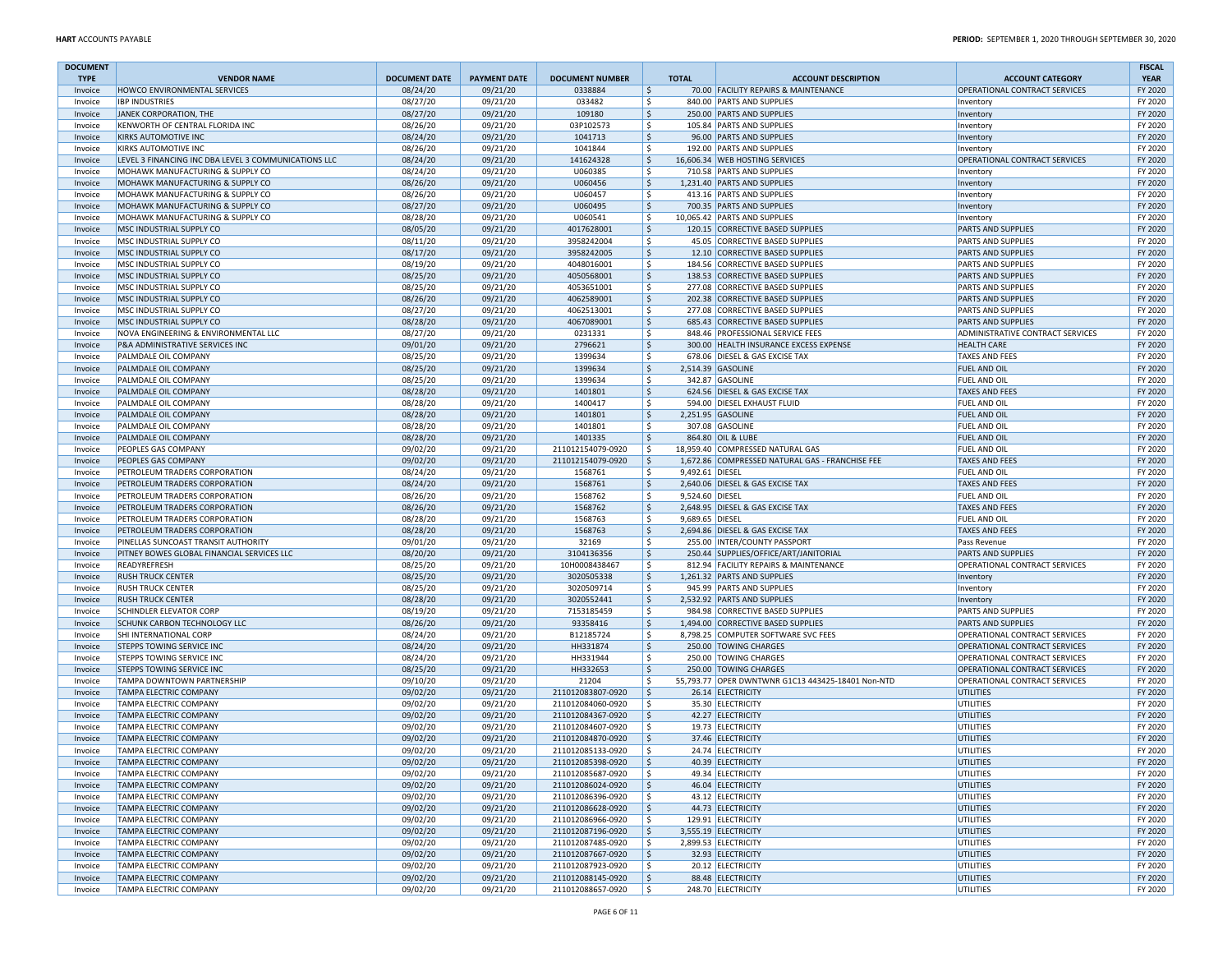| <b>DOCUMENT</b>    |                                                                |                      |                      |                                        |              |                                                                                                    |                                              | <b>FISCAL</b>      |
|--------------------|----------------------------------------------------------------|----------------------|----------------------|----------------------------------------|--------------|----------------------------------------------------------------------------------------------------|----------------------------------------------|--------------------|
| <b>TYPE</b>        | <b>VENDOR NAME</b>                                             | <b>DOCUMENT DATE</b> | <b>PAYMENT DATE</b>  | <b>DOCUMENT NUMBER</b>                 | <b>TOTAL</b> | <b>ACCOUNT DESCRIPTION</b>                                                                         | <b>ACCOUNT CATEGORY</b>                      | <b>YEAR</b>        |
| Invoice            | <b>TAMPA ELECTRIC COMPANY</b>                                  | 09/03/20             | 09/21/20             | 211012088913-0920                      | 5            | 5,253.41 ELECTRICITY                                                                               | <b>UTILITIES</b>                             | FY 2020            |
| Invoice            | <b>TAMPA ELECTRIC COMPANY</b>                                  | 09/03/20             | 09/21/20             | 211012089184-0920                      | l \$         | 42.94 ELECTRICITY                                                                                  | <b>UTILITIES</b>                             | FY 2020            |
| Invoice            | <b>TAMPA ELECTRIC COMPANY</b>                                  | 09/03/20             | 09/21/20             | 211012089465-0920                      | 5            | 46.98 ELECTRICITY                                                                                  | <b>UTILITIES</b>                             | FY 2020            |
| Invoice            | <b>TAMPA ELECTRIC COMPANY</b><br><b>TAMPA ELECTRIC COMPANY</b> | 09/03/20             | 09/21/20<br>09/21/20 | 211012089754-0920<br>211012150069-0920 | l \$<br>5    | 47.83 ELECTRICITY<br>46.33 ELECTRICITY                                                             | UTILITIES<br>UTILITIES                       | FY 2020<br>FY 2020 |
| Invoice<br>Invoice | <b>TAMPA ELECTRIC COMPANY</b>                                  | 09/03/20<br>09/03/20 | 09/21/20             | 211012150341-0920                      | l \$         | 28.50 ELECTRICITY                                                                                  | UTILITIES                                    | FY 2020            |
| Invoice            | <b>TAMPA ELECTRIC COMPANY</b>                                  | 09/03/20             | 09/21/20             | 211012150622-0920                      | l\$          | 23.71 ELECTRICITY                                                                                  | UTILITIES                                    | FY 2020            |
| Invoice            | <b>TAMPA ELECTRIC COMPANY</b>                                  | 09/08/20             | 09/21/20             | 211012150812-0920                      | ۱\$          | 7,947.48 ELECTRICITY                                                                               | UTILITIES                                    | FY 2020            |
| Invoice            | TRANSIT HOLDING INC DBA AFTERMARKET PARTS CO LLC               | 08/24/20             | 09/21/20             | 82177811                               | -Ś           | 55.55 PARTS AND SUPPLIES                                                                           | Inventory                                    | FY 2020            |
| Invoice            | TRANSIT HOLDING INC DBA AFTERMARKET PARTS CO LLC               | 08/24/20             | 09/21/20             | 82177914                               | l \$         | 299.70 PARTS AND SUPPLIES                                                                          | Inventory                                    | FY 2020            |
| Invoice            | TRANSIT HOLDING INC DBA AFTERMARKET PARTS CO LLC               | 08/24/20             | 09/21/20             | 82177948                               | Ŝ.           | 642.34 PARTS AND SUPPLIES                                                                          | Inventory                                    | FY 2020            |
| Invoice            | TRANSIT HOLDING INC DBA AFTERMARKET PARTS CO LLC               | 08/24/20             | 09/21/20             | 82177972                               | l \$         | 92.28 PARTS AND SUPPLIES                                                                           | Inventory                                    | FY 2020            |
| Invoice            | TRANSIT HOLDING INC DBA AFTERMARKET PARTS CO LLC               | 08/28/20             | 09/21/20             | 82182348                               | -Ś           | 388.85 PARTS AND SUPPLIES                                                                          | Inventory                                    | FY 2020            |
| Invoice            | TRANSIT HOLDING INC DBA AFTERMARKET PARTS CO LLC               | 08/28/20             | 09/21/20             | 82182512                               | l \$         | 1.670.40 PARTS AND SUPPLIES                                                                        | Inventory                                    | FY 2020            |
| Invoice            | UNIFIRST CORPORATION                                           | 08/24/20             | 09/21/20             | 914 2719105                            | \$           | 170.25 FACILITY REPAIRS & MAINTENANCE                                                              | OPERATIONAL CONTRACT SERVICES                | FY 2020            |
| Invoice            | UNIFIRST CORPORATION                                           | 08/26/20             | 09/21/20             | 914 2720442                            | Ŝ.           | 23.80 FACILITY REPAIRS & MAINTENANCE                                                               | OPERATIONAL CONTRACT SERVICES                | FY 2020            |
| Invoice            | UNITED REFRIGERATION INC                                       | 09/15/20             | 09/21/20             | 75604530-00                            | Ŝ.           | 183.09 CORRECTIVE BASED SUPPLIES                                                                   | <b>PARTS AND SUPPLIES</b>                    | FY 2020            |
| Invoice            | UNITED REFRIGERATION INC                                       | 09/15/20             | 09/21/20             | 75604530-00                            | l\$          | 308.94 TOOLS. EQUIP & SHOP SUPPLIES                                                                | <b>PARTS AND SUPPLIES</b>                    | FY 2020            |
| Invoice            | UNIVERSAL FIRE SYSTEMS INC                                     | 08/24/20             | 09/21/20             | 120460-1                               | 5            | 420.00 CORRECTIVE BASED SUPPLIES                                                                   | <b>PARTS AND SUPPLIES</b>                    | FY 2020            |
| Invoice            | UNUM LIFE INS CO OF AMERICA                                    | 07/20/20             | 09/21/20             | 0397613-001-0820                       | S.           | 726.14 AD&D INSURANCE - EMPLOYER PAYABLE                                                           | <b>Accounts Payable</b>                      | FY 2020            |
| Invoice            | UNUM LIFE INS CO OF AMERICA                                    | 07/20/20             | 09/21/20             | 0397613-001-0820                       | ۱ś           | 8,604.84 LIFE INSURANCE - EMPLOYER PAYABLE                                                         | <b>Accounts Payable</b>                      | FY 2020            |
| Invoice            | UNUM LIFE INS CO OF AMERICA                                    | 07/20/20             | 09/21/20             | 0397613-001-0820                       | l\$          | 24,195.58 LONG-TERM DISABILITY INS - EMPLOYER PAYABLE                                              | <b>Accounts Payable</b>                      | FY 2020            |
| Invoice            | ZEP SALES AND SERVICE                                          | 08/28/20             | 09/21/20             | 9005491717                             | \$           | 1,318.24 CORRECTIVE BASED SUPPLIES                                                                 | <b>PARTS AND SUPPLIES</b>                    | FY 2020            |
| Invoice            | A JANITORS CLOSET INC                                          | 09/09/20             | 09/28/20             | 733462                                 | \$           | 997.50 CORRECTIVE BASED SUPPLIES                                                                   | PARTS AND SUPPLIES                           | FY 2020            |
| Invoice            | <b>ABC BUS INC</b>                                             | 08/31/20             | 09/28/20             | 3119741                                | l\$          | 371.76 PARTS AND SUPPLIES                                                                          | Inventory                                    | FY 2020            |
| Invoice            | <b>ABC BUS INC</b>                                             | 09/11/20             | 09/28/20             | 3122917                                | S.           | 4,738.60 PARTS AND SUPPLIES                                                                        | Inventory                                    | FY 2020            |
| Invoice            | ACCURATE LAMINATING INC                                        | 09/03/20             | 09/28/20             | 84726                                  | 5            | 180.00 PRINTING - SYSTEM PROMOTION                                                                 | MARKETING AND PRINTING                       | FY 2020            |
| Invoice            | <b>AIRGAS INC</b>                                              | 08/31/20             | 09/28/20             | 9973352656                             | S.           | 117.57 CORRECTIVE BASED SUPPLIES                                                                   | PARTS AND SUPPLIES                           | FY 2020            |
| Invoice            | <b>AIRGAS INC</b>                                              | 08/31/20             | 09/28/20             | 9973352874                             | l\$          | 233.92 CORRECTIVE BASED SUPPLIES                                                                   | <b>PARTS AND SUPPLIES</b>                    | FY 2020            |
| Invoice            | <b>AIRGAS INC</b>                                              | 08/31/20             | 09/28/20             | 9973352874                             | S.           | 6.00 TOOLS. EQUIP & SHOP SUPPLIES                                                                  | <b>PARTS AND SUPPLIES</b>                    | FY 2020            |
| Invoice            | ALVAREZ PLUMBING COMPANY                                       | 09/02/20             | 09/28/20             | 2621-13027                             | l\$          | 375.00 CORRECTIVE BASED SUPPLIES                                                                   | <b>PARTS AND SUPPLIES</b>                    | FY 2020            |
| Invoice            | ALVAREZ PLUMBING COMPANY                                       | 09/09/20             | 09/28/20             | 2621-13410                             | Ŝ.           | 417.00 CORRECTIVE BASED SUPPLIES                                                                   | <b>PARTS AND SUPPLIES</b>                    | FY 2020            |
| Invoice            | <b>ANCO SUPERIOR INC</b>                                       | 09/03/20             | 09/28/20             | 105408                                 | l\$          | 2,112.00 PARTS AND SUPPLIES                                                                        | Inventory                                    | FY 2020            |
| Invoice            | APPLIED INDUSTRIAL TECHNOLOGIES DIXIE INC                      | 09/01/20             | 09/28/20             | 7019673934                             | Ŝ.           | 286.76 CORRECTIVE BASED SUPPLIES                                                                   | PARTS AND SUPPLIES                           | FY 2020            |
| Invoice            | <b>ARCHIVE CORPORATION</b>                                     | 09/02/20             | 09/28/20             | 0150308                                | l\$          | 1,198.59 CONTRACT SERVICES                                                                         | OPERATIONAL CONTRACT SERVICES                | FY 2020            |
| Invoice            | <b>ARCHIVE CORPORATION</b>                                     | 09/02/20             | 09/28/20             | 0150456                                | <sub>S</sub> | 873.39 PROFESSIONAL SERVICE FEES                                                                   | ADMINISTRATIVE CONTRACT SERVICES             | FY 2020            |
| Invoice            | <b>BARTOW FORD CO</b>                                          | 07/29/20             | 09/28/20             | 830596                                 | ۱\$          | 95.94 CORRECTIVE BASED SUPPLIES                                                                    | <b>PARTS AND SUPPLIES</b>                    | FY 2020            |
| Invoice            | <b>BARTOW FORD CO</b>                                          | 08/31/20             | 09/28/20             | 834790                                 | -Ś           | 379.59 CORRECTIVE BASED SUPPLIES                                                                   | PARTS AND SUPPLIES                           | FY 2020            |
| Invoice            | <b>BARTOW FORD CO</b>                                          | 08/31/20             | 09/28/20             | 834468                                 | I\$          | 1,752.78 PARTS AND SUPPLIES                                                                        | Inventory                                    | FY 2020            |
| Invoice            | <b>BARTOW FORD CO</b>                                          | 09/09/20             | 09/28/20             | 834468-1                               | <sub>S</sub> | 1,881.41 PARTS AND SUPPLIES                                                                        | Inventory                                    | FY 2020            |
| Invoice            | <b>BARTOW FORD CO</b>                                          | 09/10/20             | 09/28/20             | 835599                                 | l\$          | 226.20 CORRECTIVE BASED SUPPLIES                                                                   | <b>PARTS AND SUPPLIES</b>                    | FY 2020            |
| Invoice            | <b>BARTOW FORD CO</b>                                          | 09/10/20             | 09/28/20             | 835894                                 | Ŝ.           | 236.52 PARTS AND SUPPLIES                                                                          | Inventory                                    | FY 2020            |
| Invoice            | <b>BARTOW FORD CO</b>                                          | 09/11/20             | 09/28/20             | 835792                                 | l\$<br>S.    | 213.54 PARTS AND SUPPLIES                                                                          | Inventory                                    | FY 2020<br>FY 2020 |
| Invoice            | <b>BEEP INC</b><br><b>BEEP INC</b>                             | 08/31/20<br>09/02/20 | 09/28/20<br>09/28/20 | 064<br>065                             | 5            | 16,123.00 AUTO VEH MST PILOT G0181 422799-39401<br>38,980.00 AUTO VEH MST PILOT G0181 422799-39401 | <b>GRANT EXPENSE</b><br><b>GRANT EXPENSE</b> | FY 2020            |
| Invoice            | <b>BELL &amp; ROPER PA</b>                                     | 09/12/20             | 09/28/20             | 62897                                  | <sub>S</sub> | 324.20 LEGAL FEES                                                                                  | <b>LEGAL SERVICES</b>                        | FY 2020            |
| Invoice<br>Invoice | <b>BELL &amp; ROPER PA</b>                                     | 09/12/20             | 09/28/20             | 62899                                  | \$           | 4,123.25 LEGAL FEES - LABOR ATTORNEY                                                               | <b>LEGAL SERVICES</b>                        | FY 2020            |
| Invoice            | BENNETT JACOBS AND ADAMS PA                                    | 09/09/20             | 09/28/20             | 116498                                 | l\$          | 33,302.85 LEGAL FEES - LABOR ATTORNEY                                                              | <b>LEGAL SERVICES</b>                        | FY 2020            |
| Invoice            | BEST BUY BUSINESS ADVANTAGE ACCOUNT                            | 09/02/20             | 09/28/20             | 4679472                                | 5            | 3,149.79 TOOLS, EQUIP & SHOP SUPPLIES                                                              | <b>PARTS AND SUPPLIES</b>                    | FY 2020            |
| Invoice            | <b>BRIDGESTONE AMERICAS INC</b>                                | 09/10/20             | 09/28/20             | 6504290156                             | l \$         | 2,404.58 TIRES LEASED - ADA/PARA FL-5307P-2020 POP                                                 | PARTS AND SUPPLIES                           | FY 2020            |
| Invoice            | <b>BRIDGESTONE AMERICAS INC</b>                                | 09/10/20             | 09/28/20             | 6504275231                             | 5            | 785.35 TIRES LEASED - BUS FL-5307P-2020 POP                                                        | <b>PARTS AND SUPPLIES</b>                    | FY 2020            |
| Invoice            | <b>BRIDGESTONE AMERICAS INC</b>                                | 09/10/20             | 09/28/20             | 6504275232                             | l \$         | 197.33 TIRES LEASED - BUS FL-5307P-2020 POP                                                        | <b>PARTS AND SUPPLIES</b>                    | FY 2020            |
| Invoice            | <b>BRIDGESTONE AMERICAS INC</b>                                | 09/10/20             | 09/28/20             | 6504275233                             | 5            | 894.36 TIRES LEASED - BUS FL-5307P-2020 POP                                                        | <b>PARTS AND SUPPLIES</b>                    | FY 2020            |
| Invoice            | <b>BRIDGESTONE AMERICAS INC</b>                                | 09/10/20             | 09/28/20             | 6504275235                             | l \$         | 314.09 TIRES LEASED - BUS FL-5307P-2020 POP                                                        | <b>PARTS AND SUPPLIES</b>                    | FY 2020            |
| Invoice            | <b>BRIDGESTONE AMERICAS INC</b>                                | 09/10/20             | 09/28/20             | 6504275236                             | 5            | 550.76 TIRES LEASED - BUS FL-5307P-2020 POP                                                        | <b>PARTS AND SUPPLIES</b>                    | FY 2020            |
| Invoice            | <b>BRIDGESTONE AMERICAS INC</b>                                | 09/10/20             | 09/28/20             | 6504275237                             | l \$         | 338.36 TIRES LEASED - BUS FL-5307P-2020 POR                                                        | PARTS AND SUPPLIES                           | FY 2020            |
| Invoice            | <b>BRIDGESTONE AMERICAS INC</b>                                | 09/10/20             | 09/28/20             | 6504290156                             | I\$          | 9,618.34 TIRES LEASED - BUS FL-5307P-2020 POP                                                      | PARTS AND SUPPLIES                           | FY 2020            |
| Invoice            | <b>BRIGHT HOUSE NETWORKS LLC</b>                               | 09/16/20             | 09/28/20             | 042451601091620                        | l \$         | 124.59 CABLE TELEVISION SERVICES                                                                   | UTILITIES                                    | FY 2020            |
| invoice            | <b>BUTLER TRUCK SERVICE INC</b>                                | 09/02/20             | 09/28/20             | <b>ZUU827UUZ</b>                       |              | 398.50 CORRECTIVE REPAIR SERVICES                                                                  | OPERATIONAL CONTRACT SERVICES                | FY 2020            |
| Invoice            | C2 INC DBA SHRED360                                            | 09/04/20             | 09/28/20             | 2003310                                | l\$          | 25.00 FACILITY REPAIRS & MAINTENANCE                                                               | OPERATIONAL CONTRACT SERVICES                | FY 2020            |
| Invoice            | C2 INC DBA SHRED360                                            | 09/04/20             | 09/28/20             | 2003311                                | \$           | 25.00 FACILITY REPAIRS & MAINTENANCE                                                               | OPERATIONAL CONTRACT SERVICES                | FY 2020            |
| Invoice            | C2 INC DBA SHRED360                                            | 09/04/20             | 09/28/20             | 2003312                                | l \$         | 25.00 FACILITY REPAIRS & MAINTENANCE                                                               | OPERATIONAL CONTRACT SERVICES                | FY 2020            |
| Invoice            | C2 INC DBA SHRED360                                            | 09/11/20             | 09/28/20             | 2003373                                | 5            | 80.00 FACILITY REPAIRS & MAINTENANCE                                                               | OPERATIONAL CONTRACT SERVICES                | FY 2020            |
| Invoice            | CARROLL AIR SYSTEMS INC                                        | 09/10/20             | 09/28/20             | 62538                                  | l\$          | 2,043.40 CONTRACT SERVICES                                                                         | OPERATIONAL CONTRACT SERVICES                | FY 2020            |
| Invoice            | <b>CARROLL AIR SYSTEMS INC</b>                                 | 09/10/20             | 09/28/20             | 62538                                  | l\$          | 636.23 CORRECTIVE BASED SUPPLIES                                                                   | PARTS AND SUPPLIES                           | FY 2020            |
| Invoice            | <b>CATAPULT SYSTEMS LLC</b>                                    | 09/01/20             | 09/28/20             | C088135                                | l \$         | 6,650.00 ADVERTISING & PROMOTIONS                                                                  | MARKETING AND PRINTING                       | FY 2020            |
| Invoice            | CENTRAL FLORIDA LANDSCAPING INC                                | 08/31/20             | 09/28/20             | 22291                                  | l\$          | 5,370.20 CONTRACT SERVICES                                                                         | OPERATIONAL CONTRACT SERVICES                | FY 2020            |
| Invoice            | <b>CIGNA BEHAVIORAL HEALTH</b>                                 | 08/15/20             | 09/28/20             | 15229                                  | l\$          | 1,135.42 COUNSELING SERVICES                                                                       | ADMINISTRATIVE CONTRACT SERVICES             | FY 2020            |
| Invoice            | CIGNA HEALTH AND LIFE INS CO                                   | 07/21/20             | 09/28/20             | 2684590                                | 5            | 3,936.38 DENTAL INSURANCE - EMPLOYER PAYABLE                                                       | <b>Accounts Payable</b>                      | FY 2020            |
| Invoice            | CIGNA HEALTH AND LIFE INS CO                                   | 07/21/20             | 09/28/20             | 2684590                                | l\$          | 19,917.72 DENTAL PLAN LIABILITY-EMPLOYEE                                                           | Accounts Payable                             | FY 2020            |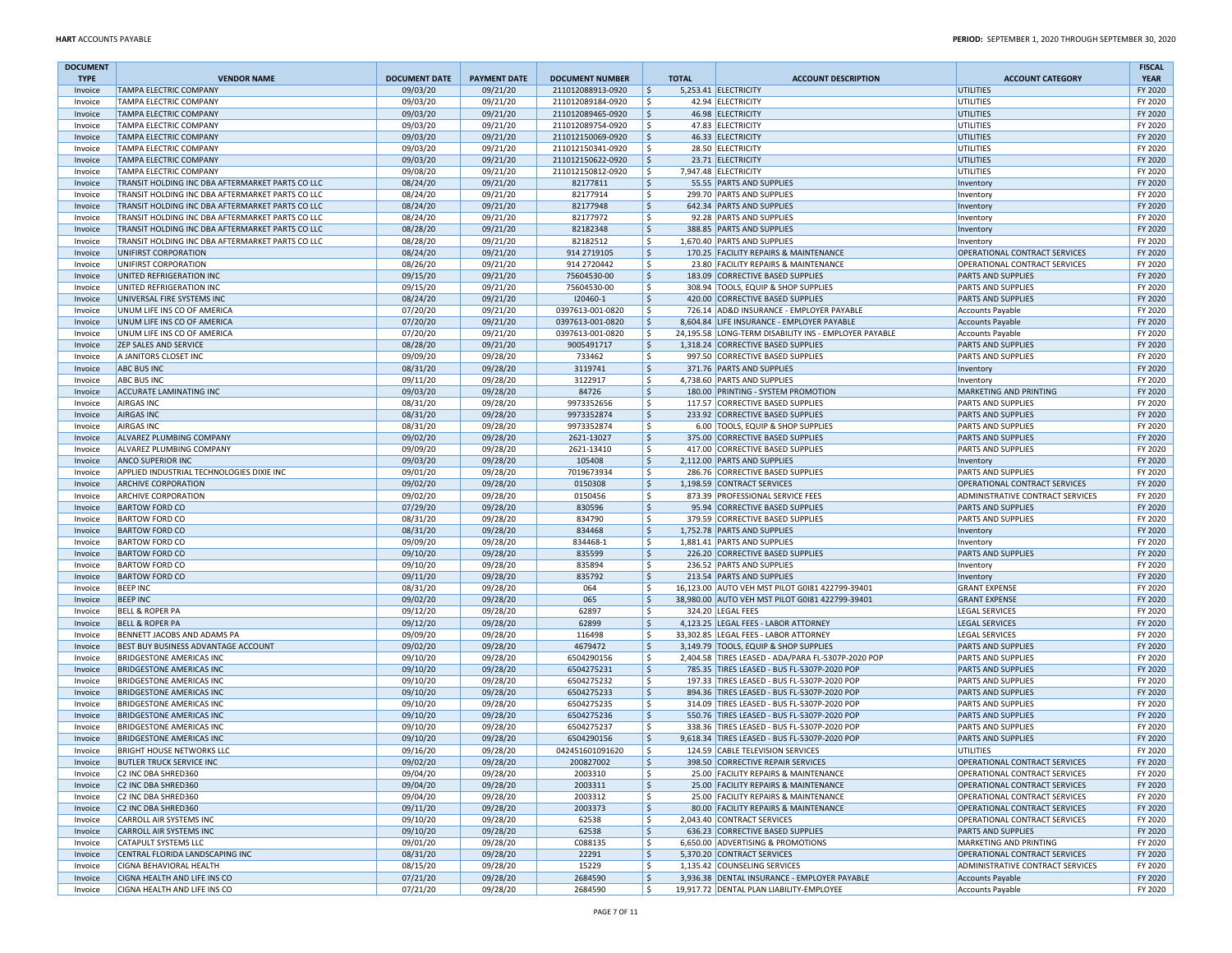| <b>DOCUMENT</b><br><b>TYPE</b> | <b>VENDOR NAME</b>                                                                               | <b>DOCUMENT DATE</b> | <b>PAYMENT DATE</b>  | <b>DOCUMENT NUMBER</b>     | <b>TOTAL</b>       | <b>ACCOUNT DESCRIPTION</b>                                         | <b>ACCOUNT CATEGORY</b>                                | <b>FISCAL</b><br><b>YEAR</b> |
|--------------------------------|--------------------------------------------------------------------------------------------------|----------------------|----------------------|----------------------------|--------------------|--------------------------------------------------------------------|--------------------------------------------------------|------------------------------|
| Invoice                        | <b>CINTAS CORPORATION</b>                                                                        | 09/02/20             | 09/28/20             | 1901600746                 | \$                 | 5,999.10 CORRECTIVE BASED SUPPLIES                                 | <b>PARTS AND SUPPLIES</b>                              | FY 2020                      |
| Invoice                        | <b>CINTAS CORPORATION</b>                                                                        | 09/03/20             | 09/28/20             | 4060527624                 | \$                 | 42.35 UNIFORMS                                                     | <b>FRINGE BENEFITS OTHER</b>                           | FY 2020                      |
| Invoice                        | <b>CINTAS CORPORATION</b>                                                                        | 09/03/20             | 09/28/20             | 4060527659                 | \$                 | 36.30 UNIFORMS                                                     | <b>FRINGE BENEFITS OTHER</b>                           | FY 2020                      |
| Invoice                        | <b>CINTAS CORPORATION</b>                                                                        | 09/03/20             | 09/28/20             | 4060527692                 | \$                 | 36.30 UNIFORMS                                                     | <b>FRINGE BENEFITS OTHER</b>                           | FY 2020                      |
| Invoice                        | <b>CINTAS CORPORATION</b>                                                                        | 09/03/20             | 09/28/20             | 4060527713                 | \$                 | 36.30 UNIFORMS                                                     | <b>FRINGE BENEFITS OTHER</b>                           | FY 2020                      |
| Invoice                        | <b>CINTAS CORPORATION</b>                                                                        | 09/03/20             | 09/28/20             | 4060527993                 | \$                 | 151.25 UNIFORMS                                                    | <b>FRINGE BENEFITS OTHER</b>                           | FY 2020                      |
| Invoice                        | <b>CINTAS CORPORATION</b>                                                                        | 09/03/20             | 09/28/20             | 4060528046                 | \$                 | 224.03 UNIFORMS                                                    | <b>FRINGE BENEFITS OTHER</b>                           | FY 2020                      |
| Invoice                        | <b>CINTAS CORPORATION</b>                                                                        | 09/11/20             | 09/28/20             | 1901621165                 | \$                 | 3,000.00 CORRECTIVE BASED SUPPLIES                                 | <b>PARTS AND SUPPLIES</b>                              | FY 2020                      |
| Invoice                        | <b>CINTAS CORPORATION</b>                                                                        | 09/11/20             | 09/28/20             | 4061276218                 | \$                 | 36.30 UNIFORMS                                                     | <b>FRINGE BENEFITS OTHER</b>                           | FY 2020                      |
| Invoice                        | <b>CINTAS CORPORATION</b>                                                                        | 09/11/20             | 09/28/20             | 4061276312                 | \$                 | 42.35 UNIFORMS                                                     | <b>FRINGE BENEFITS OTHER</b>                           | FY 2020                      |
| Invoice                        | <b>CINTAS CORPORATION</b>                                                                        | 09/11/20             | 09/28/20             | 4061276333                 | \$                 | 30.80 UNIFORMS                                                     | <b>FRINGE BENEFITS OTHER</b>                           | FY 2020                      |
| Invoice                        | <b>CINTAS CORPORATION</b>                                                                        | 09/11/20             | 09/28/20             | 4061276364                 | \$                 | 36.30 UNIFORMS                                                     | <b>FRINGE BENEFITS OTHER</b>                           | FY 2020                      |
| Invoice                        | <b>CINTAS CORPORATION</b>                                                                        | 09/11/20             | 09/28/20             | 4061276555                 | \$                 | 151.25 UNIFORMS                                                    | <b>FRINGE BENEFITS OTHER</b>                           | FY 2020                      |
| Invoice                        | <b>CINTAS CORPORATION</b>                                                                        | 09/11/20             | 09/28/20             | 4061276645                 | \$                 | 224.03 UNIFORMS                                                    | <b>FRINGE BENEFITS OTHER</b>                           | FY 2020                      |
| Invoice                        | <b>CITY OF TAMPA UTILITIES</b>                                                                   | 09/11/20             | 09/28/20             | 2052945-0920               | \$                 | 138.40 WATER, SEWER & GARBAGE                                      | UTILITIES                                              | FY 2020                      |
| Invoice                        | <b>CITY OF TAMPA UTILITIES</b>                                                                   | 09/14/20             | 09/28/20             | 2050002-0920               | \$                 | 1,199.00 WATER, SEWER & GARBAGE                                    | UTILITIES                                              | FY 2020                      |
| Invoice                        | <b>CITY OF TAMPA UTILITIES</b>                                                                   | 09/14/20             | 09/28/20             | 2050003-0920               | \$                 | 5.50 WATER, SEWER & GARBAGE                                        | UTILITIES                                              | FY 2020                      |
| Invoice                        | <b>CITY OF TAMPA UTILITIES</b>                                                                   | 09/14/20             | 09/28/20             | 2057604-0920               | \$                 | 10.00 WATER, SEWER & GARBAGE                                       | UTILITIES                                              | FY 2020                      |
| Invoice                        | <b>CITY OF TAMPA UTILITIES</b>                                                                   | 09/14/20             | 09/28/20             | 2181129-0920               | \$                 | 5.50 WATER, SEWER & GARBAGE                                        | UTILITIES                                              | FY 2020                      |
| Invoice                        | <b>CITY OF TAMPA UTILITIES</b>                                                                   | 09/14/20             | 09/28/20             | 2182193-0920               | S.                 | 53.33 WATER, SEWER & GARBAGE                                       | UTILITIES                                              | FY 2020                      |
| Invoice                        | <b>CITY OF TAMPA UTILITIES</b>                                                                   | 09/14/20             | 09/28/20             | 2183252-0920               | \$                 | 11.00 WATER, SEWER & GARBAGE                                       | UTILITIES                                              | FY 2020                      |
| Invoice                        | <b>CITY OF TAMPA UTILITIES</b>                                                                   | 09/16/20             | 09/28/20             | 2090111-0920               | \$                 | 844.81 WATER, SEWER & GARBAGE                                      | UTILITIES                                              | FY 2020                      |
| Invoice                        | <b>CITY OF TAMPA UTILITIES</b>                                                                   | 09/18/20             | 09/28/20             | 2246116-0920               | \$                 | 1,138.13 WATER, SEWER & GARBAGE                                    | UTILITIES                                              | FY 2020                      |
| Invoice                        | COLONIAL LIFE & ACCIDENT INSURANCE CO                                                            | 08/26/20             | 09/28/20             | 4147930-0813473            | ۱\$                | 38,698.29 FLEX COMP - EMPLOYEES                                    | Accounts Payable                                       | FY 2020                      |
| Invoice                        | CONNETICS TRANSPORTATION GROUP INC                                                               | 09/01/20             | 09/28/20             | 7 HART COA                 | \$                 | 1,676.00 SHRT RNG TDP/COA (COMP OP ANLYS) FL-5307P-2020            | <b>GRANT EXPENSE</b>                                   | FY 2020                      |
| Invoice                        | <b>CREATIVE BLOCH LLC</b>                                                                        | 09/10/20             | 09/28/20             | 2019                       | \$.                | 646.65 CORRECTIVE BASED SUPPLIES                                   | <b>PARTS AND SUPPLIES</b>                              | FY 2020                      |
| Invoice                        | <b>CREATIVE BUS SALES INC</b>                                                                    | 08/31/20             | 09/28/20             | 5205665                    | $\mathsf{\hat{S}}$ | 2,005.36 CORRECTIVE BASED SUPPLIES                                 | PARTS AND SUPPLIES                                     | FY 2020                      |
| Invoice                        | <b>CREATIVE BUS SALES INC</b>                                                                    | 09/02/20             | 09/28/20             | 6040929                    | \$                 | 500.60 CORRECTIVE BASED SUPPLIES                                   | <b>PARTS AND SUPPLIES</b>                              | FY 2020                      |
| Invoice                        | <b>CREATIVE BUS SALES INC</b>                                                                    | 09/11/20             | 09/28/20             | 6040945                    | \$                 | 527.59 CORRECTIVE BASED SUPPLIES                                   | <b>PARTS AND SUPPLIES</b>                              | FY 2020                      |
| Invoice                        | <b>CUMMINS INC</b>                                                                               | 09/02/20             | 09/28/20             | A7-181075                  | \$                 | 3,663.00 CORRECTIVE BASED SUPPLIES                                 | PARTS AND SUPPLIES                                     | FY 2020                      |
| Invoice                        | <b>CYBERSOURCE CORPORATION</b>                                                                   | 08/31/20             | 09/28/20             | 042324346219               | $\mathsf{\hat{S}}$ | 794.00 BANKING FEES REGIONAL FAREBOX                               | <b>ADMINISTRATIVE OTHER</b>                            | FY 2020                      |
| Invoice                        | DEAN RINGERS MORGAN AND LAWTON PA                                                                | 09/03/20             | 09/28/20             | 175951                     | \$                 | 31,328.50 LEGAL RISK/PL/GENERAL LIABILITY                          | LEGAL SERVICES                                         | FY 2020                      |
| Invoice                        | DEAN RINGERS MORGAN AND LAWTON PA                                                                | 09/04/20             | 09/28/20             | 175952                     | $\mathsf{S}$       | 3,997.00 LEGAL RISK/PL/GENERAL LIABILITY                           | <b>LEGAL SERVICES</b>                                  | FY 2020                      |
| Invoice                        | <b>DESIGNLAB INC</b>                                                                             | 09/03/20             | 09/28/20             | 247275                     | \$                 | 6,126.56 UNIFORMS                                                  | <b>FRINGE BENEFITS OTHER</b>                           | FY 2020                      |
| Invoice                        | DIVERSIFIED COMMUNICATIONS DBA IOFM                                                              | 09/04/20             | 09/28/20             | 0920-5F5289426B1A5         | $\ddot{\varsigma}$ | 695.00 DUES, SUBSCRIPTIONS & FEES                                  | <b>ADMINISTRATIVE OTHER</b>                            | FY 2020                      |
| Invoice                        | DYNAMIC SECURITY INC                                                                             | 09/04/20             | 09/28/20             | 2000004959                 | \$                 | 105,189.42 SECURITY SERVICES                                       | OPERATIONAL CONTRACT SERVICES                          | FY 2020                      |
| Invoice                        | DYNAMIC SECURITY INC                                                                             | 09/04/20             | 09/28/20             | 2000005000                 | $\mathsf{S}$       | 2,926.00 SECURITY SERVICES                                         | OPERATIONAL CONTRACT SERVICES                          | FY 2020                      |
| Invoice                        | EARL W. COLVARD INC. DBA BOULEVARD TIRE CENTER                                                   | 03/17/20             | 09/28/20             | 37-18074                   | \$                 | 33.00 TIRES PURCHASED                                              | <b>PARTS AND SUPPLIES</b>                              | FY 2020<br>FY 2020           |
| Invoice<br>Invoice             | EARL W. COLVARD INC. DBA BOULEVARD TIRE CENTER<br>EARL W. COLVARD INC. DBA BOULEVARD TIRE CENTER | 05/04/20<br>05/08/20 | 09/28/20<br>09/28/20 | 37-19481<br>37-19622       | \$<br>\$           | 30.00 TIRES PURCHASED<br>25.00 TIRES PURCHASED                     | <b>PARTS AND SUPPLIES</b><br><b>PARTS AND SUPPLIES</b> | FY 2020                      |
| Invoice                        | EARL W. COLVARD INC. DBA BOULEVARD TIRE CENTER                                                   | 05/26/20             | 09/28/20             | 37-20038                   | \$                 | 14.00 TIRES PURCHASED                                              | <b>PARTS AND SUPPLIES</b>                              | FY 2020                      |
| Invoice                        | EARL W. COLVARD INC. DBA BOULEVARD TIRE CENTER                                                   | 06/02/20             | 09/28/20             | 37-20249                   | \$                 | 93.00 TIRES PURCHASED                                              | <b>PARTS AND SUPPLIES</b>                              | FY 2020                      |
| Invoice                        | EARL W. COLVARD INC. DBA BOULEVARD TIRE CENTER                                                   | 07/02/20             | 09/28/20             | 37-GS21097                 | \$                 | 32.00 TIRES PURCHASED                                              | <b>PARTS AND SUPPLIES</b>                              | FY 2020                      |
| Invoice                        | EARL W. COLVARD INC. DBA BOULEVARD TIRE CENTER                                                   | 07/06/20             | 09/28/20             | 37-21298                   | \$                 | 448.28 TIRES PURCHASED                                             | <b>PARTS AND SUPPLIES</b>                              | FY 2020                      |
| Invoice                        | EARL W. COLVARD INC. DBA BOULEVARD TIRE CENTER                                                   | 07/17/20             | 09/28/20             | 37-GS21664                 | $\mathsf{S}$       | 511.53 TIRES PURCHASED                                             | <b>PARTS AND SUPPLIES</b>                              | FY 2020                      |
| Invoice                        | EARL W. COLVARD INC. DBA BOULEVARD TIRE CENTER                                                   | 07/20/20             | 09/28/20             | 37-GS21870                 | \$                 | 171.94 TIRES PURCHASED                                             | <b>PARTS AND SUPPLIES</b>                              | FY 2020                      |
| Invoice                        | EARL W. COLVARD INC. DBA BOULEVARD TIRE CENTER                                                   | 09/01/20             | 09/28/20             | 37-GS23027                 | l\$                | 374.52 TIRES PURCHASED                                             | <b>PARTS AND SUPPLIES</b>                              | FY 2020                      |
| Invoice                        | ELECTRIC SALES & SERVICE INC                                                                     | 09/01/20             | 09/28/20             | 41894                      | \$                 | 9,250.00 CORRECTIVE BASED SUPPLIES                                 | <b>PARTS AND SUPPLIES</b>                              | FY 2020                      |
| Invoice                        | <b>FEDERAL EXPRESS CORP</b>                                                                      | 09/01/20             | 09/28/20             | 7-109-65107                | l \$               | 84.35 POSTAGE                                                      | MARKETING AND PRINTING                                 | FY 2020                      |
| Invoice                        | <b>FEDERAL EXPRESS CORP</b>                                                                      | 09/08/20             | 09/28/20             | 7-116-15324                | \$                 | 31.83 POSTAGE                                                      | MARKETING AND PRINTING                                 | FY 2020                      |
| Invoice                        | <b>FINISHMASTER INC</b>                                                                          | 09/10/20             | 09/28/20             | 86609437                   | \$                 | 1,665.60 PARTS AND SUPPLIES                                        | Inventory                                              | FY 2020                      |
| Invoice                        | FLEET ACQUISTIONS LLC DBA FLEET PRODUCTS                                                         | 09/09/20             | 09/28/20             | 1736577                    | \$                 | 39.36 PARTS AND SUPPLIES                                           | Inventory                                              | FY 2020                      |
| Invoice                        | <b>FLEETPRIDE INC</b>                                                                            | 09/01/20             | 09/28/20             | 58682413                   | $\mathsf{\hat{S}}$ | 1,978.00 CORRECTIVE BASED SUPPLIES                                 | <b>PARTS AND SUPPLIES</b>                              | FY 2020                      |
| Invoice                        | <b>FLEETPRIDE INC</b>                                                                            | 09/01/20             | 09/28/20             | 58684494                   | Ŝ.                 | 25.00 CORRECTIVE BASED SUPPLIES                                    | <b>PARTS AND SUPPLIES</b>                              | FY 2020                      |
| Invoice                        | <b>FLEETPRIDE INC</b>                                                                            | 09/09/20             | 09/28/20             | 59133310                   | \$                 | 3,650.00 CORRECTIVE BASED SUPPLIES                                 | <b>PARTS AND SUPPLIES</b>                              | FY 2020                      |
| Invoice                        | <b>FLEETPRIDE INC</b>                                                                            | 09/10/20             | 09/28/20             | 59206842                   | \$                 | 4,975.00 CORRECTIVE BASED SUPPLIES                                 | <b>PARTS AND SUPPLIES</b>                              | FY 2020                      |
| Invoice                        | FLORIDA DETROIT DIESEL-ALLISON                                                                   | 08/31/20             | 09/28/20             | 70012755                   | \$                 | 50.24 CORRECTIVE BASED SUPPLIES                                    | <b>PARTS AND SUPPLIES</b>                              | FY 2020                      |
| Invoice                        | FLORIDA DETROIT DIESEL-ALLISON                                                                   | 09/03/20             | 09/28/20             | 90004423                   | \$                 | 345.99 TOOLS, EQUIP & SHOP SUPPLIES                                | <b>PARTS AND SUPPLIES</b>                              | FY 2020                      |
| Invoice                        | <b>FLORIDA DETROIT DIESEL-ALLISON</b>                                                            | 09/03/20             | 09/28/20             | 90004442                   | -S                 | 345.99 TOOLS, EQUIP & SHOP SUPPLIES                                | <b>PARTS AND SUPPLIES</b>                              | FY 2020                      |
| Invoice                        | GALLAGHER BENEFIT SERVICES INC                                                                   | 09/08/20             | 09/28/20             | 209560                     | \$                 | 4,612.50 PROFESSIONAL SERVICE FEES                                 | ADMINISTRATIVE CONTRACT SERVICES                       | FY 2020                      |
| Invoice                        | GALLAGHER BENEFIT SERVICES INC                                                                   | 09/08/20             | 09/28/20             | 209561                     | \$                 | 5,833.00 PROFESSIONAL SERVICE FEES                                 | ADMINISTRATIVE CONTRACT SERVICES                       | FY 2020                      |
| Invoice                        | GENUINE PARTS CO DBA NAPA AUTO                                                                   | 08/31/20             | 09/28/20             | 003739                     | \$                 | 194.60 CORRECTIVE BASED SUPPLIES                                   | PARTS AND SUPPLIES                                     | FY 2020                      |
| Invoice                        | GENUINE PARTS CO DBA NAPA AUTO                                                                   | 09/02/20             | 09/28/20             | 2504-919172                | \$                 | 21.44 CORRECTIVE BASED SUPPLIES                                    | <b>PARTS AND SUPPLIES</b>                              | FY 2020                      |
| Invoice                        | GENUINE PARTS CO DBA NAPA AUTO                                                                   | 09/02/20             | 09/28/20             | 0619-004195                | \$                 | 244.16 PARTS AND SUPPLIES                                          | Inventory                                              | FY 2020                      |
| Invoice                        | GENUINE PARTS CO DBA NAPA AUTO                                                                   | 09/10/20             | 09/28/20             | 0619-005267                | \$                 | 14.20 CORRECTIVE BASED SUPPLIES                                    | PARTS AND SUPPLIES                                     | FY 2020                      |
| Invoice                        | GENUINE PARTS CO DBA NAPA AUTO                                                                   | 09/10/20             | 09/28/20             | 2504-919686                | \$                 | 12.99 CORRECTIVE BASED SUPPLIES                                    | PARTS AND SUPPLIES                                     | FY 2020                      |
| Invoice                        | GENUINE PARTS CO DBA NAPA AUTO                                                                   | 09/18/20             | 09/28/20             | 0619-006612                | \$                 | 6.10 CORRECTIVE BASED SUPPLIES                                     | <b>PARTS AND SUPPLIES</b>                              | FY 2020                      |
| Invoice                        | GENUINE PARTS CO DBA NAPA AUTO<br>GENUINE PARTS CO DBA NAPA AUTO                                 | 09/21/20             | 09/28/20             | 0619-006834                | \$                 | 50.94 CORRECTIVE BASED SUPPLIES<br>38.55 CORRECTIVE BASED SUPPLIES | <b>PARTS AND SUPPLIES</b>                              | FY 2020                      |
| Invoice                        | GENUINE PARTS CO DBA NAPA AUTO                                                                   | 09/21/20             | 09/28/20<br>09/28/20 | 0619-006857<br>0619-007007 | \$<br>S.           | 66.62 CORRECTIVE BASED SUPPLIES                                    | PARTS AND SUPPLIES<br><b>PARTS AND SUPPLIES</b>        | FY 2020<br>FY 2020           |
| Invoice                        |                                                                                                  | 09/22/20             |                      |                            |                    |                                                                    |                                                        |                              |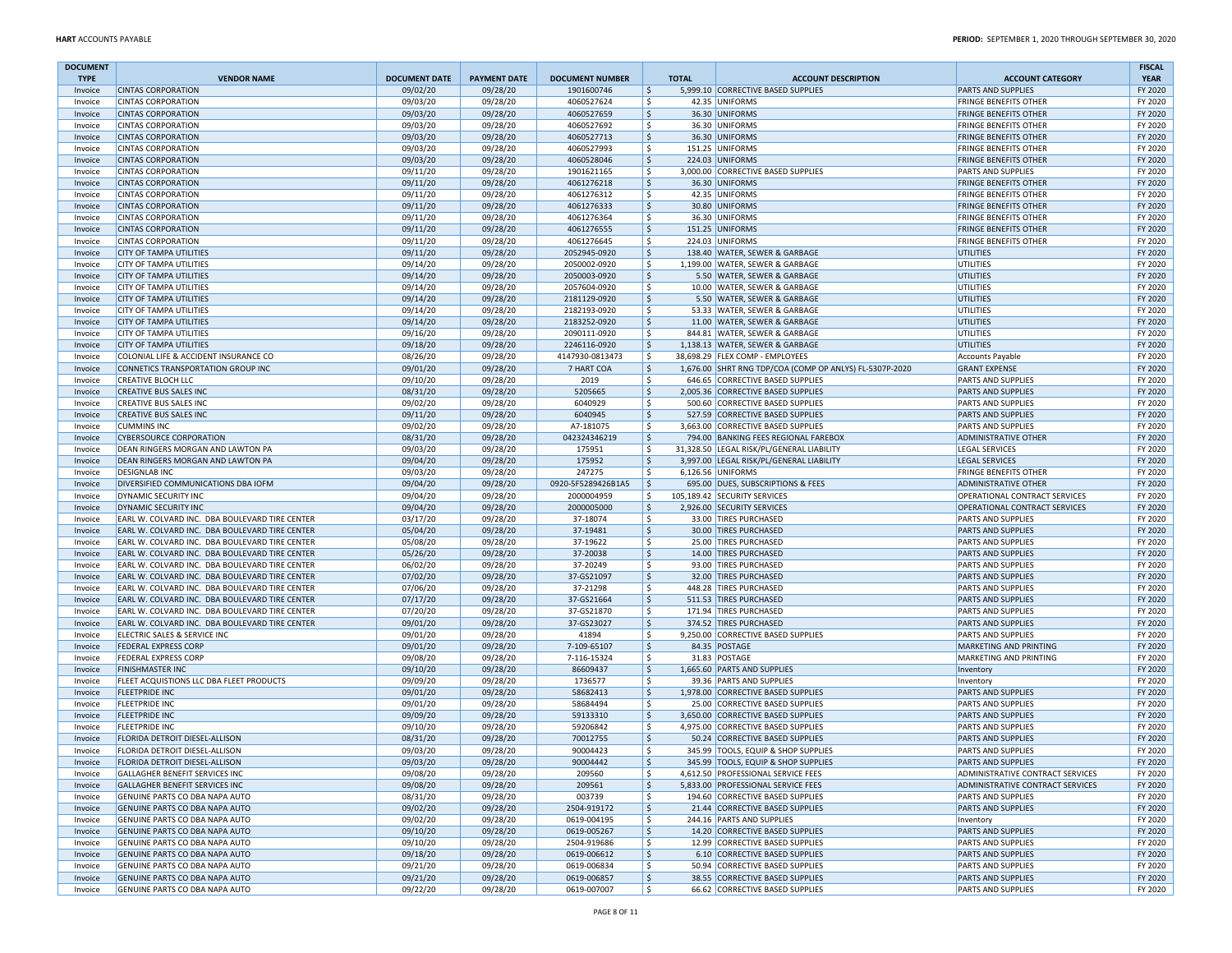| <b>DOCUMENT</b><br><b>TYPE</b> | <b>VENDOR NAME</b>                                   | <b>DOCUMENT DATE</b> | <b>PAYMENT DATE</b>  | <b>DOCUMENT NUMBER</b>  |             | <b>TOTAL</b> | <b>ACCOUNT DESCRIPTION</b>                                            | <b>ACCOUNT CATEGORY</b>                                           | <b>FISCAL</b><br><b>YEAR</b> |
|--------------------------------|------------------------------------------------------|----------------------|----------------------|-------------------------|-------------|--------------|-----------------------------------------------------------------------|-------------------------------------------------------------------|------------------------------|
| Invoice                        | <b>GILLIG LLC</b>                                    | 08/31/20             | 09/28/20             | 40727789                | ۱\$         |              | 512.24 PARTS AND SUPPLIES                                             | Inventory                                                         | FY 2020                      |
| Invoice                        | <b>GILLIG LLC</b>                                    | 08/31/20             | 09/28/20             | 40727790                | ۱\$         |              | 8,533.98 PARTS AND SUPPLIES                                           | Inventory                                                         | FY 2020                      |
| Invoice                        | <b>GILLIG LLC</b>                                    | 09/02/20             | 09/28/20             | 40728770                | ۱\$         |              | 1,223.33 CORRECTIVE BASED SUPPLIES                                    | <b>PARTS AND SUPPLIES</b>                                         | FY 2020                      |
| Invoice                        | <b>GILLIG LLC</b>                                    | 09/02/20             | 09/28/20             | 40728769                | l \$        |              | 1,090.80 PARTS AND SUPPLIES                                           | Inventory                                                         | FY 2020                      |
| Invoice                        | <b>GILLIG LLC</b>                                    | 09/02/20             | 09/28/20             | 40728771                | ۱\$         |              | 9,375.00 PARTS AND SUPPLIES                                           | Inventory                                                         | FY 2020                      |
| Invoice                        | <b>GILLIG LLC</b>                                    | 09/03/20             | 09/28/20             | 40729278                | ۱\$         |              | 1.725.00 CORRECTIVE BASED SUPPLIES<br>31.88 CORRECTIVE BASED SUPPLIES | <b>PARTS AND SUPPLIES</b>                                         | FY 2020                      |
| Invoice                        | <b>GILLIG LLC</b><br><b>GRAINGER</b>                 | 09/09/20             | 09/28/20<br>09/28/20 | 40730408<br>9637582975  | ۱\$<br>۱\$  |              | 420.00 FACILITY REPAIRS & MAINTENANCE                                 | <b>PARTS AND SUPPLIES</b><br>OPERATIONAL CONTRACT SERVICES        | FY 2020<br>FY 2020           |
| Invoice<br>Invoice             | <b>GRAINGER</b>                                      | 08/31/20<br>09/01/20 | 09/28/20             | 9639166306              | ۱\$         |              | 196.30 FACILITY REPAIRS & MAINTENANCE                                 | OPERATIONAL CONTRACT SERVICES                                     | FY 2020                      |
| Invoice                        | GRAINGER                                             | 09/03/20             | 09/28/20             | 9641938452              | ۱\$         |              | 595.09 CORRECTIVE BASED SUPPLIES                                      | <b>PARTS AND SUPPLIES</b>                                         | FY 2020                      |
| Invoice                        | <b>GRAINGER</b>                                      | 09/03/20             | 09/28/20             | 9641938445              | ۱\$         |              | 610.11 FACILITY REPAIRS & MAINTENANCE                                 | OPERATIONAL CONTRACT SERVICES                                     | FY 2020                      |
| Invoice                        | <b>GRAINGER</b>                                      | 09/03/20             | 09/28/20             | 9641938452              | ۱\$         |              | 150.60 FACILITY REPAIRS & MAINTENANCE                                 | OPERATIONAL CONTRACT SERVICES                                     | FY 2020                      |
| Invoice                        | <b>GRAINGER</b>                                      | 09/08/20             | 09/28/20             | 9643845317              | \$          |              | 5,888.84 TOOLS, EQUIP & SHOP SUPPLIES                                 | <b>PARTS AND SUPPLIES</b>                                         | FY 2020                      |
| Invoice                        | GRAINGER                                             | 09/09/20             | 09/28/20             | 9645367658              | ۱\$         |              | 140.95 CORRECTIVE BASED SUPPLIES                                      | <b>PARTS AND SUPPLIES</b>                                         | FY 2020                      |
| Invoice                        | <b>GRAINGER</b>                                      | 09/10/20             | 09/28/20             | 9647105635              | \$          |              | 2,704.56 CORRECTIVE BASED SUPPLIES                                    | <b>PARTS AND SUPPLIES</b>                                         | FY 2020                      |
| Invoice                        | <b>GRAYROBINSON PA</b>                               | 09/04/20             | 09/28/20             | 10961290                | ۱\$         |              | 8,000.00 LEGAL FEES - GENERAL COUNSEL                                 | LEGAL SERVICES                                                    | FY 2020                      |
| Invoice                        | GUIDESOFT INC DBA KNOWLEDGE SERVICES                 | 09/01/20             | 09/28/20             | 1334326                 | \$          |              | 657.60 SALARIES                                                       | SALARIES                                                          | FY 2020                      |
| Invoice                        | GUIDESOFT INC DBA KNOWLEDGE SERVICES                 | 09/09/20             | 09/28/20             | 1336240                 | ۱\$         |              | 657.60 SALARIES                                                       | SALARIES                                                          | FY 2020                      |
| Invoice                        | <b>GULF COAST THERMO KING</b>                        | 09/04/20             | 09/28/20             | <b>IV86633</b>          | \$          |              | 135.44 CORRECTIVE BASED SUPPLIES                                      | PARTS AND SUPPLIES                                                | FY 2020                      |
| Invoice                        | <b>GULF COAST THERMO KING</b>                        | 09/10/20             | 09/28/20             | IV86831                 | ۱\$         |              | 1,776.60 CORRECTIVE BASED SUPPLIES                                    | <b>PARTS AND SUPPLIES</b>                                         | FY 2020                      |
| Invoice                        | HALO BRANDED SOLUTIONS INC                           | 08/31/20             | 09/28/20             | 4683009                 | ۱\$         |              | 6,111.76 MARKETING RIDERSHIP DEVELOPMENT                              | MARKETING AND PRINTING                                            | FY 2020                      |
| Invoice                        | HEAVY DUTY LIFT & EQUIPMENT INC                      | 09/08/20             | 09/28/20             | 2030110                 | ۱\$         |              | 956.62 CORRECTIVE BASED SUPPLIES                                      | <b>PARTS AND SUPPLIES</b>                                         | FY 2020                      |
| Invoice                        | HOLLAND AND KNIGHT LLP                               | 08/31/20             | 09/28/20             | 6062775                 | ۱\$         |              | 8,000.00 PROFESSIONAL SERVICE FEES                                    | ADMINISTRATIVE CONTRACT SERVICES                                  | FY 2020                      |
| Invoice                        | HOME DEPOT                                           | 09/18/20             | 09/28/20             | 6973498                 | ۱\$         |              | 24.97 CORRECTIVE BASED SUPPLIES                                       | <b>PARTS AND SUPPLIES</b>                                         | FY 2020                      |
| Invoice                        | HOWCO ENVIRONMENTAL SERVICES                         | 09/08/20             | 09/28/20             | 0340977                 | ۱\$         |              | 100.00 FACILITY REPAIRS & MAINTENANCE                                 | OPERATIONAL CONTRACT SERVICES                                     | FY 2020                      |
| Invoice                        | HYDRAULIC ELECTRIC COMPONENT SUPPLY INC              | 09/01/20             | 09/28/20             | 0144719-IN              | ۱\$         |              | 474.75 PARTS AND SUPPLIES                                             | Inventory                                                         | FY 2020                      |
| Invoice                        | <b>INFINITE ENERGY INC</b>                           | 09/09/20             | 09/28/20             | 77776116272008          | ۱\$         |              | 30,073.46 COMPRESSED NATURAL GAS                                      | <b>FUEL AND OIL</b>                                               | FY 2020                      |
| Invoice                        | INFINITE ENERGY INC                                  | 09/09/20             | 09/28/20             | 9783857452008           | ۱\$         |              | 7.83 COMPRESSED NATURAL GAS                                           | <b>FUEL AND OIL</b><br><b>OPERATIONAL CONTRACT SERVICES</b>       | FY 2020                      |
| Invoice                        | INIT INNOVATIONS IN TRANSPORTATION INC               | 09/01/20             | 09/28/20             | PM-IVA-000570           | ۱\$         |              | 55,265.72 CONTRACT SERVICES                                           |                                                                   | FY 2020<br>FY 2020           |
| Invoice<br>Invoice             | INTERPRETERS UNLIMITED INC<br>J2 CLOUD SERVICES LLC  | 09/02/20<br>08/31/20 | 09/28/20<br>09/28/20 | 2020M8-11723<br>1502620 | ۱\$<br>۱\$  |              | 238.70 PROFESSIONAL SERVICE FEES<br>484.74 COMPUTER SOFTWARE SVC FEES | ADMINISTRATIVE CONTRACT SERVICES<br>OPERATIONAL CONTRACT SERVICES | FY 2020                      |
| Invoice                        | JOHNS EASTERN COMPANY INC                            | 09/01/20             | 09/28/20             | 09012020                | ۱\$         |              | 15,400.00 CLAIM SERVICING FEES                                        | <b>INSURANCE COSTS</b>                                            | FY 2020                      |
| Invoice                        | JOHNSON CONTROLS SECURITY SOLUTIONS                  | 09/05/20             | 09/28/20             | 34805500                | ۱\$         |              | 236.75 CONTRACT SERVICES                                              | <b>OPERATIONAL CONTRACT SERVICES</b>                              | FY 2020                      |
| Invoice                        | JOHNSON CONTROLS SECURITY SOLUTIONS                  | 09/05/20             | 09/28/20             | 34805500                | ۱\$         |              | 17.75 CORRECTIVE BASED SUPPLIES                                       | <b>PARTS AND SUPPLIES</b>                                         | FY 2020                      |
| Invoice                        | K2 TROPHIES AND AWARDS LLC                           | 09/01/20             | 09/28/20             | 0435210-IN              | ۱\$         |              | 153.26 BUSINESS MEETING COST                                          | <b>ADMINISTRATIVE OTHER</b>                                       | FY 2020                      |
| Invoice                        | K2 TROPHIES AND AWARDS LLC                           | 09/09/20             | 09/28/20             | 0435568-IN              | ۱\$         |              | 12.99 SAFETY SUPPLIES & EQUIPMENT                                     | <b>PARTS AND SUPPLIES</b>                                         | FY 2020                      |
| Invoice                        | K2 TROPHIES AND AWARDS LLC                           | 09/10/20             | 09/28/20             | 0435655-IN              | ۱\$         |              | 153.26 BUSINESS MEETING COST                                          | <b>ADMINISTRATIVE OTHER</b>                                       | FY 2020                      |
| Invoice                        | KENWORTH OF CENTRAL FLORIDA INC                      | 02/26/20             | 09/28/20             | 03P78254 CORES          | ۱\$         |              | 327.60 CORRECTIVE BASED SUPPLIES                                      | <b>PARTS AND SUPPLIES</b>                                         | FY 2020                      |
| Invoice                        | KENWORTH OF CENTRAL FLORIDA INC                      | 03/03/20             | 09/28/20             | 03P79151 CORE           | \$          |              | 81.90 CORRECTIVE BASED SUPPLIES                                       | <b>PARTS AND SUPPLIES</b>                                         | FY 2020                      |
| Invoice                        | KENWORTH OF CENTRAL FLORIDA INC                      | 03/04/20             | 09/28/20             | 03P79066 CORES          | ۱\$         |              | 409.50 CORRECTIVE BASED SUPPLIES                                      | <b>PARTS AND SUPPLIES</b>                                         | FY 2020                      |
| Invoice                        | KENWORTH OF CENTRAL FLORIDA INC                      | 03/09/20             | 09/28/20             | 03P79674 CORES          | S,          |              | 409.50 CORRECTIVE BASED SUPPLIES                                      | <b>PARTS AND SUPPLIES</b>                                         | FY 2020                      |
| Invoice                        | KENWORTH OF CENTRAL FLORIDA INC                      | 03/30/20             | 09/28/20             | 03P82662 CORES          | ۱\$         |              | 468.00 CORRECTIVE BASED SUPPLIES                                      | <b>PARTS AND SUPPLIES</b>                                         | FY 2020                      |
| Invoice                        | KENWORTH OF CENTRAL FLORIDA INC                      | 04/07/20             | 09/28/20             | 03P83824 CORES          | \$          |              | 491.40 CORRECTIVE BASED SUPPLIES                                      | <b>PARTS AND SUPPLIES</b>                                         | FY 2020                      |
| Invoice                        | KENWORTH OF CENTRAL FLORIDA INC                      | 04/21/20             | 09/28/20             | 03P85215 CORES          | ۱\$         |              | 702.00 CORRECTIVE BASED SUPPLIES                                      | <b>PARTS AND SUPPLIES</b>                                         | FY 2020                      |
| Invoice                        | KENWORTH OF CENTRAL FLORIDA INC                      | 08/31/20             | 09/28/20             | 03P102830               | I\$         |              | 105.84 PARTS AND SUPPLIES                                             | Inventory                                                         | FY 2020                      |
| Invoice                        | KENWORTH OF CENTRAL FLORIDA INC                      | 09/08/20             | 09/28/20             | 03P104026               | ۱\$         |              | 3,997.35 CORRECTIVE BASED SUPPLIES                                    | PARTS AND SUPPLIES                                                | FY 2020                      |
| Invoice                        | KENWORTH OF CENTRAL FLORIDA INC                      | 09/09/20             | 09/28/20             | 03P104679               | ۱\$         |              | 305.80 PARTS AND SUPPLIES                                             | Inventory                                                         | FY 2020                      |
| Invoice                        | KENWORTH OF CENTRAL FLORIDA INC                      | 09/11/20             | 09/28/20             | 03P104869               | ۱\$         |              | 5,765.36 CORRECTIVE BASED SUPPLIES                                    | PARTS AND SUPPLIES                                                | FY 2020                      |
| Invoice<br>Invoice             | KIRKS AUTOMOTIVE INC<br>KIRKS AUTOMOTIVE INC         | 08/31/20<br>09/02/20 | 09/28/20<br>09/28/20 | 1041979<br>1042068      | ۱\$<br>l \$ |              | 815.98 PARTS AND SUPPLIES<br>772.00 PARTS AND SUPPLIES                | Inventory<br>Inventory                                            | FY 2020<br>FY 2020           |
| Invoice                        | KONICA MINOLTA BUSINESS SOLUTIONS USA INC            | 08/31/20             | 09/28/20             | 9007079790              | ۱\$         |              | 3,902.48 LEASES & RENTALS                                             | <b>ADMINISTRATIVE OTHER</b>                                       | FY 2020                      |
| Invoice                        | LAKE DOCTORS INC                                     | 09/01/20             | 09/28/20             | 524956                  | ۱\$         |              | 125.00 CONTRACT SERVICES                                              | OPERATIONAL CONTRACT SERVICES                                     | FY 2020                      |
| Invoice                        | LAKE DOCTORS INC                                     | 09/01/20             | 09/28/20             | 529009                  | ۱\$         |              | 160.00 CONTRACT SERVICES                                              | OPERATIONAL CONTRACT SERVICES                                     | FY 2020                      |
| Invoice                        | MID FLORIDA ARMORED & ATM SERVICES INC               | 08/31/20             | 09/28/20             | 33861                   | l s         |              | 12,255.00 ARMORED CAR SERVICES                                        | OPERATIONAL CONTRACT SERVICES                                     | FY 2020                      |
| Invoice                        | MILLENNIUM AUTOMOTIVE EQUIPMENT INC                  | 09/03/20             | 09/28/20             | FL640357                | ۱\$         |              | 2,281.40 CORRECTIVE BASED SUPPLIES                                    | <b>PARTS AND SUPPLIES</b>                                         | FY 2020                      |
| Invoice                        | MILLENNIUM AUTOMOTIVE EQUIPMENT INC                  | 09/03/20             | 09/28/20             | FL511115                | ۱s          |              | 8,838.95 FACILITY REPAIRS & MAINTENANCE                               | OPERATIONAL CONTRACT SERVICES                                     | FY 2020                      |
| Invoice                        | MILLENNIUM AUTOMOTIVE EQUIPMENT INC                  | 09/04/20             | 09/28/20             | FL747720                | ۱\$         |              | 1,503.80 CORRECTIVE BASED SUPPLIES                                    | <b>PARTS AND SUPPLIES</b>                                         | FY 2020                      |
| Invoice                        | MOHAWK MANUFACTURING & SUPPLY CO                     | 09/02/20             | 09/28/20             | U060660                 | ۱\$         |              | 236.86 PARTS AND SUPPLIES                                             | Inventory                                                         | FY 2020                      |
| Invoice                        | MOHAWK MANUFACTURING & SUPPLY CO                     | 09/09/20             | 09/28/20             | U060839                 | l Ş         |              | 1,223.04 PARTS AND SUPPLIES                                           | Inventory                                                         | FY 2020                      |
| Invoice                        | MOHAWK MANUFACTURING & SUPPLY CO                     | 09/10/20             | 09/28/20             | U060893                 | ۱\$         |              | 3,436.51 PARTS AND SUPPLIES                                           | Inventory                                                         | FY 2020                      |
| Invoice                        | MSC INDUSTRIAL SUPPLY CO                             | 08/31/20             | 09/28/20             | 83764172                | ۱\$         |              | 150.44 CORRECTIVE BASED SUPPLIES                                      | <b>PARTS AND SUPPLIES</b>                                         | FY 2020                      |
| Invoice                        | MSC INDUSTRIAL SUPPLY CO                             | 09/01/20             | 09/28/20             | 4043987002              | ۱\$         |              | 52.48 CORRECTIVE BASED SUPPLIES                                       | <b>PARTS AND SUPPLIES</b>                                         | FY 2020                      |
| Invoice                        | MSC INDUSTRIAL SUPPLY CO                             | 09/01/20             | 09/28/20             | 4071455001              | \$          |              | 277.07 CORRECTIVE BASED SUPPLIES                                      | <b>PARTS AND SUPPLIES</b>                                         | FY 2020                      |
| Invoice                        | MSC INDUSTRIAL SUPPLY CO                             | 09/01/20             | 09/28/20             | 4075275001              | S,          |              | 450.46 CORRECTIVE BASED SUPPLIES                                      | <b>PARTS AND SUPPLIES</b>                                         | FY 2020                      |
| Invoice                        | MSC INDUSTRIAL SUPPLY CO                             | 09/02/20             | 09/28/20             | 4075275002              | \$          |              | 45.05 CORRECTIVE BASED SUPPLIES                                       | <b>PARTS AND SUPPLIES</b>                                         | FY 2020                      |
| Invoice                        | MSC INDUSTRIAL SUPPLY CO                             | 09/02/20             | 09/28/20             | 83764142                | ۱\$         |              | 359.00 CORRECTIVE BASED SUPPLIES                                      | <b>PARTS AND SUPPLIES</b>                                         | FY 2020                      |
| Invoice                        | MSC INDUSTRIAL SUPPLY CO                             | 09/03/20             | 09/28/20             | 4082738001              | \$          |              | 219.69 CORRECTIVE BASED SUPPLIES                                      | <b>PARTS AND SUPPLIES</b>                                         | FY 2020                      |
| Invoice                        | MSC INDUSTRIAL SUPPLY CO                             | 09/08/20             | 09/28/20             | 4082728002              | S,          |              | 352.34 CORRECTIVE BASED SUPPLIES                                      | PARTS AND SUPPLIES                                                | FY 2020                      |
| Invoice                        | MSC INDUSTRIAL SUPPLY CO<br>MSC INDUSTRIAL SUPPLY CO | 09/09/20             | 09/28/20             | 4083954001              | \$          |              | 277.08 CORRECTIVE BASED SUPPLIES<br>217.13 CORRECTIVE BASED SUPPLIES  | <b>PARTS AND SUPPLIES</b>                                         | FY 2020                      |
| Invoice                        |                                                      | 09/10/20             | 09/28/20             | 4095705001              | ا \$        |              |                                                                       | <b>PARTS AND SUPPLIES</b>                                         | FY 2020                      |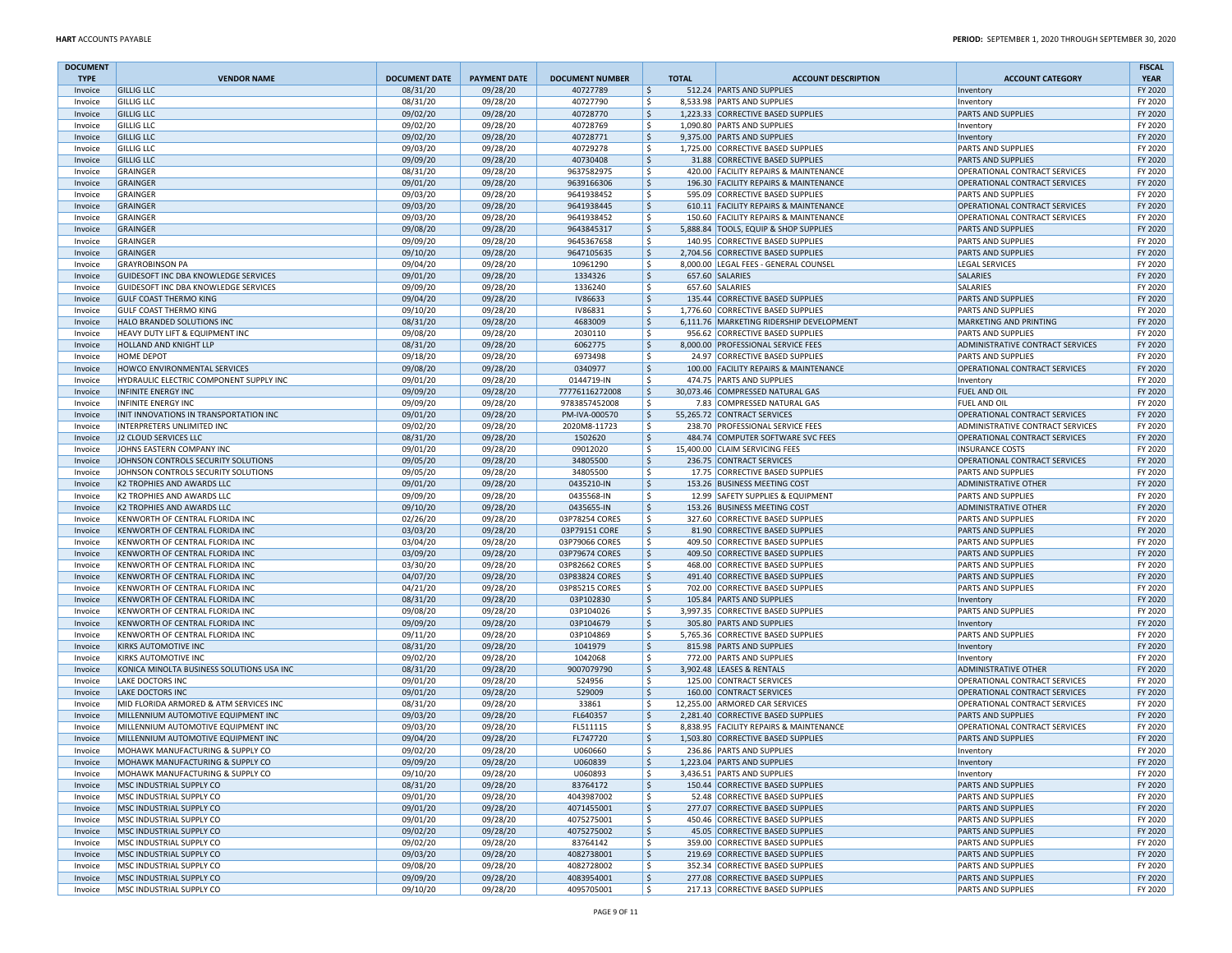| <b>DOCUMENT</b><br><b>TYPE</b> | <b>VENDOR NAME</b>                                             | <b>DOCUMENT DATE</b> | <b>PAYMENT DATE</b>  | <b>DOCUMENT NUMBER</b>                 |            | <b>TOTAL</b>    | <b>ACCOUNT DESCRIPTION</b>                                           | <b>ACCOUNT CATEGORY</b>                                        | <b>FISCAL</b><br><b>YEAR</b> |
|--------------------------------|----------------------------------------------------------------|----------------------|----------------------|----------------------------------------|------------|-----------------|----------------------------------------------------------------------|----------------------------------------------------------------|------------------------------|
| Invoice                        | MSC INDUSTRIAL SUPPLY CO                                       | 09/10/20             | 09/28/20             | 4095970001                             | l\$        |                 | 425.43 CORRECTIVE BASED SUPPLIES                                     | <b>PARTS AND SUPPLIES</b>                                      | FY 2020                      |
| Invoice                        | MSC INDUSTRIAL SUPPLY CO                                       | 09/10/20             | 09/28/20             | 4096012001                             | ۱\$        |                 | 445.97 CORRECTIVE BASED SUPPLIES                                     | <b>PARTS AND SUPPLIES</b>                                      | FY 2020                      |
| Invoice                        | MSC INDUSTRIAL SUPPLY CO                                       | 09/11/20             | 09/28/20             | 4082728003                             | ۱\$        |                 | 10.43 CORRECTIVE BASED SUPPLIES                                      | <b>PARTS AND SUPPLIES</b>                                      | FY 2020                      |
| Invoice                        | MSC INDUSTRIAL SUPPLY CO                                       | 09/11/20             | 09/28/20             | 4083531001                             | ۱\$        |                 | 493.37 CORRECTIVE BASED SUPPLIES                                     | <b>PARTS AND SUPPLIES</b>                                      | FY 2020                      |
| Invoice                        | MSC INDUSTRIAL SUPPLY CO                                       | 09/11/20             | 09/28/20             | 4090382001                             | ۱\$        |                 | 277.08 CORRECTIVE BASED SUPPLIES                                     | <b>PARTS AND SUPPLIES</b>                                      | FY 2020                      |
| Invoice                        | MSC INDUSTRIAL SUPPLY CO                                       | 09/11/20             | 09/28/20             | 4096012002                             | ۱\$        |                 | 66.21 CORRECTIVE BASED SUPPLIES                                      | <b>PARTS AND SUPPLIES</b>                                      | FY 2020                      |
| Invoice                        | NOVA ENGINEERING & ENVIRONMENTAL LLC                           | 08/31/20             | 09/28/20             | 0231359                                | \$         |                 | 5,160.80 PROFESSIONAL SERVICE FEES                                   | ADMINISTRATIVE CONTRACT SERVICES                               | FY 2020                      |
| Invoice                        | NOVA ENGINEERING & ENVIRONMENTAL LLC                           | 09/09/20             | 09/28/20             | 0228012                                | ۱\$        |                 | 353.01 PROFESSIONAL SERVICE FEES                                     | ADMINISTRATIVE CONTRACT SERVICES                               | FY 2020                      |
| Invoice                        | OFFICE DEPOT INC                                               | 08/31/20             | 09/28/20             | 15825799                               | \$         |                 | 1,294.50 CONTRACTED OFFICE SUPPLIES                                  | <b>PARTS AND SUPPLIES</b>                                      | FY 2020                      |
| Invoice<br>Invoice             | P&A ADMINISTRATIVE SERVICES INC<br>PALMDALE OIL COMPANY        | 07/18/20<br>09/01/20 | 09/28/20<br>09/28/20 | F81520416209<br>1403276                | ۱\$<br>۱\$ |                 | 1,098.80 PROFESSIONAL SERVICE FEES<br>699.47 DIESEL & GAS EXCISE TAX | ADMINISTRATIVE CONTRACT SERVICES<br><b>TAXES AND FEES</b>      | FY 2020<br>FY 2020           |
| Invoice                        | PALMDALE OIL COMPANY                                           | 09/01/20             | 09/28/20             | 1403276                                | ۱\$        |                 | 2,498.25 GASOLINE                                                    | <b>FUEL AND OIL</b>                                            | FY 2020                      |
| Invoice                        | PALMDALE OIL COMPANY                                           | 09/01/20             | 09/28/20             | 1403276                                | ۱\$        |                 | 340.67 GASOLINE                                                      | <b>FUEL AND OIL</b>                                            | FY 2020                      |
| Invoice                        | PALMDALE OIL COMPANY                                           | 09/01/20             | 09/28/20             | 1401800                                | ۱\$        |                 | 1,582.75 OIL & LUBE                                                  | <b>FUEL AND OIL</b>                                            | FY 2020                      |
| Invoice                        | PALMDALE OIL COMPANY                                           | 09/01/20             | 09/28/20             | 1402739                                | ۱\$        |                 | 1,602.59 OIL & LUBE                                                  | <b>FUEL AND OIL</b>                                            | FY 2020                      |
| Invoice                        | PALMDALE OIL COMPANY                                           | 09/04/20             | 09/28/20             | 1405745                                | l \$       |                 | 678.13 DIESEL & GAS EXCISE TAX                                       | <b>TAXES AND FEES</b>                                          | FY 2020                      |
| Invoice                        | PALMDALE OIL COMPANY                                           | 09/04/20             | 09/28/20             | 1405745                                | ۱\$        |                 | 2,406.30 GASOLINE                                                    | <b>FUEL AND OIL</b>                                            | FY 2020                      |
| Invoice                        | PALMDALE OIL COMPANY                                           | 09/04/20             | 09/28/20             | 1405745                                | ۱\$        |                 | 328.13 GASOLINE                                                      | <b>FUEL AND OIL</b>                                            | FY 2020                      |
| Invoice                        | PALMDALE OIL COMPANY                                           | 09/08/20             | 09/28/20             | 1406579                                | ۱\$        |                 | 714.85 DIESEL & GAS EXCISE TAX                                       | <b>TAXES AND FEES</b>                                          | FY 2020                      |
| Invoice                        | PALMDALE OIL COMPANY                                           | 09/08/20             | 09/28/20             | 1406579                                | ۱\$        |                 | 2,496.43 GASOLINE                                                    | FUEL AND OIL                                                   | FY 2020                      |
| Invoice                        | PALMDALE OIL COMPANY<br>PALMDALE OIL COMPANY                   | 09/08/20<br>09/11/20 | 09/28/20<br>09/28/20 | 1406579<br>1408474                     | ۱\$<br>۱\$ |                 | 340.42 GASOLINE<br>553.18 DIESEL & GAS EXCISE TAX                    | <b>FUEL AND OIL</b><br><b>TAXES AND FEES</b>                   | FY 2020<br>FY 2020           |
| Invoice<br>Invoice             | PALMDALE OIL COMPANY                                           | 09/11/20             | 09/28/20             | 1408474                                | ۱\$        |                 | 1,833.36 GASOLINE                                                    | <b>FUEL AND OIL</b>                                            | FY 2020                      |
| Invoice                        | PALMDALE OIL COMPANY                                           | 09/11/20             | 09/28/20             | 1408474                                | ۱\$        |                 | 250.00 GASOLINE                                                      | FUEL AND OIL                                                   | FY 2020                      |
| Invoice                        | PALMDALE OIL COMPANY                                           | 09/11/20             | 09/28/20             | 1408113                                | ۱\$        |                 | 801.74 OIL & LUBE                                                    | <b>FUEL AND OIL</b>                                            | FY 2020                      |
| Invoice                        | PETROLEUM TRADERS CORPORATION                                  | 09/04/20             | 09/28/20             | 1577355B                               | ۱\$        | 9.495.17 DIESEL |                                                                      | <b>FUEL AND OIL</b>                                            | FY 2020                      |
| Invoice                        | PETROLEUM TRADERS CORPORATION                                  | 09/04/20             | 09/28/20             | 1577355B                               | ۱\$        |                 | 2,640.76 DIESEL & GAS EXCISE TAX                                     | <b>TAXES AND FEES</b>                                          | FY 2020                      |
| Invoice                        | PETROLEUM TRADERS CORPORATION                                  | 09/08/20             | 09/28/20             | 1577356                                | ۱\$        | 9,598.81 DIESEL |                                                                      | <b>FUEL AND OIL</b>                                            | FY 2020                      |
| Invoice                        | PETROLEUM TRADERS CORPORATION                                  | 09/08/20             | 09/28/20             | 1577356                                | ۱\$        |                 | 2,669.59 DIESEL & GAS EXCISE TAX                                     | <b>TAXES AND FEES</b>                                          | FY 2020                      |
| Invoice                        | PETROLEUM TRADERS CORPORATION                                  | 09/10/20             | 09/28/20             | 1577357                                | ۱s         | 9,559.14 DIESEL |                                                                      | <b>FUEL AND OIL</b>                                            | FY 2020                      |
| Invoice                        | PETROLEUM TRADERS CORPORATION                                  | 09/10/20             | 09/28/20             | 1577357                                | ۱\$        |                 | 2,658.55 DIESEL & GAS EXCISE TAX                                     | <b>TAXES AND FEES</b>                                          | FY 2020                      |
| Invoice                        | R & C DIESEL PARTS SUPPLY LLC                                  | 09/02/20             | 09/28/20             | 347367                                 | ۱\$        |                 | 2,000.00 PARTS AND SUPPLIES                                          | Inventory                                                      | FY 2020                      |
| Invoice<br>Invoice             | R & C DIESEL PARTS SUPPLY LLC<br>R & C DIESEL PARTS SUPPLY LLC | 09/02/20<br>09/03/20 | 09/28/20<br>09/28/20 | 347379<br>347380                       | ۱\$<br>۱\$ |                 | 1,150.00 PARTS AND SUPPLIES<br>1.150.00 PARTS AND SUPPLIES           | Inventory                                                      | FY 2020<br>FY 2020           |
| Invoice                        | R & C DIESEL PARTS SUPPLY LLC                                  | 09/09/20             | 09/28/20             | 347390                                 | \$ ا       |                 | 895.00 PARTS AND SUPPLIES                                            | Inventory<br>Inventory                                         | FY 2020                      |
| Invoice                        | REPUBLIC SERVICES INC                                          | 08/31/20             | 09/28/20             | 0696-000898418                         | ۱\$        |                 | 1,266.61 WATER, SEWER & GARBAGE                                      | <b>UTILITIES</b>                                               | FY 2020                      |
| Invoice                        | <b>RUSH TRUCK CENTER</b>                                       | 08/31/20             | 09/28/20             | 3020586928                             | ۱\$        |                 | 560.05 PARTS AND SUPPLIES                                            | Inventory                                                      | FY 2020                      |
| Invoice                        | SEABOARD DISTRIBUTION INC                                      | 08/31/20             | 09/28/20             | 245772                                 | ۱\$        |                 | 2,129.27 ANTI FREEZE/COOLANT                                         | FUEL AND OIL                                                   | FY 2020                      |
| Invoice                        | <b>SEABOARD DISTRIBUTION INC</b>                               | 09/04/20             | 09/28/20             | 245960                                 | ۱\$        |                 | 12,540.25 TRANSMISSION FLUID                                         | <b>FUEL AND OIL</b>                                            | FY 2020                      |
| Invoice                        | SODEXO FITNESS CENTER NETPARK                                  | 08/27/20             | 09/28/20             | PPE 08/22/20                           | ١\$        |                 | 26.75 ACCOUNTS PAYABLE - MANUAL ACCRUALS                             | <b>Accounts Payable</b>                                        | FY 2020                      |
| Invoice                        | <b>SODEXO FITNESS CENTER NETPARK</b>                           | 09/24/20             | 09/28/20             | PPE 09/19/20                           | ۱\$        |                 | 26.75 ACCOUNTS PAYABLE - MANUAL ACCRUALS                             | Accounts Payable                                               | FY 2020                      |
| Invoice                        | SOUTHERN COACH PARTS CO                                        | 09/10/20             | 09/28/20             | 69075                                  | ۱\$        |                 | 649.40 PARTS AND SUPPLIES                                            | Inventory                                                      | FY 2020                      |
| Invoice                        | SOUTHERN COACH PARTS CO                                        | 09/11/20             | 09/28/20             | 69080                                  | ۱\$        |                 | 299.04 PARTS AND SUPPLIES                                            | Inventory                                                      | FY 2020                      |
| Invoice<br>Invoice             | STEPPS TOWING SERVICE INC<br><b>STEPPS TOWING SERVICE INC</b>  | 09/02/20<br>09/02/20 | 09/28/20<br>09/28/20 | HH333291<br>HH333439                   | ۱\$<br>۱\$ |                 | 375.00 TOWING CHARGES<br>250.00 TOWING CHARGES                       | OPERATIONAL CONTRACT SERVICES<br>OPERATIONAL CONTRACT SERVICES | FY 2020<br>FY 2020           |
| Invoice                        | STEPPS TOWING SERVICE INC                                      | 09/02/20             | 09/28/20             | HH333544                               | ۱\$        |                 | 250.00 TOWING CHARGES                                                | OPERATIONAL CONTRACT SERVICES                                  | FY 2020                      |
| Invoice                        | <b>STEPPS TOWING SERVICE INC</b>                               | 09/02/20             | 09/28/20             | TW333740                               | ۱\$        |                 | 250.00 TOWING CHARGES                                                | OPERATIONAL CONTRACT SERVICES                                  | FY 2020                      |
| Invoice                        | STEPPS TOWING SERVICE INC                                      | 09/08/20             | 09/28/20             | HH334340                               | ۱\$        |                 | 281.25 TOWING CHARGES                                                | OPERATIONAL CONTRACT SERVICES                                  | FY 2020                      |
| Invoice                        | <b>STEPPS TOWING SERVICE INC</b>                               | 09/08/20             | 09/28/20             | HH334372                               | ۱\$        |                 | 250.00 TOWING CHARGES                                                | OPERATIONAL CONTRACT SERVICES                                  | FY 2020                      |
| Invoice                        | STEPPS TOWING SERVICE INC                                      | 09/08/20             | 09/28/20             | TW334742                               | ۱\$        |                 | 74.00 TOWING CHARGES                                                 | OPERATIONAL CONTRACT SERVICES                                  | FY 2020                      |
| Invoice                        | <b>STEPPS TOWING SERVICE INC</b>                               | 09/09/20             | 09/28/20             | HH334700                               | ۱\$        |                 | 250.00 TOWING CHARGES                                                | OPERATIONAL CONTRACT SERVICES                                  | FY 2020                      |
| Invoice                        | STEPPS TOWING SERVICE INC                                      | 09/09/20             | 09/28/20             | HH335083                               | ۱\$        |                 | 375.00 TOWING CHARGES                                                | OPERATIONAL CONTRACT SERVICES                                  | FY 2020                      |
| Invoice                        | <b>STEPPS TOWING SERVICE INC</b>                               | 09/09/20             | 09/28/20             | TW335386                               | ۱\$        |                 | 250.00 TOWING CHARGES                                                | OPERATIONAL CONTRACT SERVICES                                  | FY 2020                      |
| Invoice                        | STEPPS TOWING SERVICE INC                                      | 09/11/20             | 09/28/20             | HH335747                               | ۱\$        |                 | 250.00 TOWING CHARGES                                                | OPERATIONAL CONTRACT SERVICES                                  | FY 2020                      |
| Invoice                        | <b>STERICYCLE INC</b><br>SUN STATE INTERNATIONAL TRUCKS LLC    | 08/31/20<br>09/04/20 | 09/28/20<br>09/28/20 | 1010140648<br>X10044134101             | ۱\$<br>۱\$ |                 | 10.00 CONTRACT SERVICES<br>9,209.20 CORRECTIVE BASED SUPPLIES        | OPERATIONAL CONTRACT SERVICES<br><b>PARTS AND SUPPLIES</b>     | FY 2020<br>FY 2020           |
| Invoice<br>Invoice             | <b>SUN STATE INTERNATIONAL TRUCKS LLC</b>                      | 09/04/20             | 09/28/20             | X10044134102.                          | ۱\$        |                 | 9,446.96 CORRECTIVE BASED SUPPLIES                                   | PARTS AND SUPPLIES                                             | FY 2020                      |
| Invoice                        | <b>SUN STATE INTERNATIONAL TRUCKS LLC</b>                      | 09/08/20             | 09/28/20             | X100429130 02                          | ۱\$        |                 | 2,353.20 PARTS AND SUPPLIES                                          | Inventory                                                      | FY 2020                      |
| Invoice                        | SUN STATE INTERNATIONAL TRUCKS LLC                             | 09/11/20             | 09/28/20             | X10044195801                           | \$         |                 | 798.88 PARTS AND SUPPLIES                                            | Inventory                                                      | FY 2020                      |
| Invoice                        | TAMPA BAY SYSTEM SALES INC DBA TAMPA BAY TRANE                 | 08/31/20             | 09/28/20             | 260223                                 | S,         |                 | 569.71 CORRECTIVE BASED SUPPLIES                                     | <b>PARTS AND SUPPLIES</b>                                      | FY 2020                      |
| Invoice                        | TAMPA DOWNTOWN PARTNERSHIP                                     | 09/23/20             | 09/28/20             | 21216                                  | S,         |                 | 30,272.42 OPER DWNTWNR G1C13 443425-18401 Non-NTD                    | OPERATIONAL CONTRACT SERVICES                                  | FY 2020                      |
| Invoice                        | TAMPA ELECTRIC COMPANY                                         | 09/14/20             | 09/28/20             | 211012151059-0920                      | ۱\$        |                 | 23.04 ELECTRICITY                                                    | UTILITIES                                                      | FY 2020                      |
| Invoice                        | <b>TAMPA ELECTRIC COMPANY</b>                                  | 09/14/20             | 09/28/20             | 211012151307-0920                      | \$         |                 | 20.49 ELECTRICITY                                                    | UTILITIES                                                      | FY 2020                      |
| Invoice                        | TAMPA ELECTRIC COMPANY                                         | 09/14/20             | 09/28/20             | 211012151570-0920                      | ا \$       |                 | 49.68 ELECTRICITY                                                    | UTILITIES                                                      | FY 2020                      |
| Invoice                        | <b>TAMPA ELECTRIC COMPANY</b>                                  | 09/14/20             | 09/28/20             | 211012151794-0920                      | ۱\$        |                 | 19.73 ELECTRICITY                                                    | <b>UTILITIES</b>                                               | FY 2020                      |
| Invoice                        | TAMPA ELECTRIC COMPANY<br><b>TAMPA ELECTRIC COMPANY</b>        | 09/14/20             | 09/28/20             | 211012152065-0920                      | ۱\$        |                 | 18.52 ELECTRICITY                                                    | UTILITIES<br>UTILITIES                                         | FY 2020<br>FY 2020           |
| Invoice<br>Invoice             | TAMPA ELECTRIC COMPANY                                         | 09/15/20<br>09/15/20 | 09/28/20<br>09/28/20 | 211012152305-0920<br>211012152636-0920 | \$<br>l\$  |                 | 18.52 ELECTRICITY<br>18.52 ELECTRICITY                               | <b>UTILITIES</b>                                               | FY 2020                      |
| Invoice                        | <b>TAMPA ELECTRIC COMPANY</b>                                  | 09/16/20             | 09/28/20             | 211007925359-0920                      | ۱\$        |                 | 82.92 ELECTRICITY                                                    | UTILITIES                                                      | FY 2020                      |
| Invoice                        | <b>TAMPA ELECTRIC COMPANY</b>                                  | 09/17/20             | 09/28/20             | 211012153535-0920                      | ا \$       |                 | 2,674.65 ELECTRICITY                                                 | UTILITIES                                                      | FY 2020                      |
|                                |                                                                |                      |                      |                                        |            |                 |                                                                      |                                                                |                              |